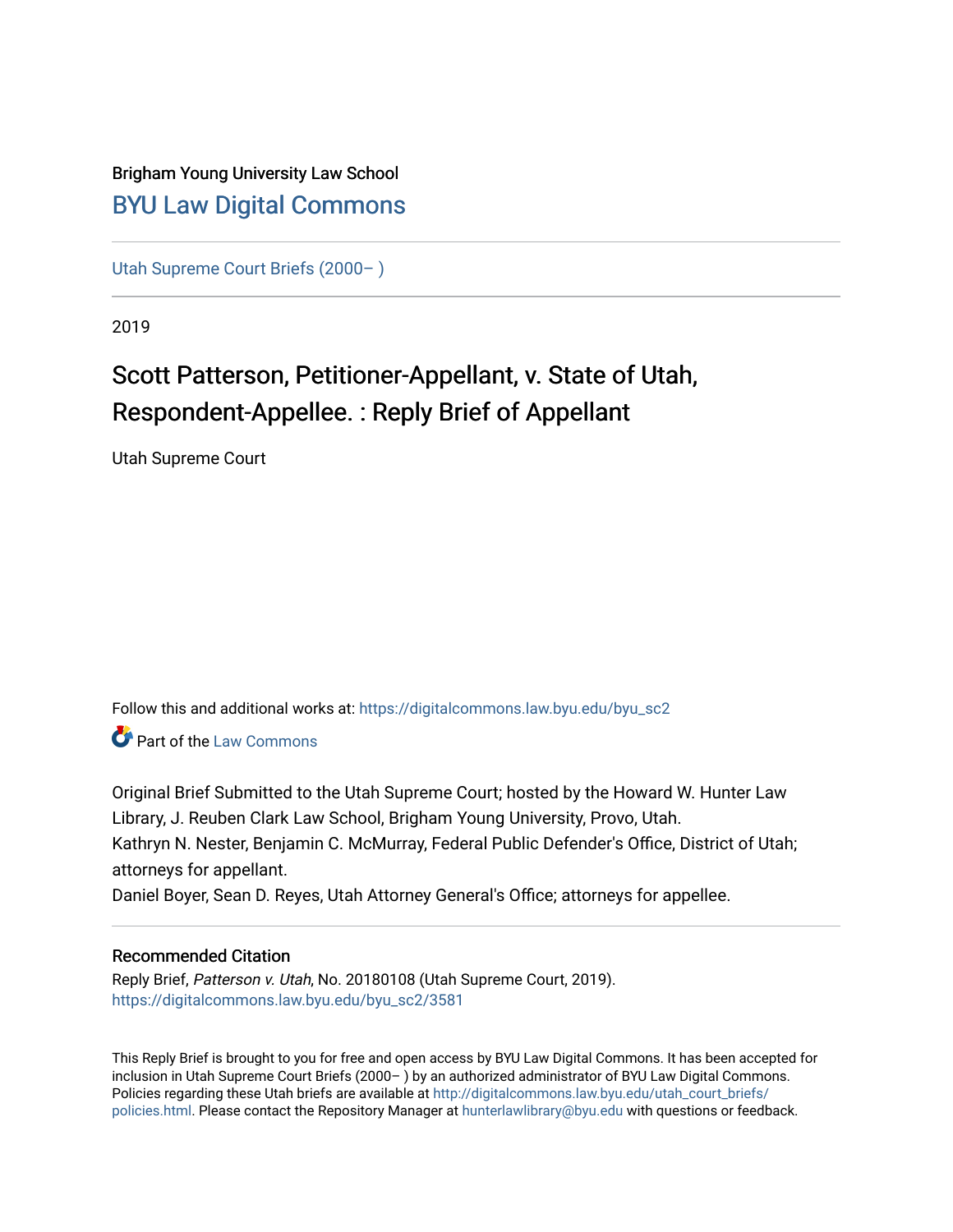#### NO. 20180108-SC

## THE SUPREME COURT OF UTAH

 $\overline{\phantom{a}}$  , where  $\overline{\phantom{a}}$  , where  $\overline{\phantom{a}}$  , where  $\overline{\phantom{a}}$ 

SCOTT PATTERSON,

*Petitioner–Appellant*

v.

STATE OF UTAH,

\_\_\_\_\_\_\_\_\_\_\_\_\_\_\_\_\_\_\_\_\_\_\_\_

*Respondent–Appellee.*

A direct appeal from the dismissal of postconviction claims entered in the Second District Court, Case No. 160701113 (Farmington), the Honorable Thomas L. Kay presiding.

## APPELLANT'S REPLY BRIEF

 $\overline{\phantom{a}}$  , where  $\overline{\phantom{a}}$  , where  $\overline{\phantom{a}}$  , where  $\overline{\phantom{a}}$ 

 $\overline{\phantom{a}}$  , where  $\overline{\phantom{a}}$  , where  $\overline{\phantom{a}}$  , where  $\overline{\phantom{a}}$ 

DANIEL BOYER *Assistant Solicitor General* SEAN D. REYES *Utah Attorney General* 160 E. 300 S., 6th Floor S.L.C., Utah 84114 Telephone: (801) 366-0180

SCOTT K. WILSON (#7347) *Interim Federal Public Defender, District of Utah* BENJAMIN C. MCMURRAY (#9926) *Assistant Federal Public Defender* 46 W. Broadway, Suite 110 Salt Lake City, UT 84101 Telephone: (801) 524-4010 [benji\\_mcmurray@fd.org](mailto:benji_mcmurray@fd.org)

*Attorneys for Appellee Attorneys for Appellant*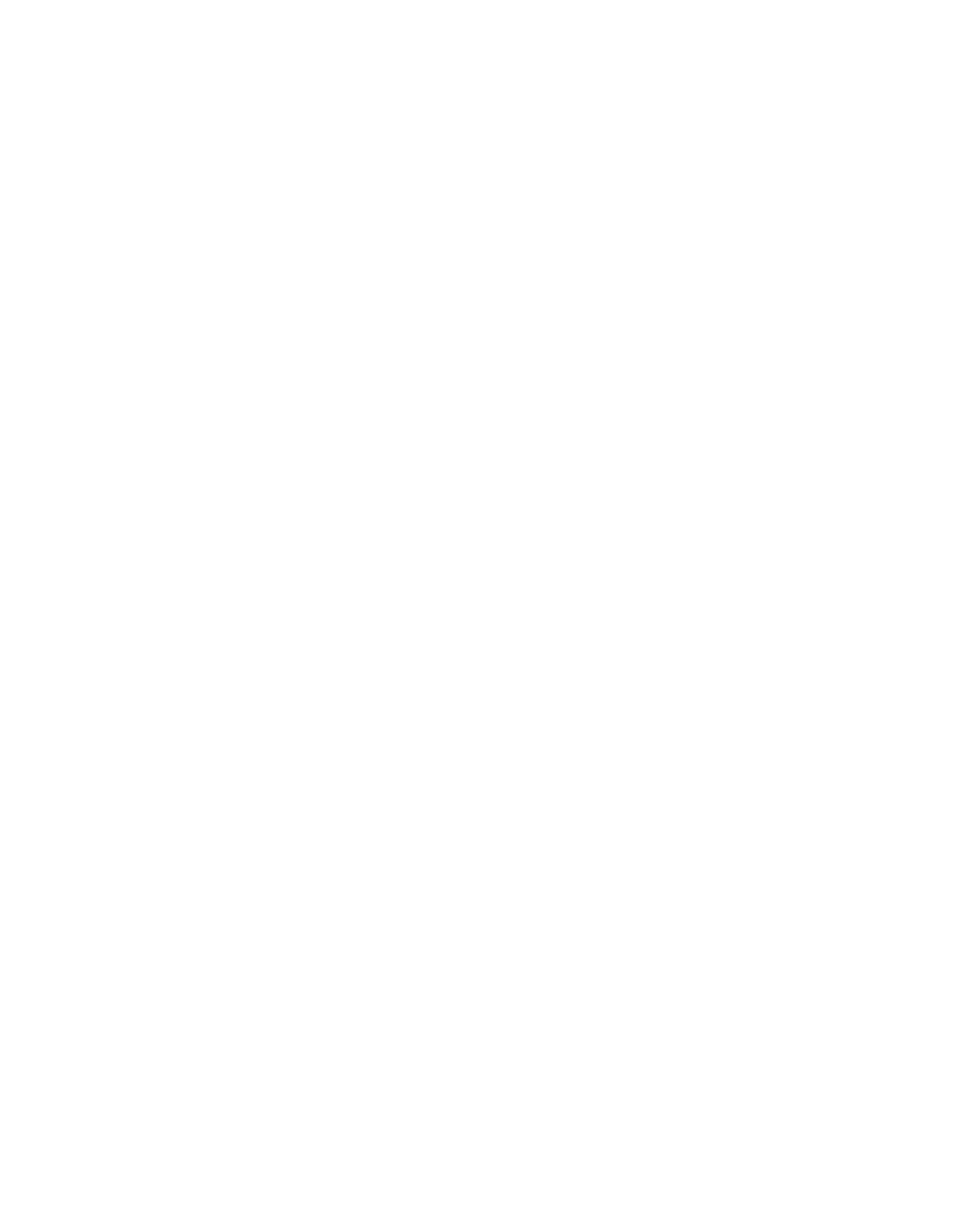## TABLE OF CONTENTS

| I. |           |    |                                                                                                                             |  |  |
|----|-----------|----|-----------------------------------------------------------------------------------------------------------------------------|--|--|
| Π. |           |    |                                                                                                                             |  |  |
|    | A.        |    |                                                                                                                             |  |  |
|    |           | 1. | Utah's original Writ of Habeas Corpus reached well beyond                                                                   |  |  |
|    |           | 2. | At Utah's founding, the public understood the Great Writ to                                                                 |  |  |
|    |           | 3. | The State's historical argument focuses on the wrong part of<br>the Utah Constitution while ignoring territorial history 16 |  |  |
|    |           | 4. | Before statehood, the public understood the Great Writ to<br>reach postconviction issues. That is what they got after       |  |  |
|    |           | 5. | Utah enshrined a modern understanding of this Court's<br>habeas authority in the 1984 constitutional amendment 19           |  |  |
|    | <b>B.</b> |    |                                                                                                                             |  |  |
|    | $C$ .     |    | Mr. Patterson was improperly advised to go directly to federal                                                              |  |  |
|    | D.        |    |                                                                                                                             |  |  |
|    |           | 1. | For purposes of the tolling provision, Mr. Wall's misadvice                                                                 |  |  |
|    |           | 2. | The State's failure to provide adequate contract counsel<br>prevented Mr. Patterson from filing a timely PCRA petition.     |  |  |
|    |           | 3. |                                                                                                                             |  |  |
|    | Ε.        |    | Mr. Patterson's claims are entitled to equitable tolling34                                                                  |  |  |
|    | F.        |    | Enforcing the statute of limitations would be an egregious                                                                  |  |  |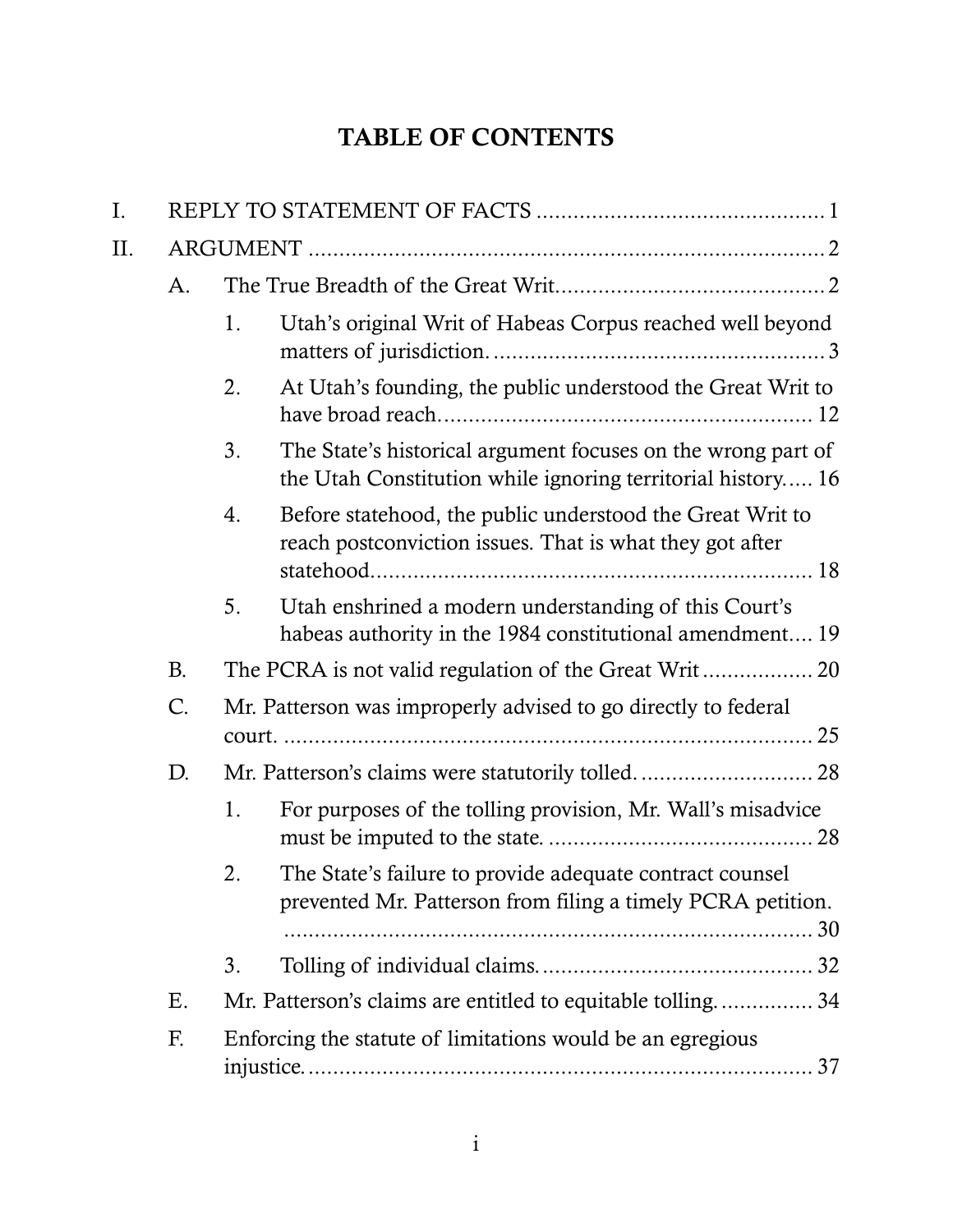|  | G. If there remains any doubt, <i>Winward</i> must yield to the  |  |
|--|------------------------------------------------------------------|--|
|  |                                                                  |  |
|  | H. The State misapplies the bar on previously litigated claims41 |  |
|  |                                                                  |  |
|  |                                                                  |  |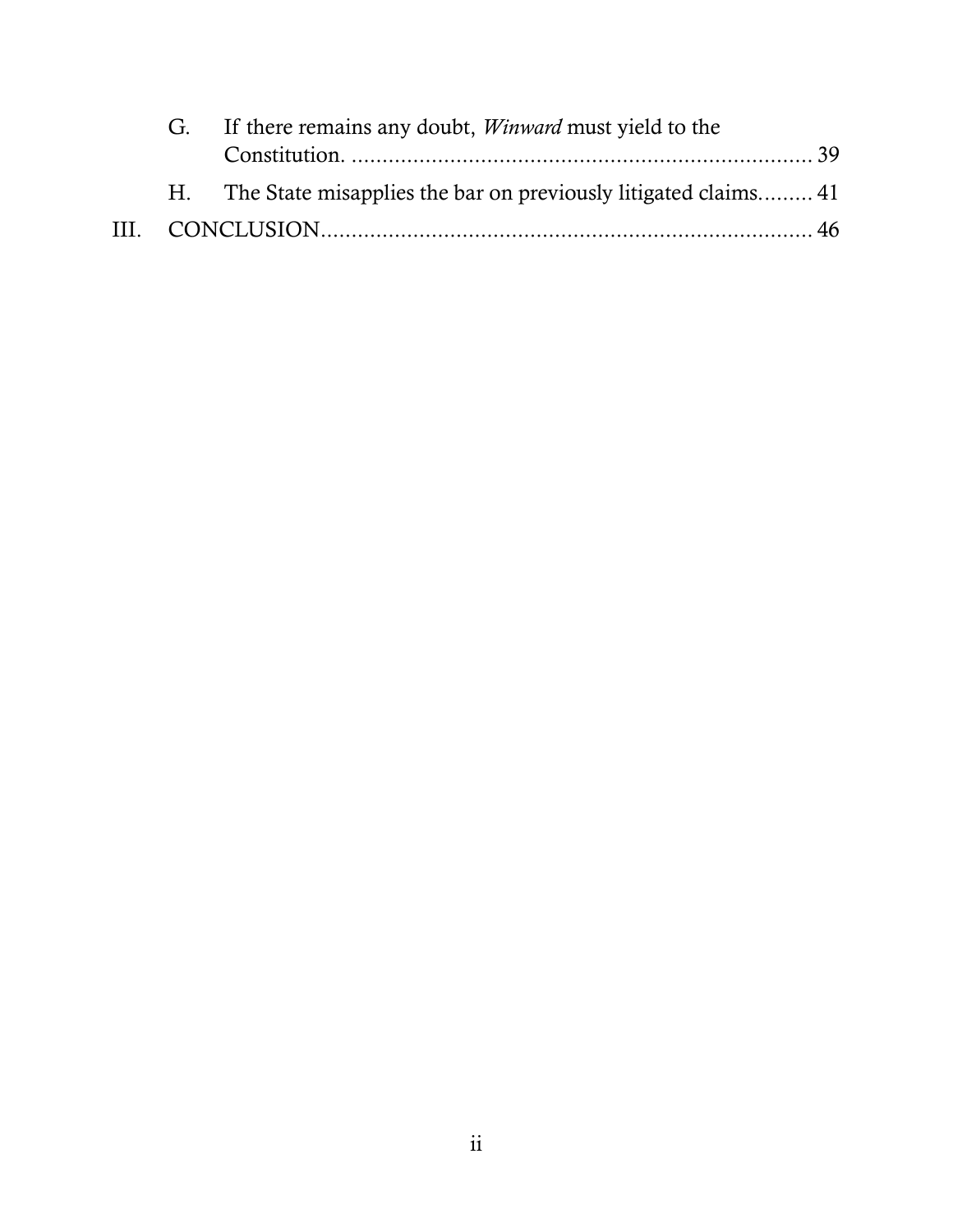## **TABLE OF AUTHORITIES**

## **Federal Cases**

## **Federal Statutes**

### **State Cases**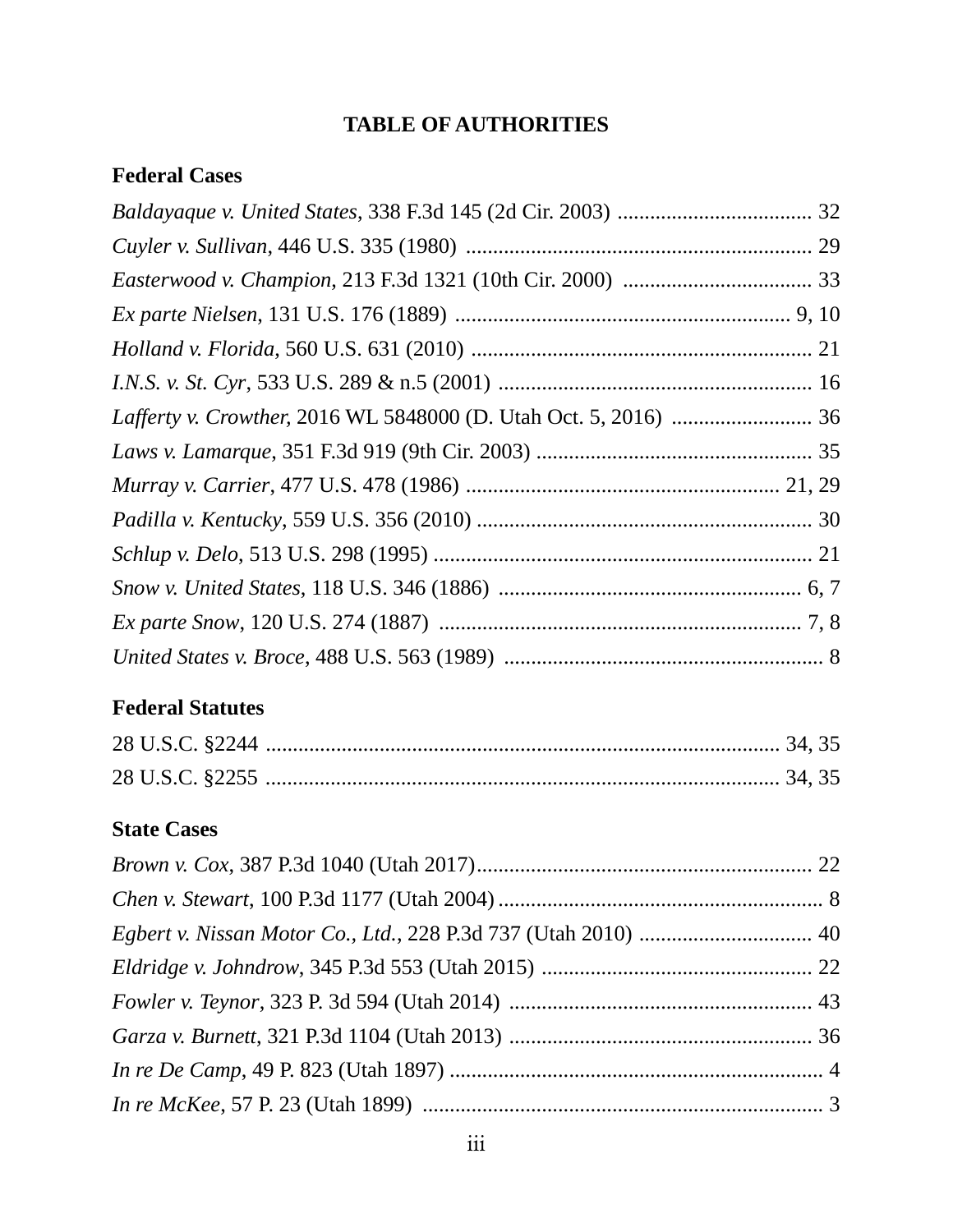| Moss v. Parr Waddoups Brown Gee & Loveless, 285 P.3d 1157 (Utah 2012)  43 |  |
|---------------------------------------------------------------------------|--|
|                                                                           |  |
|                                                                           |  |
|                                                                           |  |
|                                                                           |  |
|                                                                           |  |
|                                                                           |  |
|                                                                           |  |
|                                                                           |  |
|                                                                           |  |
|                                                                           |  |
|                                                                           |  |
|                                                                           |  |
|                                                                           |  |
|                                                                           |  |
|                                                                           |  |
|                                                                           |  |
|                                                                           |  |
|                                                                           |  |
|                                                                           |  |
|                                                                           |  |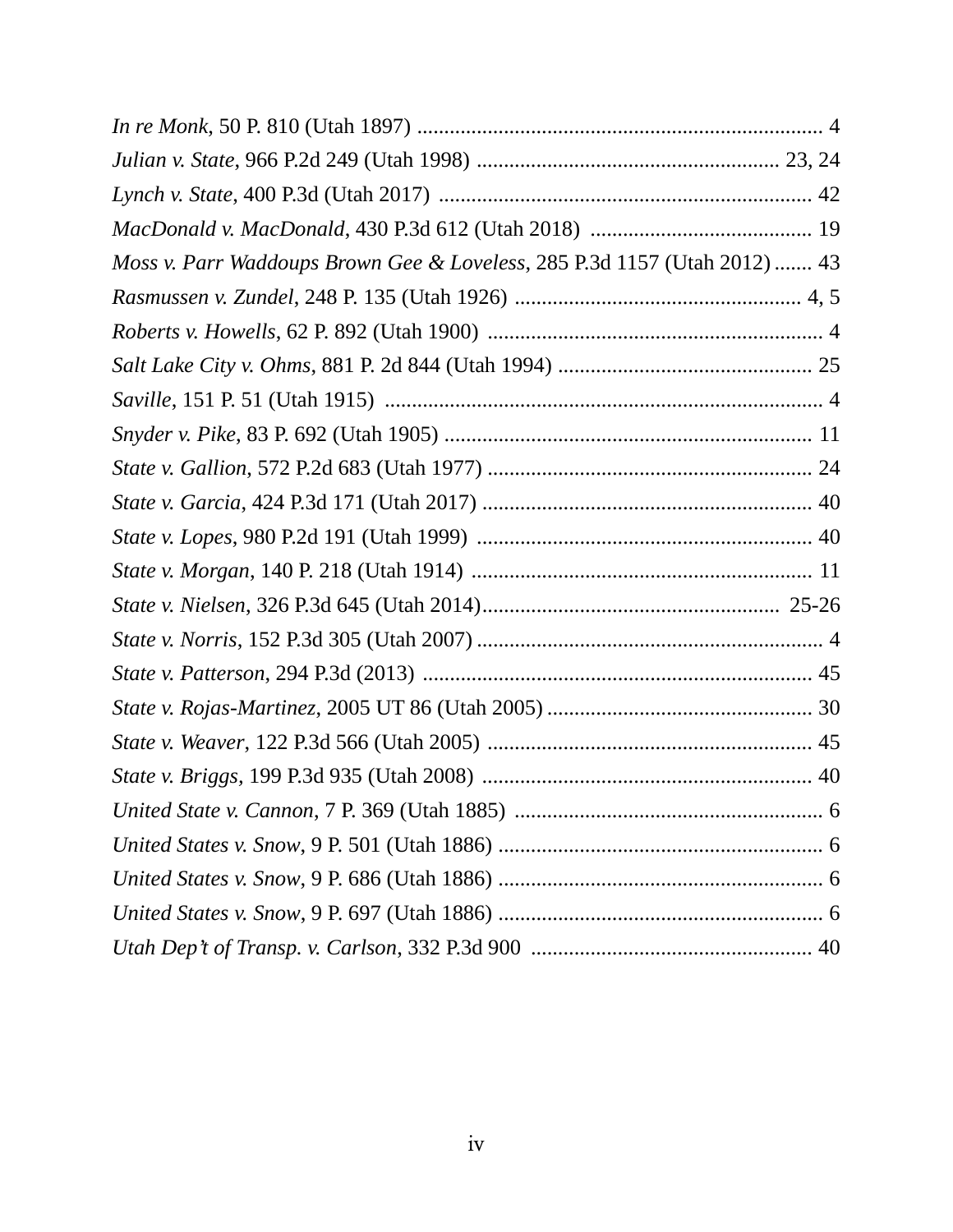## **State Statutes**

## Other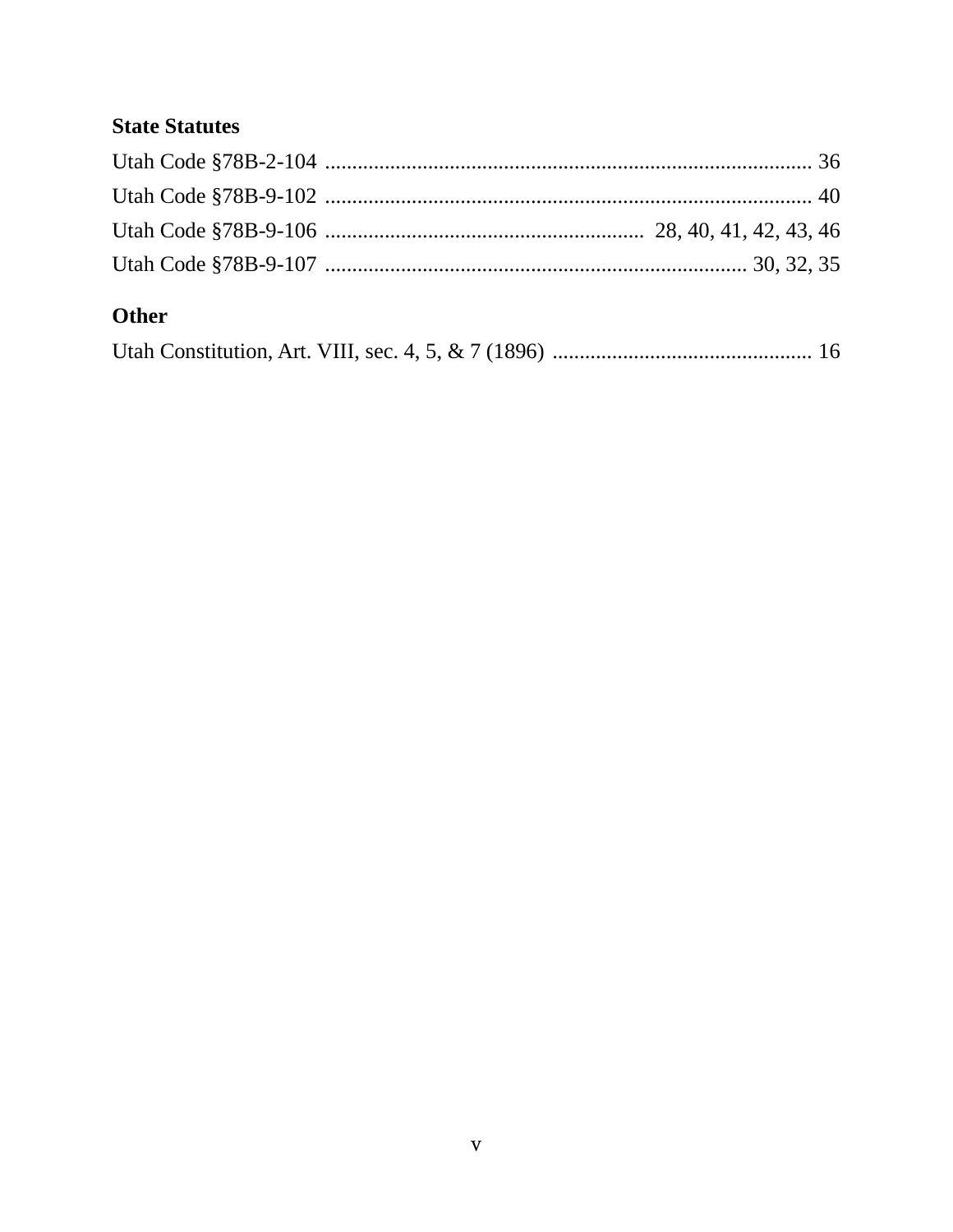### I. REPLY TO STATEMENT OF FACTS

The state recites the sordid testimony from Mr. Patterson's trial. But this discussion ignores the premise of his postconviction claims: he is actually innocent of the charges and was convicted only because attorney errors prevented the jury from getting a complete understanding of what happened.

However, due to the nature of these errors, Mr. Patterson was unaware of them until new counsel was appointed to represent him. Tragically, by that time his ability to challenge these errors was compromised by his appellate attorney's misadvice about how to proceed in postconviction. The State objects, repeatedly claiming that Mr. Patterson received correct advice. But it does so by ignoring how a lay petitioner would reasonably understand the unequivocal advice counsel gave in writing and in person: you've exhausted your claims, there's nothing to gain by filing a state petition, go straight to federal court, and do it within a year.

It is undisputed that Mr. Patterson filed a timely pro se petition in federal court, and he also filed a petition in state court within a year of having counsel appointed, who discovered new evidence that Mr. Patterson could not reasonably have obtained as an indigent, pro se inmate.

Had this evidence been obtained at trial, Mr. Patterson could have demonstrated his innocence. Records from DCFS refute his ex-wife's firm testimony that *she* was the one who requested a divorce (these records confirm that Mr. Patterson requested it), and expert testimony would have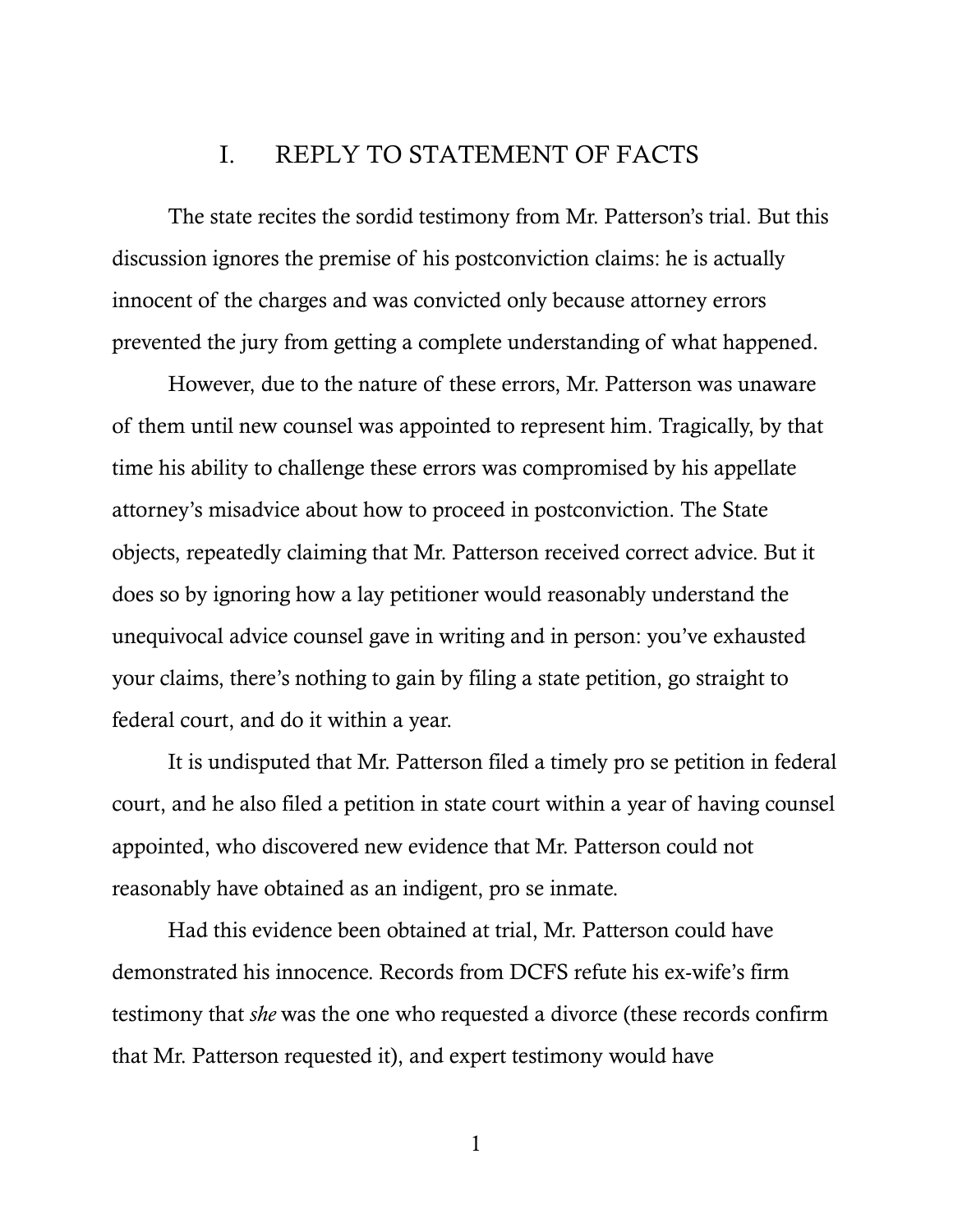demonstrated for the jury how E.H.'s highly inconsistent testimony was evidence of improper influence and post-hoc fabrication.

#### II. ARGUMENT

#### A. The True Breadth of the Great Writ.

The core principle animating Mr. Patterson's opening brief is simple: the Utah Constitution grants Utah courts the power to grant extraordinary writs, include the Great Writ of habeas corpus. This Court has been clear that the legislature cannot diminish its writ power. *Opening Brief* at 10. So, unless Mr. Patterson's claims can be heard under an exception to the PCRA's time bar, this Court must confront the conflict between its own assertion that its writ powers are inviolable and the PCRA's assertion that it is the sole source of postconviction relief.

The State resists that conclusion. As its brief tells it, there is no conflict—the Great Writ is misnamed and toothless in postconviction matters. Essentially, the State argues that this Court's past use of the Great Writ was *ultra vires*, and now the PCRA has restored the proper order, preventing courts from providing any relief without its permission.

The State is wrong about the history of the Great Writ. Since even before Utah's founding, the people of Utah have used habeas to correct injustice outside the narrow circumstances to which the State would confine it. That point colors this whole appeal.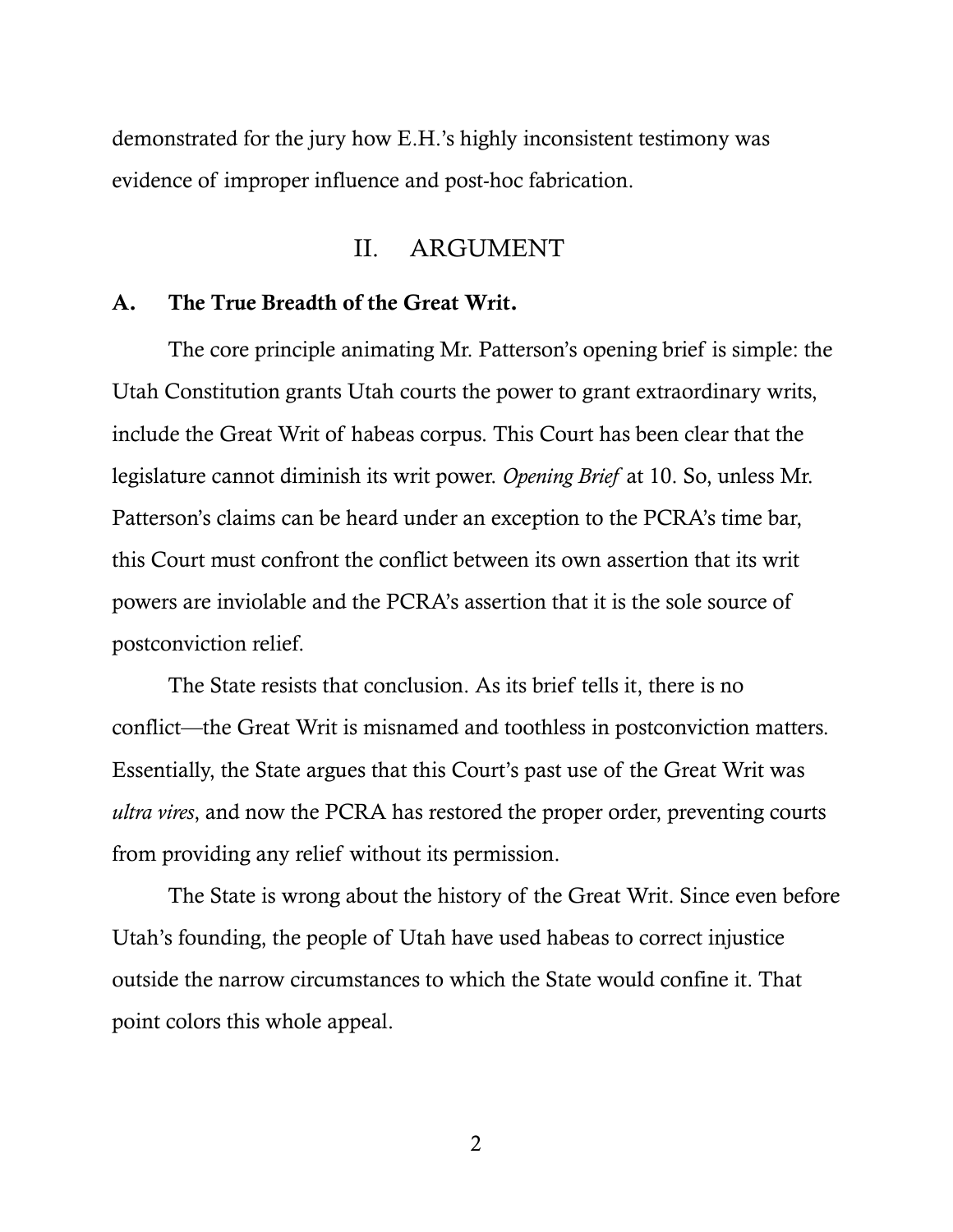#### *1. Utah's original Writ of Habeas Corpus reached well beyond matters of jurisdiction.*

The State's central argument against the Great Writ is that in postconviction matters, it was only a check on jurisdiction. According to the State, it was not until *Thompson*, some 40 years after ratification, that the Writ was "expanded . . . to incorporate post-appeal review of a conviction or sentence for constitutional error." *State's Brief* at 68-71.

<span id="page-10-0"></span>But the State's briefing belies this conclusion. Its cases show this Court used habeas to correct issues beyond jurisdiction. For example, in its discussion of *In re McKee*, the State claims this Court examined "the entire judicial regime upon which the prosecutions proceeded to determine if 'the petitioner was tried and convicted' under 'legal proceedings.'" *State's Brief* at 70 (citing *In re McKee*, 57 P. 23, 27 (Utah 1899)). That exaggerates some. The issue raised in *McKee* was whether the petitioner "was tried and convicted without due process of law" because he had only eight people on his jury. *In re McKee*, 57 P. at 23. That is not something that affects a court's jurisdiction to hear a criminal case. Otherwise, defendants could never be tried before a judge or stipulate to a number of jurors less than what the law requires. *McKee* shows that habeas, as originally understood, was not limited to jurisdictional issues—at least as we understand them today.

The same holds true for *In re Maxwell*, another case the State cites. The *Maxwell* petitioner raised the same jury claims as the petitioner in *McKee*. *See In re Maxwell*, 57 P. 412, 413 (1899). He also argued that his conviction was illegal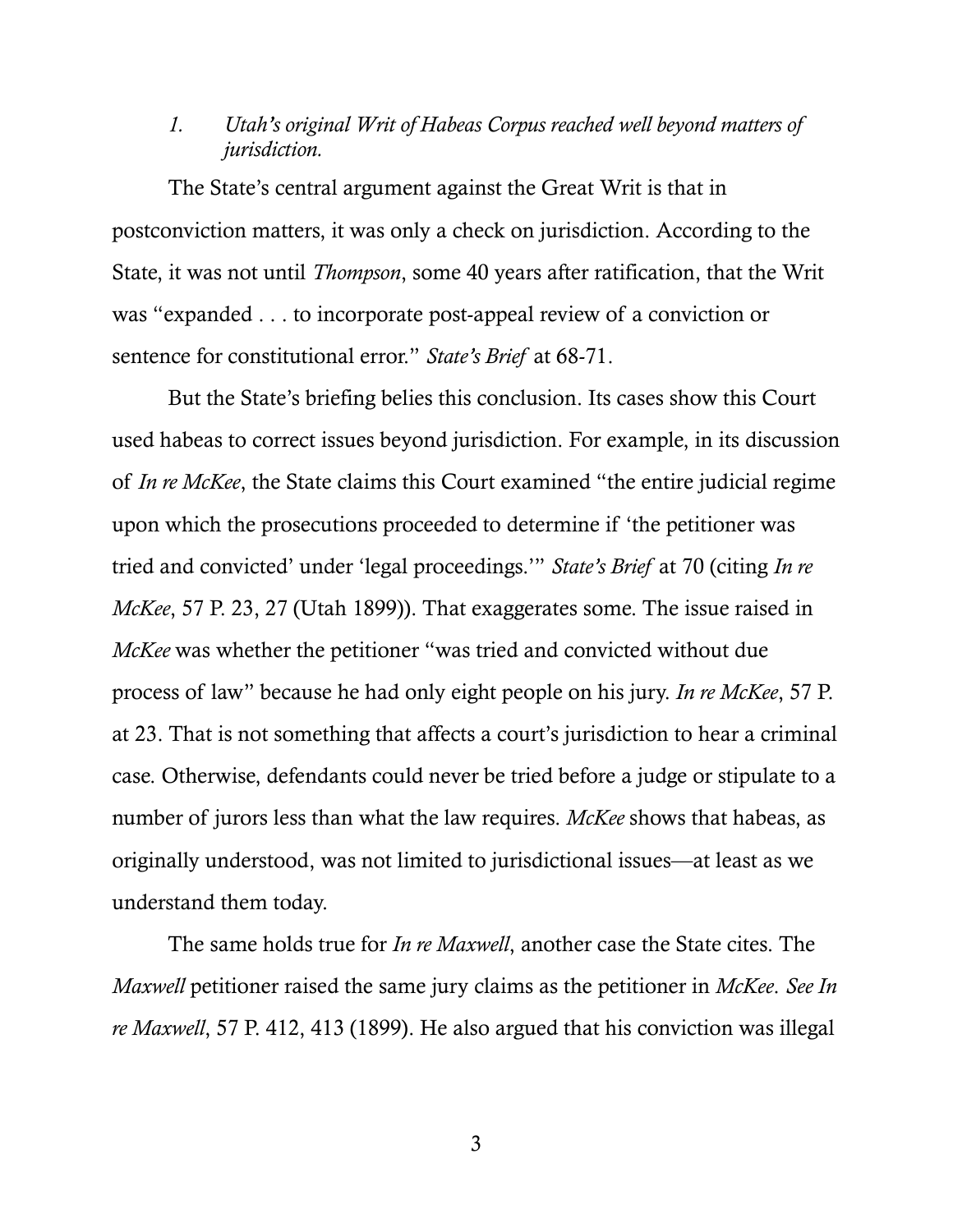because he was charged by information, not indictment. *Id.* Again, these are not claims that go to the jurisdiction of a court to hear a case.

<span id="page-11-4"></span>The State doesn't even touch *Saville v. Corless*. In that case, two petitioners received habeas relief based on three separate arguments that the statute under which they were convicted was invalid. *See Opening Brief* at 36 (discussing *Saville*, 151 P. 51, 51-53 (Utah 1915)). That sort of claim does not question the "entire judicial regime" under which the pair were tried. Nor does the constitutionality of a statute have anything to do with a court's jurisdiction. *See State v. Norris*, 2007 UT 5, ¶¶8-9, 152 P.3d 305, *reversing* 2004 UT App 267, 97 P.3d 732.

<span id="page-11-5"></span><span id="page-11-1"></span><span id="page-11-0"></span>The cases just cited only begin to scratch the historical record. True, there are few successes to report—just as there are few successes in modern postconviction. Still, there are more early cases in which petitioners challenged their convictions in habeas proceedings and had this Court hear those claims on the merits, all of them without a semblance of what we would understand as a jurisdictional challenge. *See, e.g.*, *In re Monk*, 50 P. 810, 811 (Utah 1897); *In re De Camp*, 49 P. 823, 823-24 (Utah 1897); *Roberts v. Howells*, 62 P. 892, 892-93 (Utah 1900); *Rasmussen v. Zundel*, 248 P. 135, 137 (Utah 1926). Beyond those, there are surely countless other cases that ended without an appeal, leaving almost no trace of their existence.

<span id="page-11-3"></span><span id="page-11-2"></span>So, despite what cases like *Thompson* may have *said* about the reach of the Great Writ, in practice, just after the Utah Constitution was ratified, the Writ was frequently used to examine constitutional claims unrelated to jurisdiction.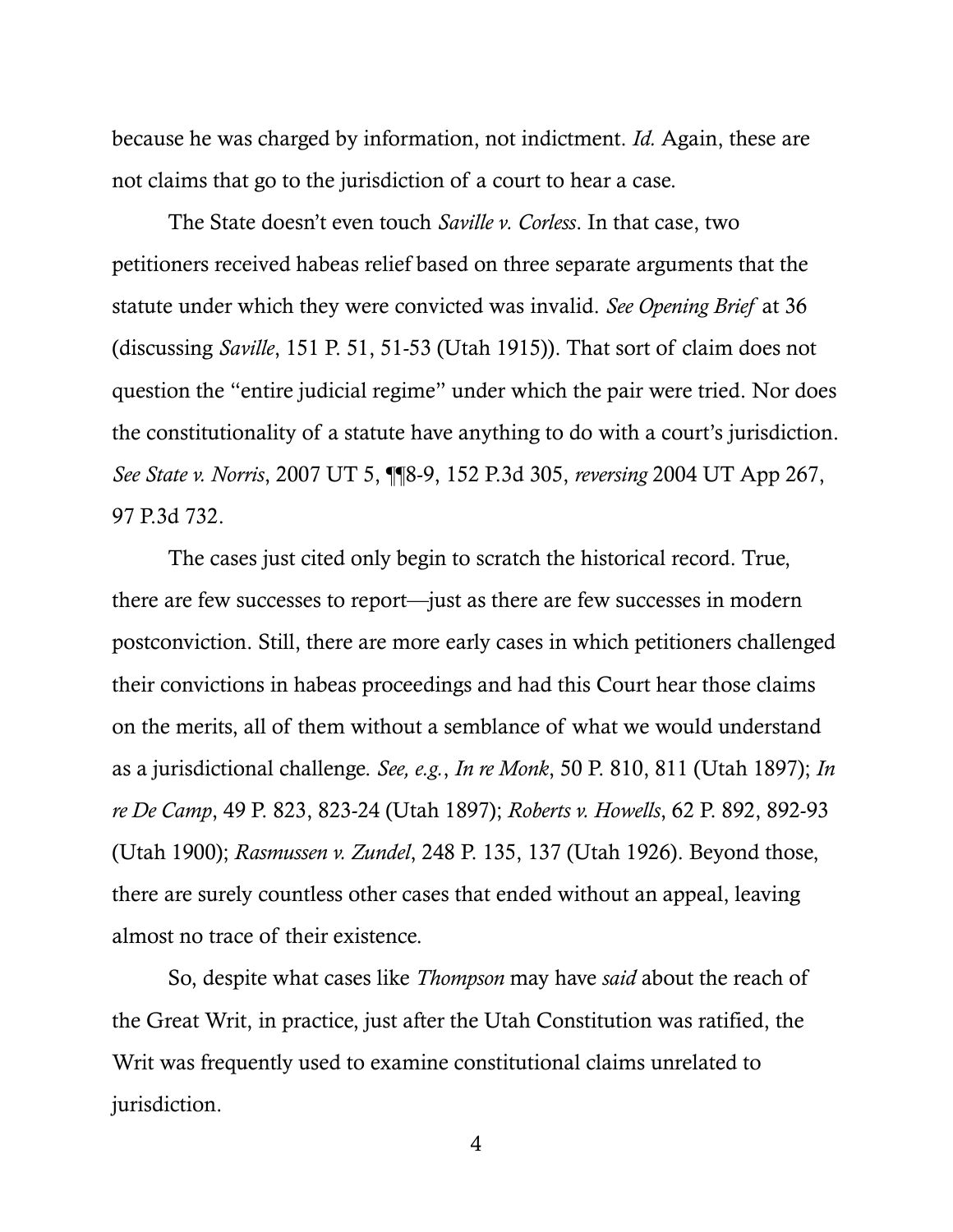But why would this Court have said habeas was originally limited to jurisdictional challenges if, in reality, it was not? This conflict can be attributed to an evolution in how jurisdiction was understood near the time of Utah's founding. And this evolution was on display in the Territory of Utah's prosecution of Lorenzo Snow, a prominent leader (and later President) of the Church of Jesus Christ of Latter-day Saints.

Some background is necessary to fully appreciate Mr. Snow's case. After it made Utah a territory, Congress made ever-increasing efforts to eradicate polygamy. The first push came with the Morrill Act, which made it an offense punishable by up to five years' imprisonment to "marry any other person, whether married or single, in a Territory of the United States." Morrill Act, ch. 126, 12 Stat. 501 (1862); Edwin Firmage and Richard Mangrum, *Zion in the Courts*, 131 (Univ. Ill. Press 2001) [hereinafter "*Zion in the Courts*"]. But the law was difficult to enforce. For one thing, the Utah territory, like the territories around it, did not keep marriage records. *Zion in the Courts*, 149. More significantly, "Mormon weddings were often performed in temples or the Endowment House, which were open only to faithful Mormons," so willing witnesses were hard to find. *Id.* Altogether these conditions made it difficult to prosecute polygamist marriages. *Id.* at 160.

<span id="page-12-0"></span>In response to these troubles, Congress passed the Edmunds Act, which created the new offense of "unlawful cohabitation." *Id.* at 161; Edmunds Act, ch. 47, 22 Stat. 31, §3 (1882). This created a new misdemeanor, punishable by up to six months in prison, that prohibited "cohabit[ing] with more than one woman." *Id.* Under this new statute, proof that sexual intercourse had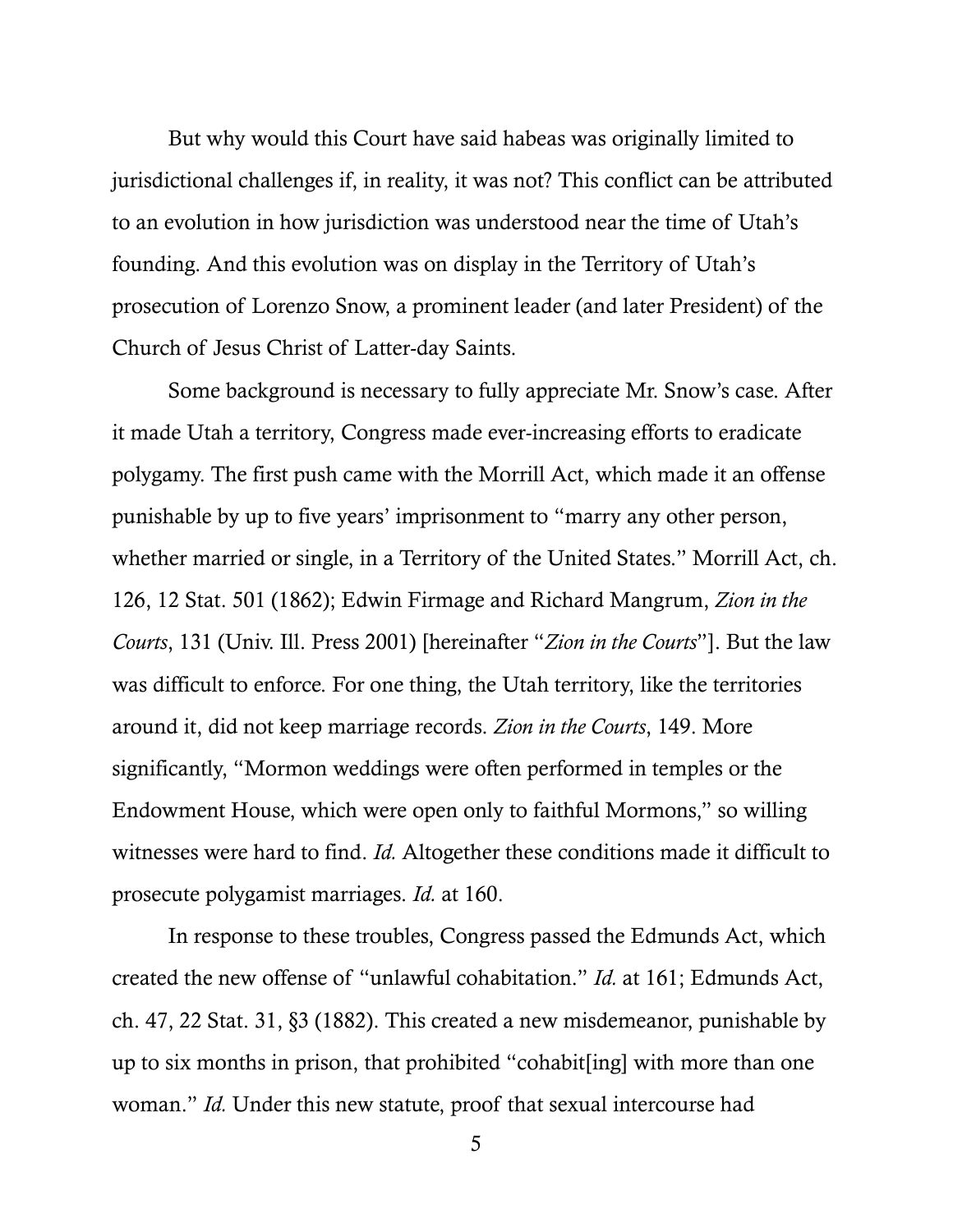<span id="page-13-0"></span>occurred or even that some marriage ceremony had been performed was unnecessary. It was enough that a man had been "living and dwelling with more than one woman as if they were married." *United State v. Cannon*, 7 P. 369, 374-75 (Utah 1885).

While the new offense resulted in many successful prosecutions, it had one drawback: the maximum punishment was just six months. But that did not stop creative prosecutors. To increase a defendant's punishment, prosecutors would bring a separate charge of cohabitation for discrete time periods, e.g., charging a defendant separately for each year, month, or even each day in violation. *Zion in the Courts*, 178-79.

The first test case for this charging practice came in the prosecution of Lorenzo Snow. In December 1885, he was charged in three separate indictments with unlawful cohabitation with the same women—one charge for the year 1883, another for 1884, and one for 1885. He was first tried on the 1885 charge and convicted. At his second trial, for the charge covering 1884, he argued that his prior conviction barred further prosecution. The district court rejected his defense in that trial and again at his third trial for the charge covering 1883. *Zion in the Courts*, 179.

<span id="page-13-1"></span>Mr. Snow appealed all three convictions. *See United States v. Snow*, 9 P. 501 (Utah 1886); 9 P. 686 (Utah 1886); 9 P. 697 (Utah 1886). Only the second appeal discusses his prior-conviction defense. This Court's territorial predecessor recognized the issue as "probably the most important in the case" but believed there was not "an abundance of authority either for or against" Mr. Snow's contention that he was improperly charged. *Snow*, 9 P. at 693.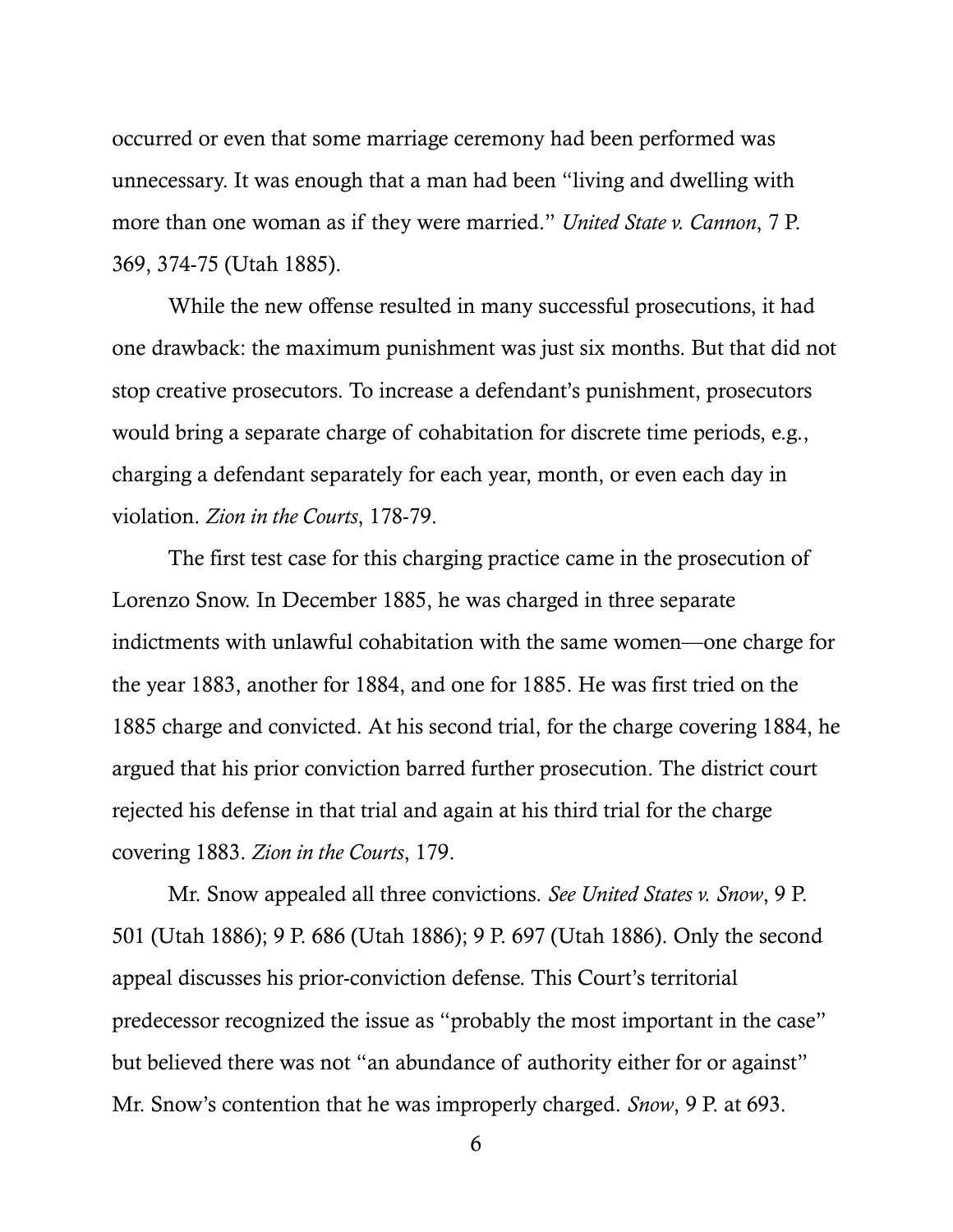Ultimately, though, it was persuaded that the separate charges were permissible and upheld the convictions. *Id.* at 696.

<span id="page-14-0"></span>Mr. Snow sought review from the U.S. Supreme Court, but his petition was rebuffed. Under the statutes then in effect, Congress had not granted the Supreme Court jurisdiction to review criminal proceedings by appeal or writ of error. And for that reason, Mr. Snow's writs of error were dismissed. *Snow v. United States*, 118 U.S. 346, 347-54 (1886). But in the course of the decision, the Supreme Court twice mentioned statutes that would allow it to review writs of *habeas corpus*. *Id.* at 348-49.

Whether or not that was a suggestion, Mr. Snow's next move was to seek a writ of habeas corpus. On October 22, 1886, Mr. Snow's attorney, Franklin S. Richards, filed his petition in the territorial court. It alleged that Mr. Snow was "being punished twice for one and same offense," and sought a discharge from custody on that ground. "Petition of Habeas Corpus," *Deseret Evening News* (October 22, [1](#page-14-2)886).<sup>1</sup> When the petition was heard, the territorial prosecutor claimed the court had no jurisdiction to grant the writ, especially since Mr. Snow had been convicted in a different district. "Writ Denied," *Deseret News* (October [2](#page-14-3)7, 1886).<sup>2</sup> The district court denied the writ. *Id.* 

Mr. Snow then appealed to the U.S. Supreme Court. *Ex parte Snow*, 120 U.S. 274, 280 (1887). On appeal, the government argued that Mr. Snow was

<span id="page-14-2"></span><span id="page-14-1"></span><sup>1</sup> [https://newspapers.lib.utah.edu/ark:/87278/s6vf0zjh/23181922.](https://newspapers.lib.utah.edu/ark:/87278/s6vf0zjh/23181922)

<span id="page-14-3"></span><sup>2</sup> [https://newspapers.lib.utah.edu/ark:/87278/s6931nq0/2667786.](https://newspapers.lib.utah.edu/ark:/87278/s6931nq0/2667786)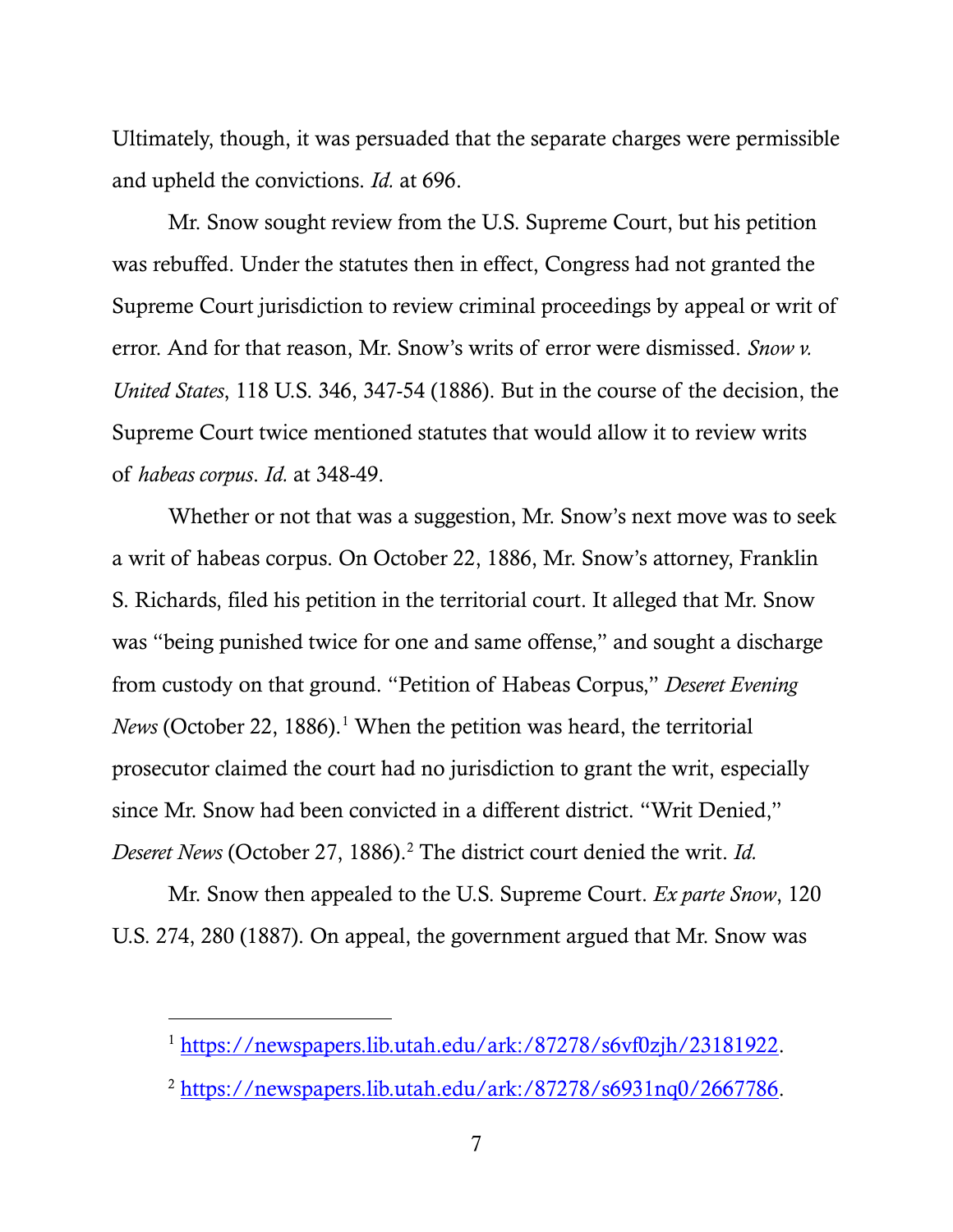not entitled to relief in habeas proceedings. It argued that the district court had jurisdiction over the charges, including jurisdiction to hear his challenges to the successive prosecutions, so the Supreme Court could review those issues only by writ of error, and not via habeas. *Id.* at 281.

<span id="page-15-0"></span>The Supreme Court rejected the government's argument. Jumping to the heart of the matter, it determined the territorial supreme court had incorrectly interpreted the cohabitation statute: it defined a continuing offense, not one that could be divided up arbitrarily. *Id.* at 281-85. Based on this interpretation of the statute, the Supreme Court concluded the district court in the criminal proceeding had "*no jurisdiction* to inflict a punishment" for duplicitous charges. *Id.* at 285 (emphasis added). The conviction and sentence were "illegal," and it was proper to give Mr. Snow relief through the Great Writ. *Id.* at 285-87.

To say the court lacked jurisdiction to impose that punishment is, of course, quite different from how we view the issue now. Under present law, the error in Mr. Snow's case would be viewed as a double jeopardy violation. Though serious, it would have nothing to do with jurisdiction.<sup>[3](#page-15-3)</sup> But this is not how jurisdiction was understood then. As the Supreme Court put it just two years later, "the court had authority over the case, but we held that it had no authority to give judgment against the prisoner. He was protected by a

<span id="page-15-3"></span><span id="page-15-2"></span><span id="page-15-1"></span><sup>3</sup> Under present law, double jeopardy claims are waivable. *See United States v. Broce*, 488 U.S. 563, 569-74 (1989). And if they are waivable, by necessity, a double jeopardy violation does not limit a court's jurisdiction, since jurisdiction cannot be waived. *Chen v. Stewart*, 2004 UT 82, ¶¶34-35, 100 P.3d 1177.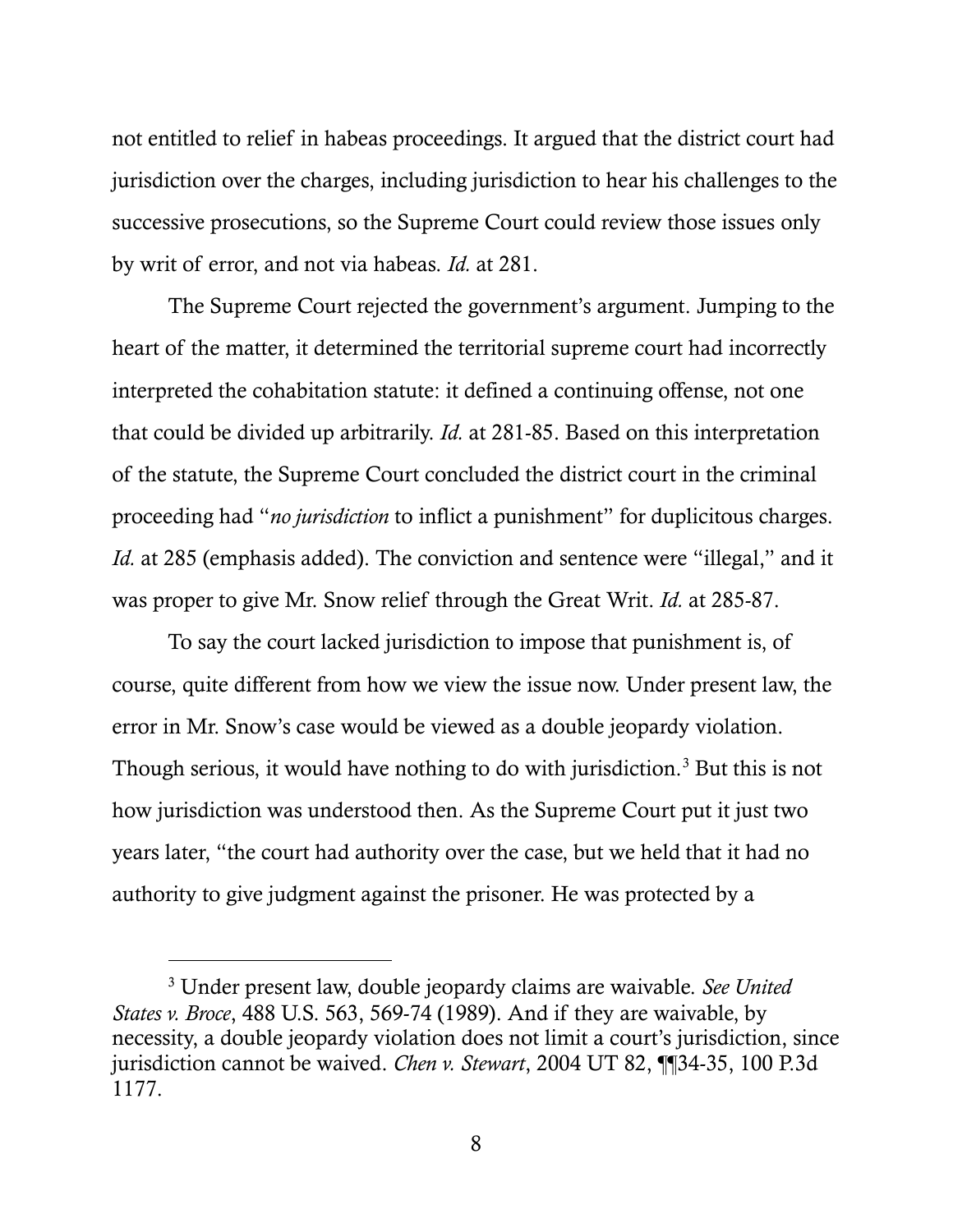constitutional provision, securing to him a fundamental right. It was not a case of mere error in law, but a case of denying to a person a constitutional right." *Ex parte Nielsen*, 131 U.S. 176, 184 (1889).

<span id="page-16-0"></span>In other words, at this period of time, when courts spoke about jurisdiction, they did not have in mind only subject-matter jurisdiction as we understand it today. While the lack of subject-matter jurisdiction was a sufficient basis to grant habeas relief, it was not the only one. Instead, the contemporary view of jurisdiction included not only the power to hear a case, but also the power act in a case. And because the Constitution denied courts power to perform certain acts, it was understood to be a check on their jurisdiction. Thus, if a court acted contrary to the Constitution, it was without jurisdiction, and the resulting judgment could be challenged by habeas.

This view was confirmed in another Utah habeas case that followed close on the heels of *Ex parte Snow.* That case, *Ex parte Nielson*, again involved the propriety of multiple charges. Coming after *Ex parte Snow*, prosecutors could charge cohabitation only once, so instead they charged the defendant Hans Nielson with cohabitation and adultery. *Ex parte Nielson*, 131 U.S. at 176- 77. He was tried on the cohabitation charge first, and pleaded guilty. When he was arraigned on the adultery charge, he entered a plea of former conviction, arguing that the cohabitation and adultery charges were "one and the same offense and not divisible." *Id.* at 177-78. The prosecutor demurred to the plea, and the district court sustained the demurrer. Mr. Nielson was subsequently convicted and sentenced to additional imprisonment. *Id.* at 178. He did not appeal to the territorial supreme court. Instead, within days of sentencing, he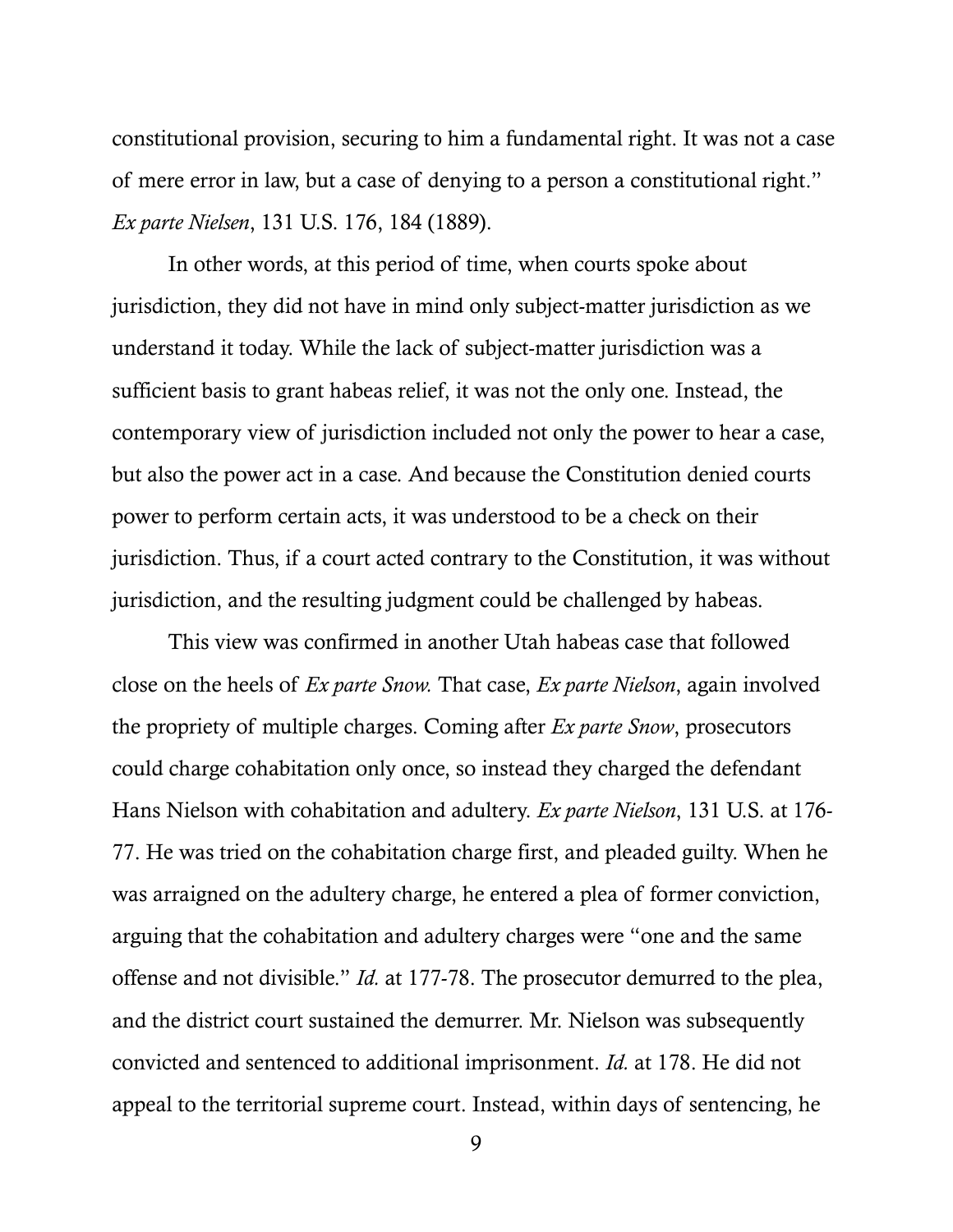<span id="page-17-0"></span>filed a habeas petition arguing that "he was being punished twice for one and the same offense," so "the court had no jurisdiction to pass judgment against him upon more than one of the indictments." *Id.* When the district court denied his petition, he appealed to the Supreme Court. *Id.*

On this appeal, the Supreme Court leaped straight into the jurisdiction question. While the Court acknowledged that generally it was not permissible to collaterally attack a judgment of conviction, there were exceptions to the rule. By then, the Court said, it was already the law that the constitutionality of a statute could be challenged on collateral review because if a statute was unconstitutional, it would deprive a court of jurisdiction to hear a charge under the statute. *Id.* at 182–83 (citing *Ex parte Coy*, 127 U. S. 731 (1888)). From this, the Supreme Court reasoned:

> It is difficult to see why a conviction and punishment under an unconstitutional law is more violative of a person's constitutional rights than an unconstitutional conviction and punishment under a valid law. In the first case, it is true, the court has *no authority* to take cognizance of the case; but in the other it has *no authority* to render judgment against the defendant.

*Id.* at 183-84 (emphasis added). In light of its later conclusion that the two crimes were one and the same offense, the Supreme Court held that Mr. Nielson's sentence on the adultery conviction "was beyond the jurisdiction of the court, because it was against an express provision of the constitution which bounds and limits all jurisdiction." *Id.* at 185.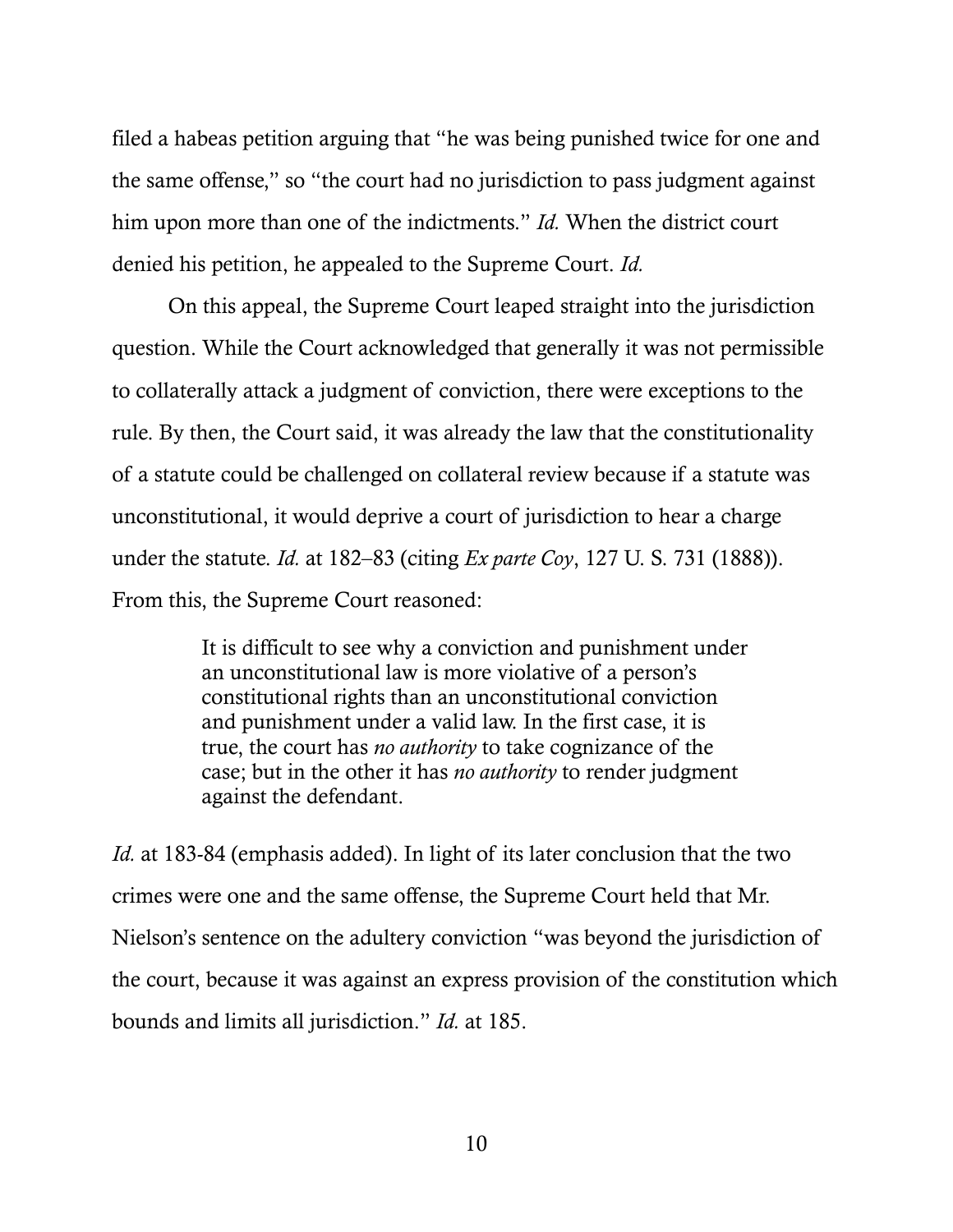Read with a modern understanding of jurisdiction, the Supreme Court's pronouncement does not make sense. Under modern jurisprudence, constitutional errors in the course of a criminal proceeding do not deprive a court of subject matter jurisdiction. But at the time of *Ex parte Snow* and *Ex parte Nielson*, jurisdiction was synonymous with 'power' or 'authority.' And with that contemporary understanding in mind, the conflict between what this Court said and what it did disappears. A habeas petition, though nominally attacking jurisdiction, in reality reached errors that deprived courts of the authority or power to enter a judgment. Consistent with that understanding, a respected treatise on jurisdiction from this period declared:

> [I]f the defendant being placed on trial was denied the right of counsel guarantied him by the constitution there is no rightful conviction for he has had no trial and the conviction only follows a trial. So if a defendant was refused a subpoena for witnesses in his favor or refused the right of having the indictment read to him or any constitutional immunity the sentence is void. Such immunities are part of the mode of trial and their refusal *goes to the power of the court* as much as if sentenced without being indicted at all.

BROWN ON JURISDICTION, §103 ("When judgment is void and when voidable") (pp. 280-81) (1891) (emphasis added)[.4](#page-18-2)

<span id="page-18-2"></span><span id="page-18-1"></span><span id="page-18-0"></span><sup>4</sup> [https://books.google.com/books?id=E5gEAAAAYAAJ.](https://books.google.com/books?id=E5gEAAAAYAAJ) The second edition of this treatise was issued in 1901. It gives the same view on habeas and jurisdiction. *See* BROWN ON JURISDICTION, §103 (pp. 378-79) (1901), *available at* [https://books.google.com/books?id=nKYzAQAAMAAJ.](https://books.google.com/books?id=nKYzAQAAMAAJ) This Court frequently relied on this treatise. *See, e.g.*, *State v. Morgan*, 140 P. 218, 220 (Utah 1914); *Snyder v. Pike*, 83 P. 692, 694 (Utah 1905).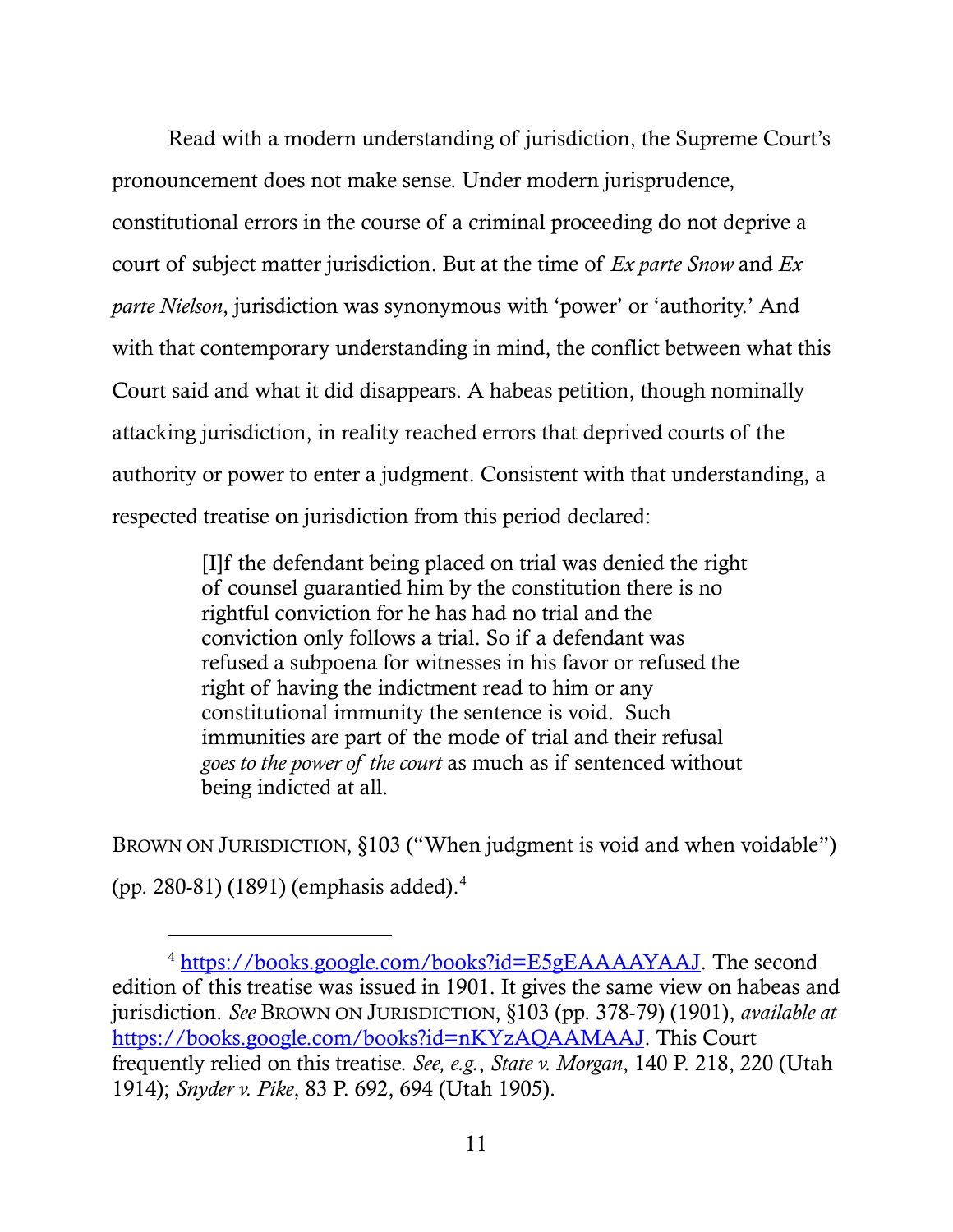Thus, despite the frequent declaration from this Court and others that the Great Writ was only a check on jurisdiction, in reality it was commonly used to correct what we now understand to be constitutional errors in criminal convictions. Under this view, any problem with Mr. Patterson proceeding under habeas is readily cured by adding the word "jurisdiction" to all of his claims. Put otherwise, his claims are proper because the district court lacked jurisdiction to punish Mr. Patterson in violation of the Constitution.

#### *2. At Utah's founding, the public understood the Great Writ to have broad reach.*

Because of the issue and the people involved, the proceedings in *Ex parte Snow* and *Ex parte Nielson* were well known to the people of Utah at the time of Utah's founding. Newspapers of the time confirm it.

Already cited above are two articles that described the portion of the writ proceedings in Mr. Snow's case that occurred in Utah. As the case made its way to the U.S. Supreme Court, more news articles followed. The Deseret News criticized the district court for failing to issue the writ at all, even if just to deny it. It was believed that this might frustrate review by the Supreme Court. "Another Judicial Straw," *Deseret News* (Nov. 3, 1886).<sup>[5](#page-19-0)</sup> Another editorial advised readers to exercise "a little more patience" as they waited for the Supreme Court to hear the appeal. "The Snow Habeas Corpus Case," *Deseret Evening News* (Nov. 26, 1886). When Mr. Snow's attorney, Franklin S.

<span id="page-19-0"></span><sup>5</sup> [https://newspapers.lib.utah.edu/ark:/87278/s65b0x14/2667860.](https://newspapers.lib.utah.edu/ark:/87278/s65b0x14/2667860)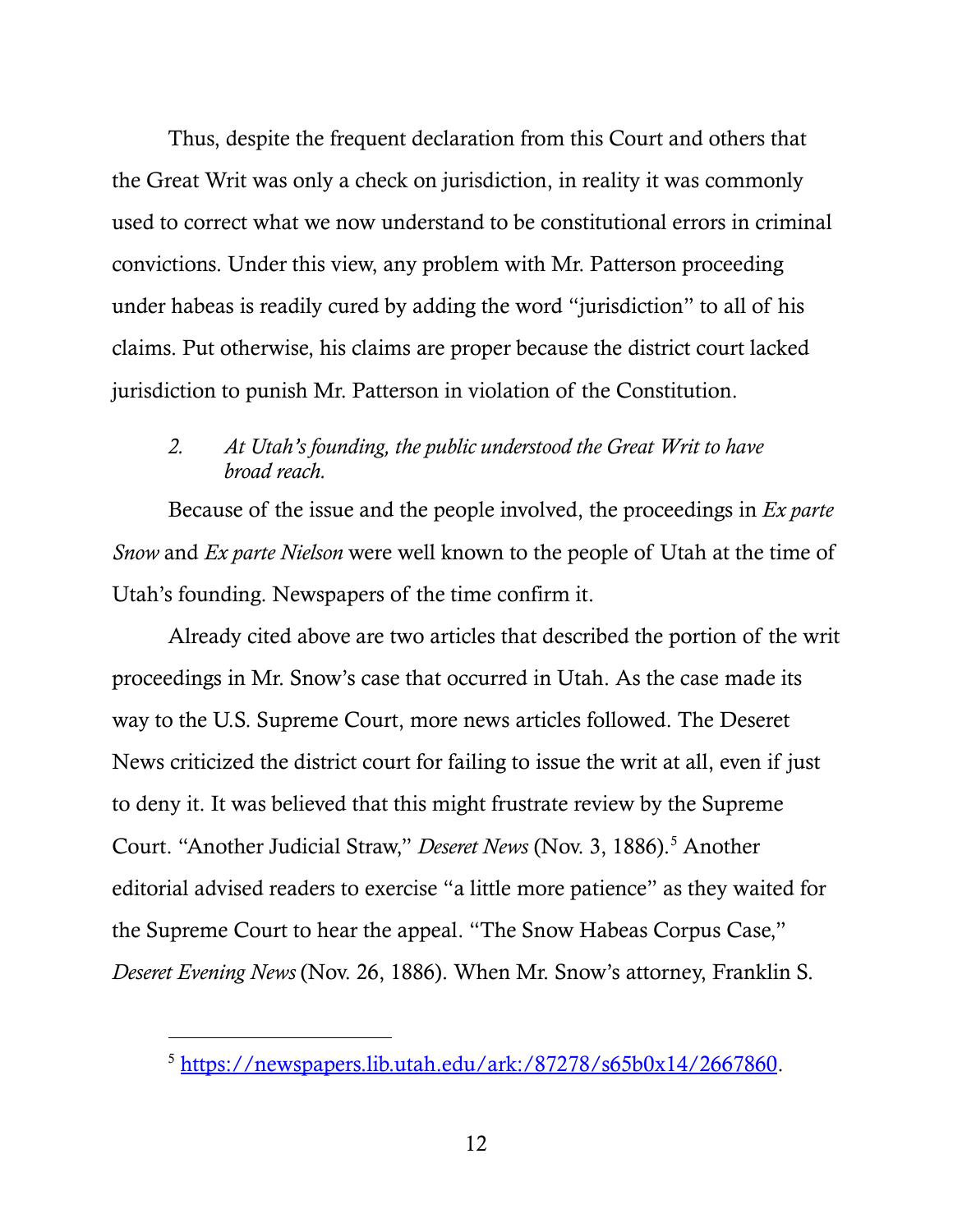Richards, left Utah to argue the case, it made the news. "A Very Important Case," *Deseret Evening News*, (Dec. 27, 188[6](#page-20-0)).<sup>6</sup> And after the case was argued, the Deseret Evening News provided a lengthy discussion of the argument itself. "Law and Logic: Arguments in the Case of Lorenzo Snow," *Deseret Evening News* (January 29, 188[7](#page-20-1)).<sup>7</sup>

Once the case was decided, news of the decision made it into every newspaper. A short discussion of the result was announced on the day it was issued. "Reversed!," *Deseret Evening News* (Feb. 7, 1887);<sup>8</sup> "The Decision," *Ogden Herald*, (Feb. 7, 1887).<sup>[9](#page-20-3)</sup> The next day just about every paper discussed it. *See* "The Great Topic," *Ogden Herald* (Feb. 8, 1887);<sup>10</sup> "A Paralyzer," *Salt Lake Herald-Republican* (Feb. 8, 1887);<sup>[11](#page-20-5)</sup> "The Snow Case," *Salt Lake Democrat* (Feb. 8, 1887);<sup>[12](#page-20-6)</sup> "The Snow Decision," *Salt Lake Tribune* (Feb. 8, 1887).<sup>[13](#page-20-7)</sup> Further discussion of the decision and its consequences followed in the weeks after. *See, e.g.*, "The Last Assault on Mr. Dickson," *Salt Lake Tribune* (Feb. 12,

<span id="page-20-0"></span><sup>6</sup> [https://newspapers.lib.utah.edu/ark:/87278/s6w41wc1/23182213.](https://newspapers.lib.utah.edu/ark:/87278/s6w41wc1/23182213)

- <span id="page-20-1"></span><sup>7</sup> [https://newspapers.lib.utah.edu/ark:/87278/s62k0c10/23184027.](https://newspapers.lib.utah.edu/ark:/87278/s62k0c10/23184027)
- <span id="page-20-2"></span><sup>8</sup> [https://newspapers.lib.utah.edu/ark:/87278/s65b42nc/23184067.](https://newspapers.lib.utah.edu/ark:/87278/s65b42nc/23184067)
- <span id="page-20-3"></span><sup>9</sup> [https://newspapers.lib.utah.edu/ark:/87278/s6qz3brt/7403223.](https://newspapers.lib.utah.edu/ark:/87278/s6qz3brt/7403223)
- <span id="page-20-4"></span><sup>10</sup> [https://newspapers.lib.utah.edu/ark:/87278/s6m62m28/7403242.](https://newspapers.lib.utah.edu/ark:/87278/s6m62m28/7403242)
- <span id="page-20-5"></span><sup>11</sup> [https://newspapers.lib.utah.edu/ark:/87278/s6bk2jxz/10726968.](https://newspapers.lib.utah.edu/ark:/87278/s6bk2jxz/10726968)
- <span id="page-20-6"></span><sup>12</sup> [https://newspapers.lib.utah.edu/ark:/87278/s6543stv/9891461.](https://newspapers.lib.utah.edu/ark:/87278/s6543stv/9891461)
- <span id="page-20-7"></span><sup>13</sup> [https://newspapers.lib.utah.edu/ark:/87278/s6r5110v/13158248.](https://newspapers.lib.utah.edu/ark:/87278/s6r5110v/13158248)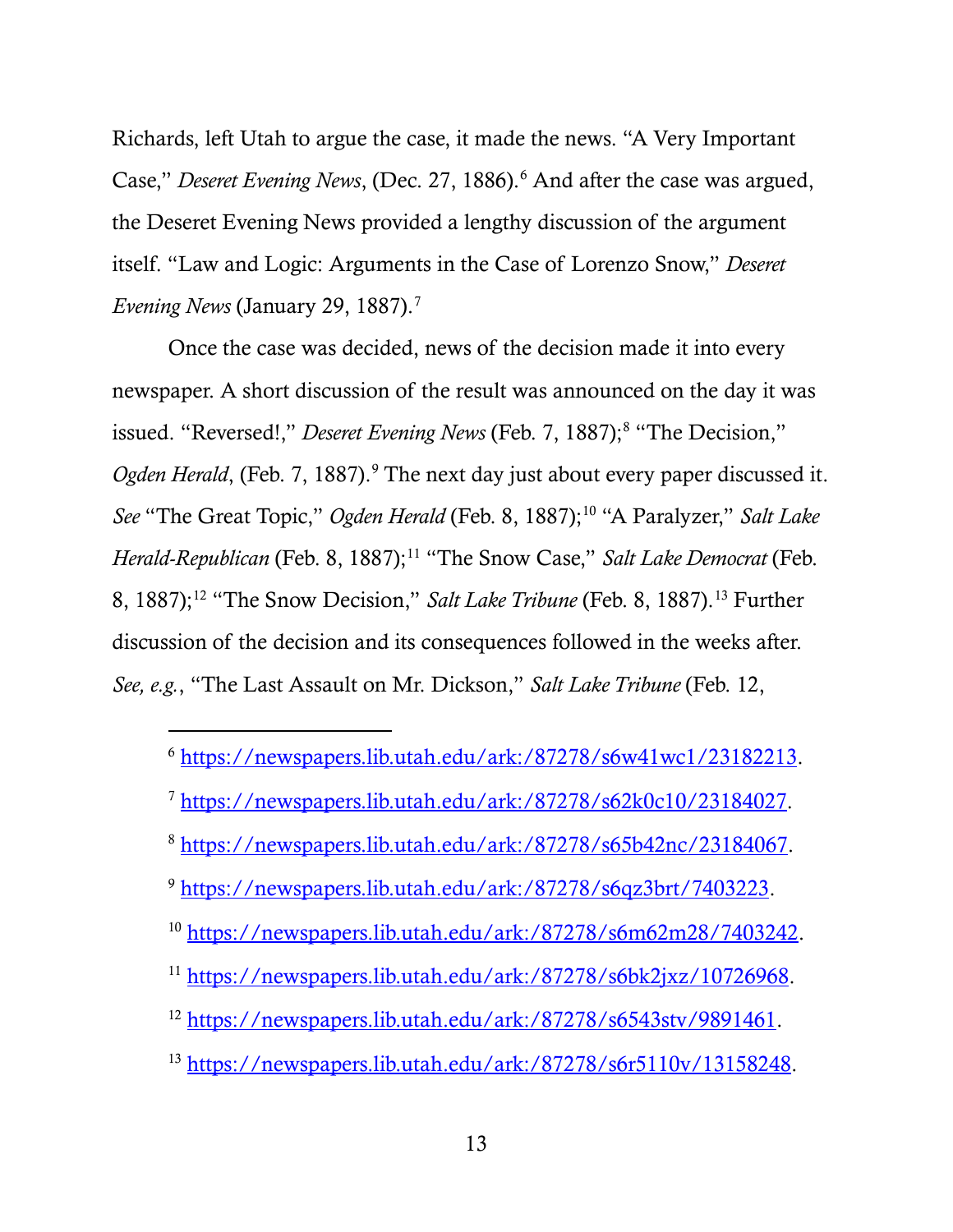1887);<sup>[14](#page-21-0)</sup> "In the Snow Case," *Salt Lake Herald-Republican* (Feb. 13, 1887);<sup>[15](#page-21-1)</sup> "Despoiling the Mormons," *Deseret News* (Feb. [16](#page-21-2), 1887);<sup>16</sup> "The Scope of the Decision," *Deseret News* (Feb. 16, 1887).<sup>[17](#page-21-3)</sup> And eventually papers printed the Supreme Court's decision in full. *See, e.g.*, "The Snow Case," *Salt Lake Herald-Republican* (Feb. [18](#page-21-4), 1887).<sup>18</sup>

But while press coverage of the Snow decision saturated the Utah territory, none of it focused on the habeas aspect of the case. Even the Salt Lake Tribune, then a stridently anti-Mormon publication, was quiet on that front. Sure, it threw other barbs. For example, one of its articles on the *Snow* decision was titled "Releasing the Cohabs." That same article described one person who benefited from the *Snow* decision as a "child beater" with a "decidedly tough appearance." *See* "Releasing the Cohabs," *Salt Lake Tribune* (Feb. 10, 1887).<sup>[19](#page-21-5)</sup> But while the Tribute criticized Mormons, it never suggested the *Snow* decision was an improper or even unusual exercise of habeas authority.

- <span id="page-21-1"></span><sup>15</sup> [https://newspapers.lib.utah.edu/ark:/87278/s6hm6g1w/10739075.](https://newspapers.lib.utah.edu/ark:/87278/s6hm6g1w/10739075)
- <span id="page-21-2"></span><sup>16</sup> [https://newspapers.lib.utah.edu/ark:/87278/s61n8vrm/2733321.](https://newspapers.lib.utah.edu/ark:/87278/s61n8vrm/2733321)
- <span id="page-21-3"></span><sup>17</sup> [https://newspapers.lib.utah.edu/ark:/87278/s61n8vrm/2733358.](https://newspapers.lib.utah.edu/ark:/87278/s61n8vrm/2733358)
- <span id="page-21-4"></span><sup>18</sup> [https://newspapers.lib.utah.edu/ark:/87278/s6xd27cm/10813468.](https://newspapers.lib.utah.edu/ark:/87278/s6xd27cm/10813468)
- <span id="page-21-5"></span><sup>19</sup> [https://newspapers.lib.utah.edu/ark:/87278/s6gq8701/13158346.](https://newspapers.lib.utah.edu/ark:/87278/s6gq8701/13158346)

<span id="page-21-0"></span><sup>14</sup> [https://newspapers.lib.utah.edu/ark:/87278/s6766qjw/13158436.](https://newspapers.lib.utah.edu/ark:/87278/s6766qjw/13158436)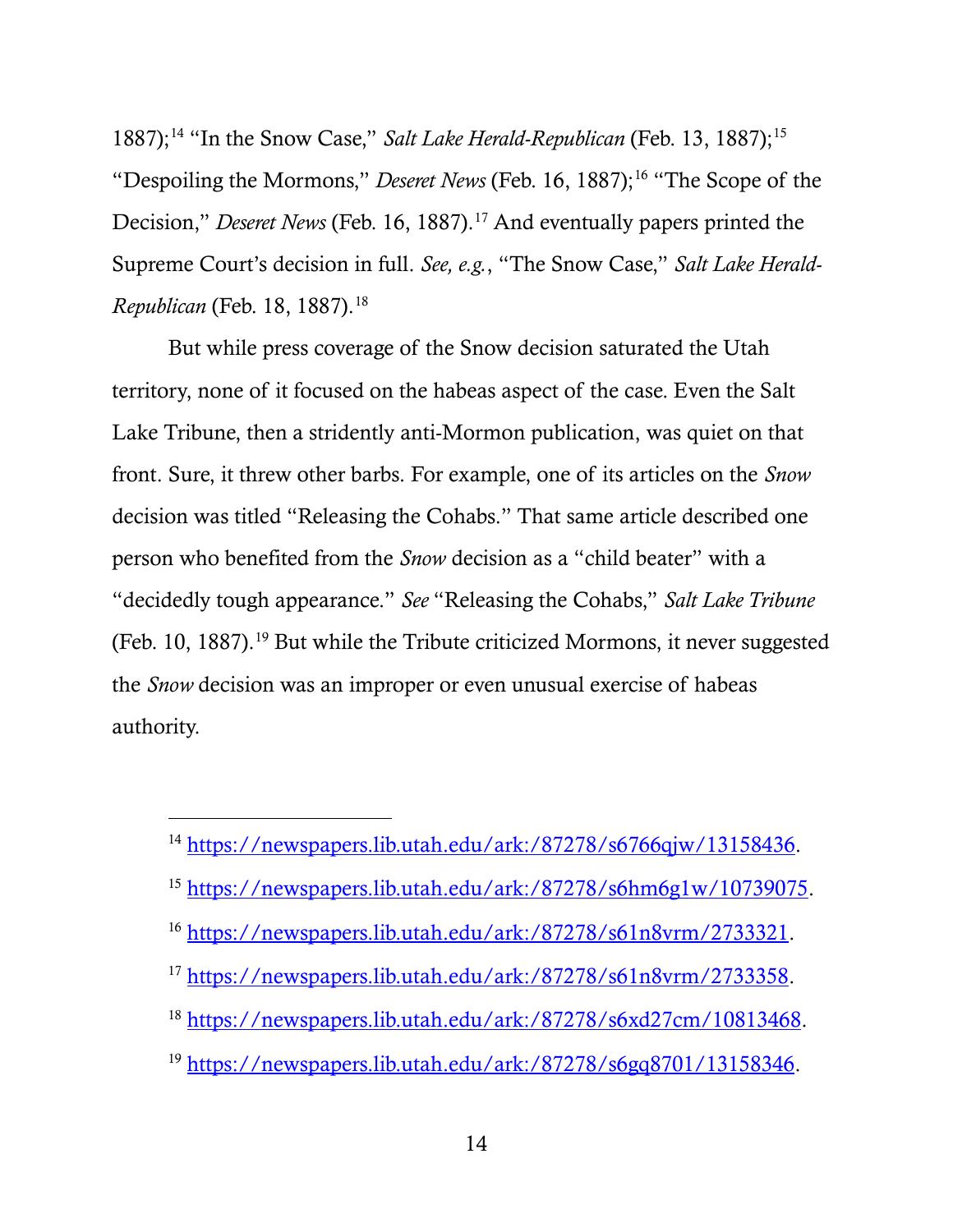The subsequent habeas proceedings for Mr. Nielson made smaller waves in the press, but they were still well-covered. Like Mr. Snow, Mr. Nielson was represented by Franklin S. Richards. His departure to D.C. to argue the case was announced. "Gone to Washington," *Utah Enquirer* (Mar. 29, 1889).<sup>[20](#page-22-0)</sup> The briefing was described for the public. *See, e.g.*, "The Nielson Case: Before the U.S. Supreme Court," *Utah Enquirer* (Apr. 30, 1889).<sup>[21](#page-22-1)</sup> The argument was described. "The Neilsen [sic] Case," *Deseret Weekly* (May 18, 1889).<sup>22</sup> And once the Supreme Court decision was announced, it was widely discussed. *See*  "Only One Punishment," Ogden Semi-Weekly Standard (May 14, 1889);<sup>[23](#page-22-3)</sup> "The Nielsen Case," *Utah Enquirer* (May 17, 1889);<sup>[24](#page-22-4)</sup> "An Erroneous" Impression," *Utah Enquirer* (May 20, 1889).<sup>[25](#page-22-5)</sup> Again, though, throughout this coverage, there is no comment about this being a novel or improper use of the Great Writ.

Looking back more than one hundred and twenty years, it is impossible to exactly define the original public meaning of the Utah Constitution's grant of habeas authority to courts. Yet, after Mr. Snow's and Mr. Nielson's cases,

l

- <span id="page-22-3"></span><sup>23</sup> [https://newspapers.lib.utah.edu/ark:/87278/s6766gq7/6239698.](https://newspapers.lib.utah.edu/ark:/87278/s6766gq7/6239698)
- <span id="page-22-4"></span><sup>24</sup> [https://newspapers.lib.utah.edu/ark:/87278/s6mw3m6b/1400235.](https://newspapers.lib.utah.edu/ark:/87278/s6mw3m6b/1400235)
- <span id="page-22-5"></span><sup>25</sup> [https://newspapers.lib.utah.edu/ark:/87278/s6h42vjt/1400264.](https://newspapers.lib.utah.edu/ark:/87278/s6h42vjt/1400264)

<span id="page-22-0"></span><sup>&</sup>lt;sup>20</sup> [https://newspapers.lib.utah.edu/ark:/87278/s6pr900q/1399401.](https://newspapers.lib.utah.edu/ark:/87278/s6pr900q/1399401)

<span id="page-22-1"></span><sup>21</sup> [https://newspapers.lib.utah.edu/ark:/87278/s6db94z9/1399897.](https://newspapers.lib.utah.edu/ark:/87278/s6db94z9/1399897)

<span id="page-22-2"></span><sup>22</sup> [https://newspapers.lib.utah.edu/ark:/87278/s6nz936d/2675887.](https://newspapers.lib.utah.edu/ark:/87278/s6nz936d/2675887)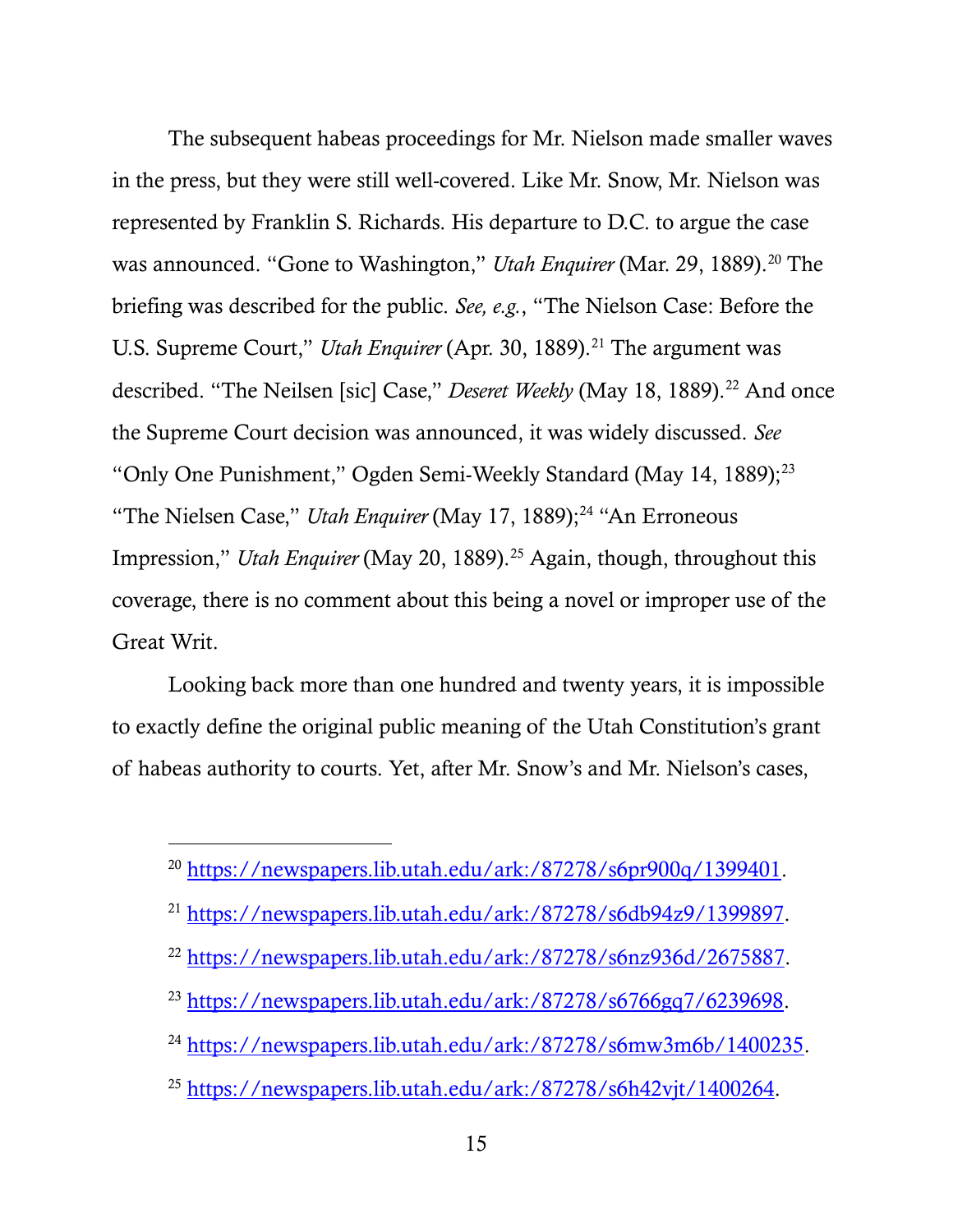the courts and people of Utah were well familiar with the essence of the Great Writ, and understood it could reach constitutional issues that today we would not call jurisdictional. This history demonstrates that cases like *In re McKee*, *In re Maxwell*, and *Saville v. Corless* were neither an aberration nor an innovation. The results there are consistent with what the public understood and intended when it granted habeas authority to the judiciary in Utah's Constitution.

#### *3. The State's historical argument focuses on the wrong part of the Utah Constitution while ignoring territorial history.*

The State's only historical analysis focuses on the Constitutional Convention's debate on how to phrase Utah's Suspension Clause. Because it mirrors the federal Suspension Clause, the State concludes the intent was to adopt a not-so-great writ—one that was practically toothless for postconviction claims. There are several flaws with this analysis.

<span id="page-23-1"></span><span id="page-23-0"></span>The biggest problem is that it fails to recognize a key structural difference between the state and federal constitutions. The federal Constitution mentions habeas corpus only in its Suspension Clause. This has led to disagreement over whether that clause implicitly guarantees a right to the Great Writ, whether there is some other source to that right, or whether the writ could be eliminated altogether because inferior courts were optional and did not have general jurisdiction. *See, e.g.*, *I.N.S. v. St. Cyr*, 533 U.S. 289, 337-40 & n.5 (2001) (Scalia, J., dissenting). No such confusion is possible with the Utah Constitution. Its drafters included an explicit grant of habeas power to this Court and to district courts, gave both original jurisdiction to grant such writs, and required the creation of district courts. Utah Constitution, Art. VIII, sec. 4, 5, & 7 (1896).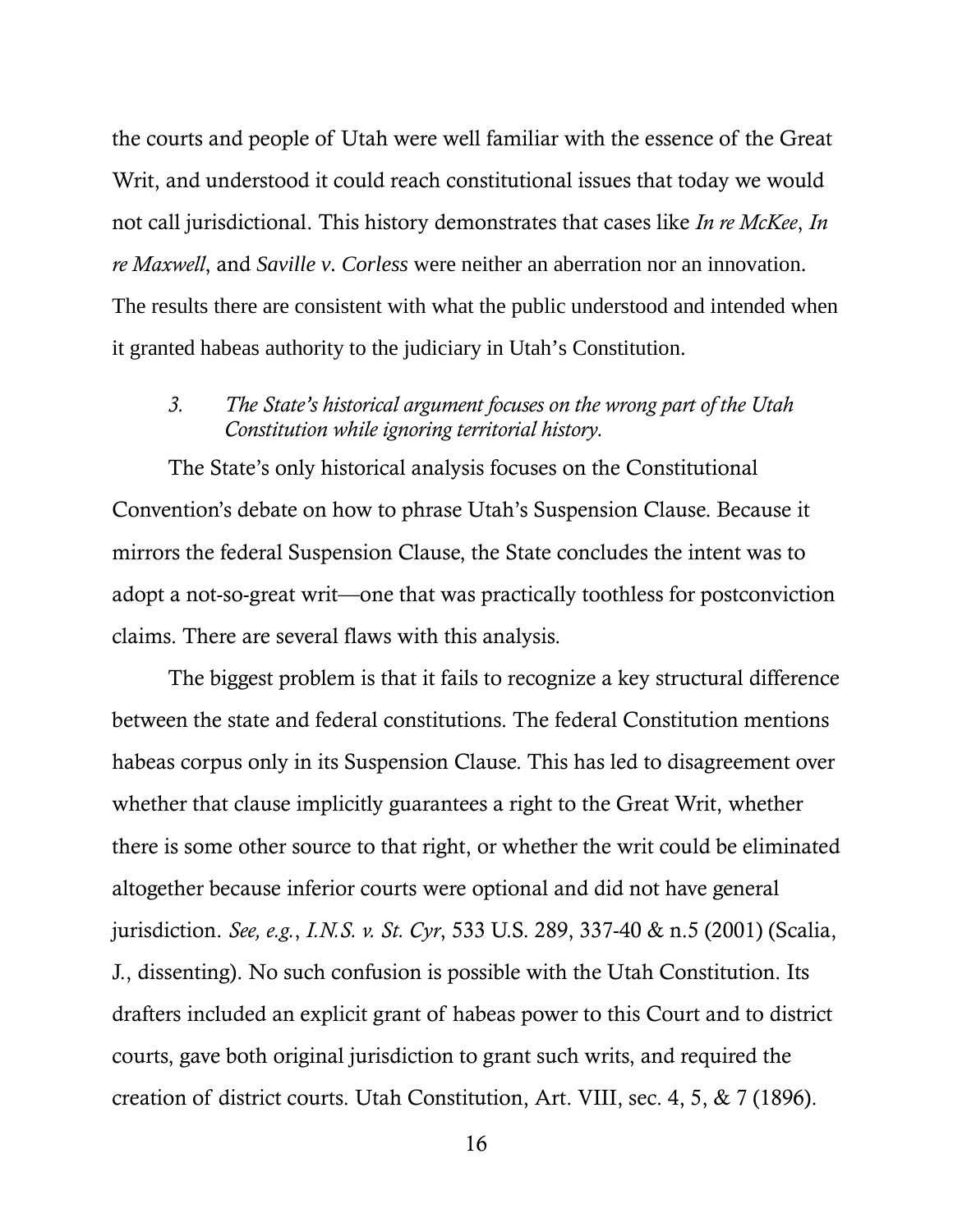And while the judicial article of the Utah Constitution has changed over the years, those core attributes remain. *See Opening Brief* at 10 n.1. Because of this structural difference between the two constitutions, the State's comparison is based on a false premise.

But even if that fact were ignored, the State portrays the debate that occurred as if it were specifically focused on the breadth of the writ. That is not true. The exclusive focus on the debate was over who may suspend the Great Writ and on what conditions. There were some who wanted the state legislature to be in control and to set the conditions. Others wanted the executive branch to have the power, reasoning that "it could not escape the notice of anybody, or any person in the city or State when there was rebellion, or when the State was being invaded by foreign enemies." 1 Official Report of Proceedings and Debates of the Convention 253-54 (1898). But while the delegates frequently lauded the Great Writ, there was no discussion whatsoever of what breadth they expected it to have. There was certainly no hint that they wanted its reach diminished.

A better indication of what they intended is found in the historical use of the Great Writ in the Territory of Utah. As discussed above, just a few short years before the Utah Constitution was drafted, the Great Writ was used to overturn the cumulative convictions of Mr. Snow and Mr. Nielsen based on constitutional issues, not jurisdictional defects. Besides the fact that these proceedings were relatively fresh in the public mind, they bore special relevance to the convention. Those two petitioners were both represented by Franklin S. Richards in the territorial district court and on appeal to the U.S.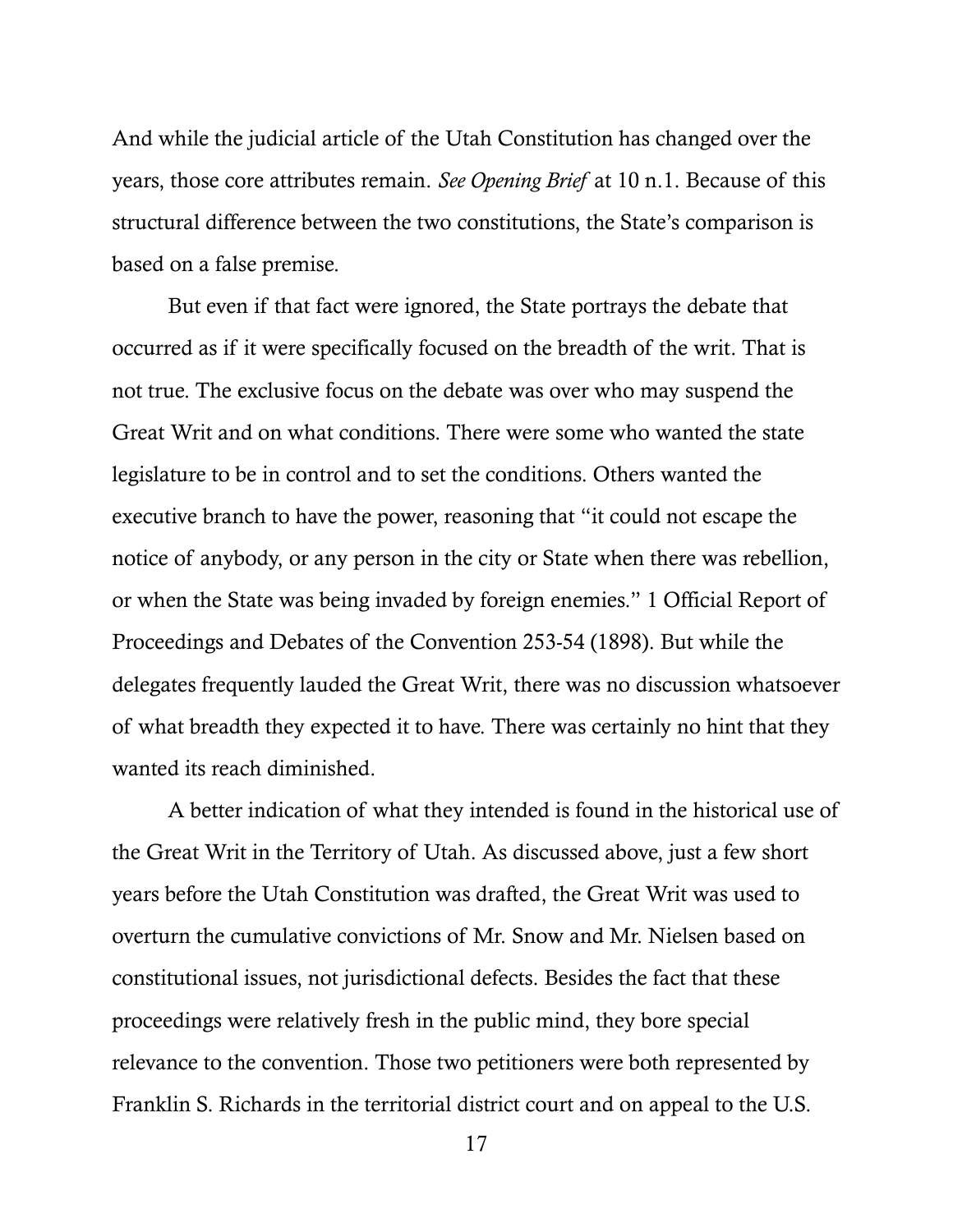Supreme Court. The same man served as delegate to the Utah Convention. 2 Official Report 1883. With his background, it is unlikely Mr. Richards would stand silent if the new state's writ of habeas corpus was going to be narrower than the writ his clients just took advantage of.

#### *4. Before statehood, the public understood the Great Writ to reach postconviction issues. That is what they got after statehood.*

It is easy to find early cases from this Court that say habeas concerns itself only with jurisdiction. And it is easy to find later cases, like *Thompson*, that suggest the reach of the writ was expanded. But history shows that neither proposition is true, at least not as we now understand jurisdictional and constitutional claims.

"The life of the law has not been logic; it has been experience." Oliver Wendell Holmes, Jr., COMMON LAW 1 (1881). For Utahans, their experience has been that the Great Writ can correct constitutional errors in postconviction. Utahans saw that with Mr. Snow and Mr. Nielson. When they voted to ratify the constitution, they would have understood the Writ to have that same reach. And in the years immediately after ratification, this Court considered constitutional postconviction claims under its Writ power, even granting relief in some cases.

It is that experience that governs, not incorrect statements about the reach of the Writ caused by confusion about what jurisdiction meant historically. Since Utah's founding, the Great Writ has reached postconviction claims.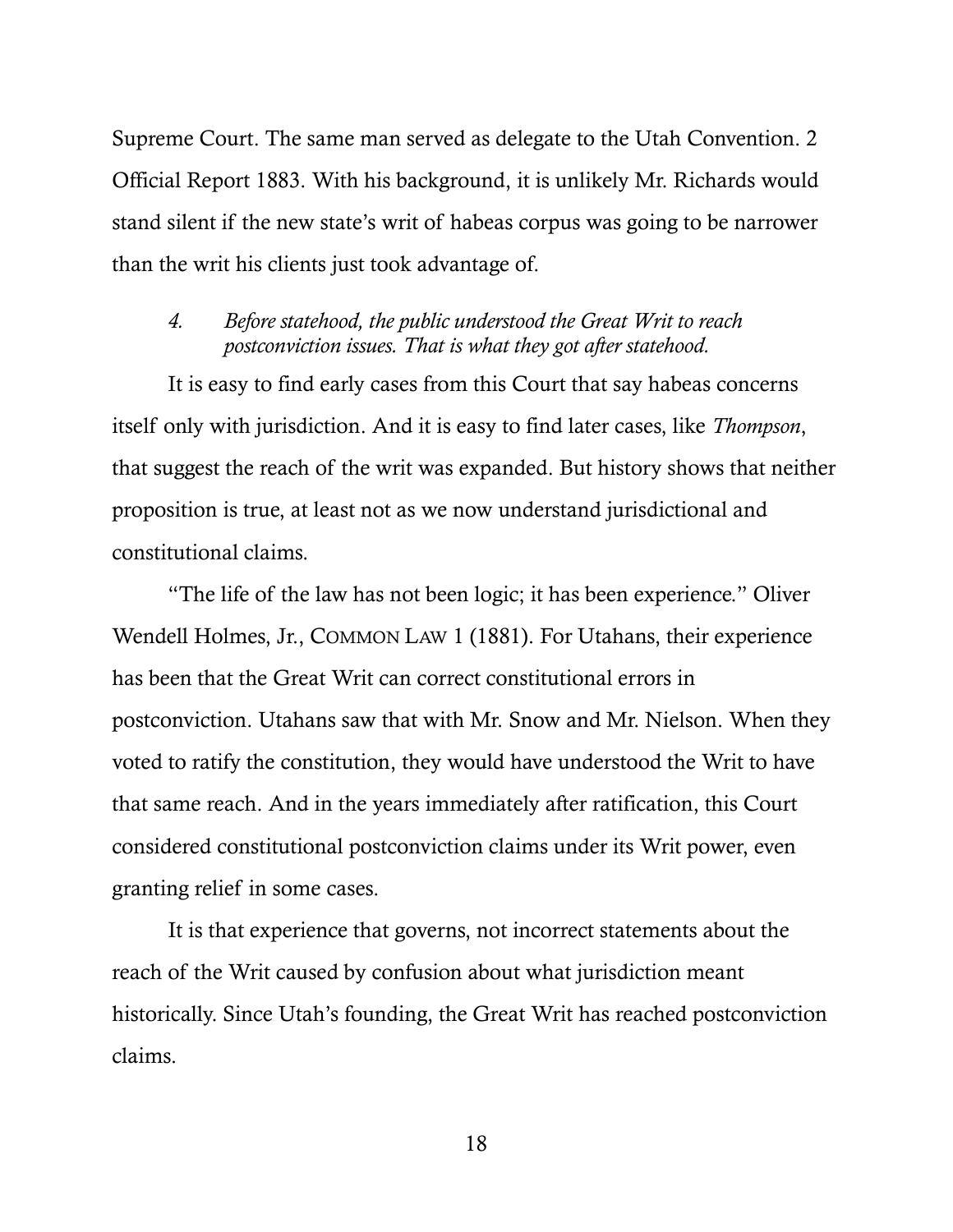#### *5. Utah enshrined a modern understanding of this Court's habeas authority in the 1984 constitutional amendment.*

Whatever this Court concludes about its habeas authority in 1896, the 1984 amendment constitutionalized its writ authority as that authority was understood at the time of the amendment. And the State acknowledges that by the time of this amendment, it was firmly settled that habeas reached the type of constitutional challenges Mr. Patterson raises here. Because this Court had explicitly held that its writ power included the authority to hear constitutional challenges to a criminal conviction, that understanding was codified, even constitutionalized, in the 1984 amendment.

<span id="page-26-0"></span>A legislative act that uses a legal term this Court has authoritatively interpreted carries the meaning the Court previously gave it. *See, e.g., MacDonald v. MacDonald*, 430 P.3d 612, 617 (Utah 2018); *Christensen v. Indus. Commn.*, 642 P.2d 755, 756 (Utah 1982). Under the "prior construction canon," "where a legislature amends a portion of a statute but leaves other portions unamended, or re-enacts them without change, the legislature is presumed to have been satisfied with prior judicial constructions of the unchanged portions of the statute and to have adopted them as consistent with its own intent." *Christensen*, 642 P.2d at 756. Put otherwise, where a legal term in a statute "has been authoritatively interpreted by the highest court in a jurisdiction," "a 'later version' of a statute 'perpetuating the wording is presumed to carry forward' the established judicial interpretation." *MacDonald*, 430 P.3d at 617 (quoting Antonin Scalia & Bryan A. Garner, *Reading Law: The Interpretation of Legal Texts* 322 (2012)).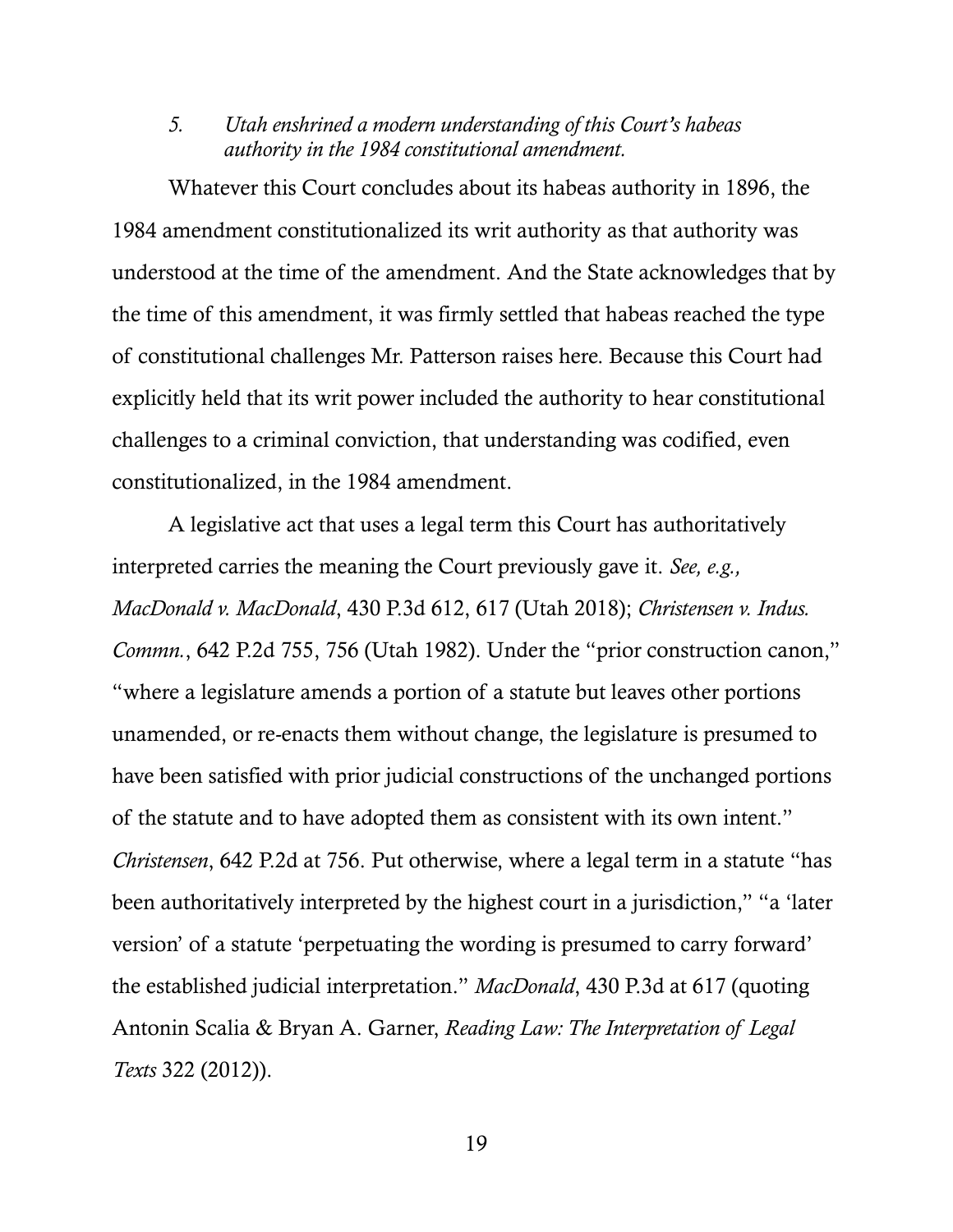Although this is a canon of *statutory* construction, its logic applies here with equal force. Whatever habeas authority this Court had in 1896, by 1984 this court had authoritatively held that its habeas authority extended to constitutional challenges. When the legislature enshrined this Court's authority to issue "all extraordinary writs," including the writ of habeas corpus, it did so in light of what that authority entailed at the time of the amendment. Had the legislature been dissatisfied with the scope of this authority, it could have narrowed or restricted that authority through the amendment process. But it did not do that. Instead, the 1984 amendment constitutionalized the understanding of this Court's habeas authority that existed at that time, which undeniably included the authority to vacate unconstitutional criminal convictions.

The better view is that this authority has existed since the founding, but whatever the scope of the historical authority, the 1984 amendment ensured that this Court would have the power to issue a writ of habeas corpus as that authority was understood at the time of the amendment.

#### B. The PCRA is not valid regulation of the Great Writ

Hedging its bets, the State argues that even if Utah's habeas clause originally reached postconviction claims, then the PCRA is reasonable regulation of the habeas process. Its legal support for this proposition is a string cite to federal and state cases where various time bars have been upheld in a variety of postconviction regimes. *State's Brief* at 75-76. The State asserts that the PCRA is comparable to these undescribed regimes. It further asserts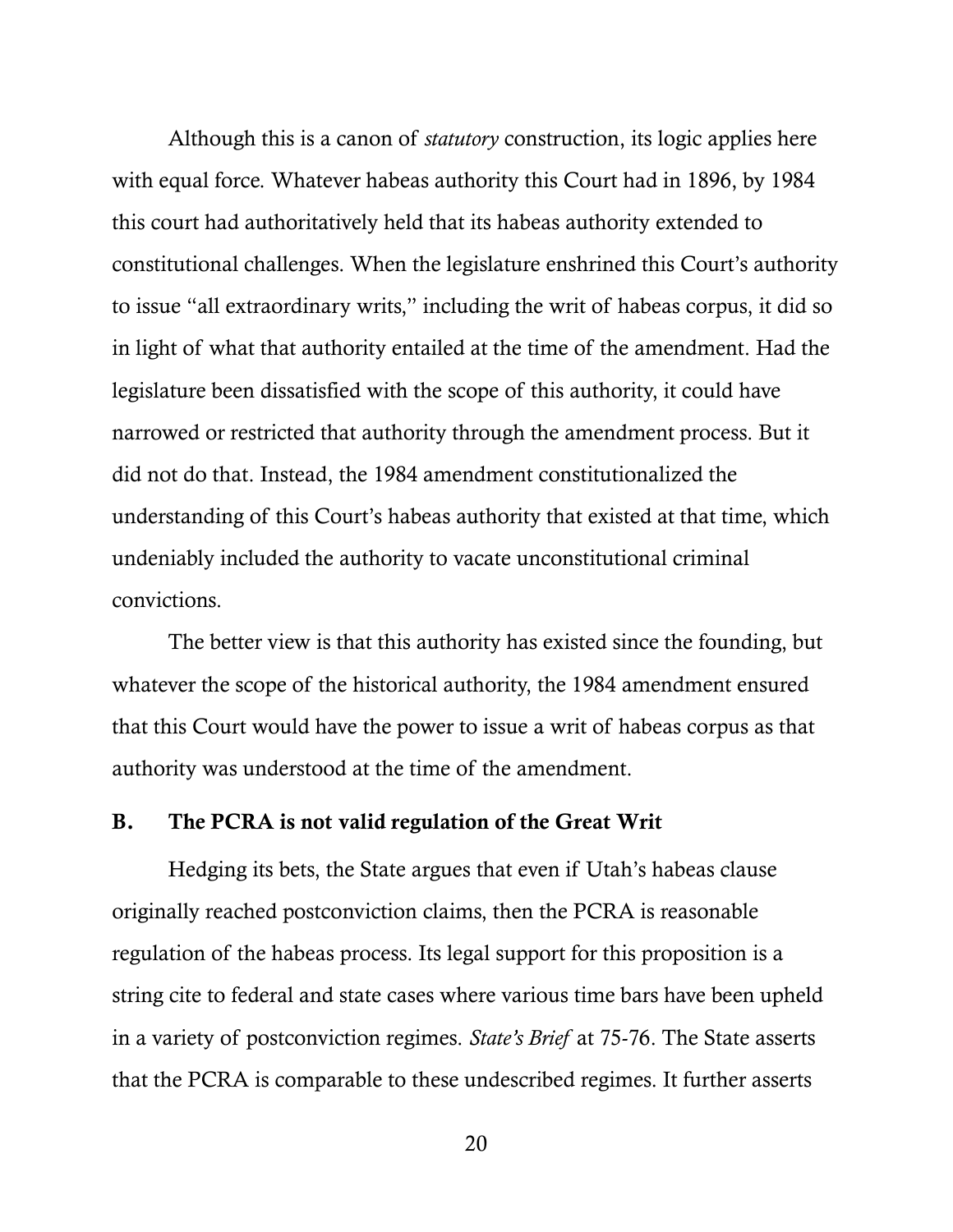that the PCRA validly regulates the Writ because, as the State opines, the Act's "flexible accrual dates and tolling provisions . . . affords petitioners all the opportunity to present a claim that fairness reasonably requires." *State's Brief* at 79.

The State's has failed to adequately brief this argument. While it is undoubtedly true that the various jurisdictions have upheld an assortment of time limits, the State fails to explain how the logic of those opinions applies to Utah's constitution. Do those other jurisdictions have the same history with the Great Writ as Utah does? What limits are put on suspension of habeas in those jurisdictions? Are the courts in those jurisdictions granted habeas authority by their constitutions, or by statute? And if by the constitution, is the habeas writ in those jurisdictions as broad as Utah's has been historically? And what exceptions exist within those jurisdiction to their postconviction bars? Without addressing these questions, the State cannot show how the decisions it cites are relevant to Utah's writ.

<span id="page-28-2"></span><span id="page-28-1"></span><span id="page-28-0"></span>For example, take the cited federal decisions upholding the regulation of federal habeas. While the Supreme Court has upheld the constitutionality of time and procedural bars, it has also ruled that relief can be granted despite those bars. *Holland v. Florida*, 560 U.S. 631 (2010) (equitable tolling); *Murray v. Carrier*, 477 U.S. 478 (1986) (cause and prejudice to overcome procedural bar); *Schlup v. Delo*, 513 U.S. 298 (1995) (actual innocence). So, it is confusing, if not illogical, for the State to rely on the validity of the federal bars to justify the validity of the PCRA's bar, while at the same time arguing that the PCRA should not be subject to the same exceptions to the bars.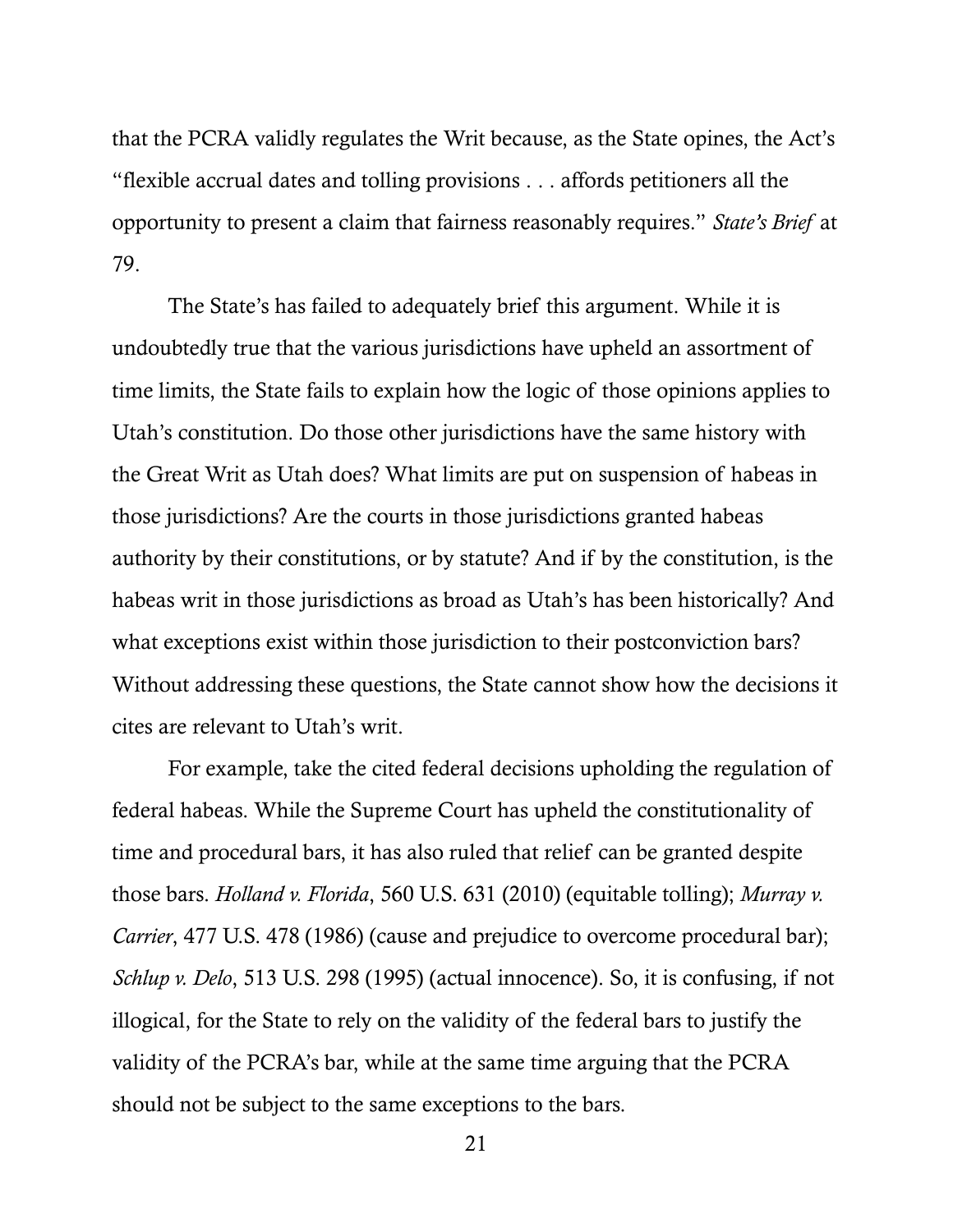The State's most glaring failure is its silence regarding the affirmative grant of writ power in Utah's constitution. As explained elsewhere, this Court and the district courts were granted habeas power in the original constitution. Though the Great Writ is no longer explicitly named, habeas is one of the extraordinary writs to which this and the district courts are entitled. Over and over again, this Court has been strident in its protection of those writ powers. Just two years ago, this Court quoted a decision from 1908 to reaffirm an important principle: "[I]t was not within the province of the Legislature to so modify and enlarge the office of the writ. . . . [W]hatever power was conferred upon the courts by the Constitution cannot be enlarged or abridged by the Legislature." *Brown v. Cox*, 2017 UT 3, ¶14, 387 P.3d 1040 (quoting *State ex rel. Robinson v. Durand*, 104 P. 760, 762-63 (1908)). It then went on to quote *Petersen v. Utah Bd. of Pardons*, a habeas case, to say that writ power cannot be diminished. *See id.* (quoting *Petersen*, 907 P.2d 1148, 1152 (Utah 1995)).

<span id="page-29-0"></span>The State presents *no* argument for how the significant restrictions the PCRA places on postconviction relief do anything but modify, abridge, and diminish the Court's habeas writ power. Even *Brown* is mentioned only in a footnote in the State's brief. That footnote suggests that this Court should overrule *Brown*—an election case—along with a variety of habeas cases. *See State's Brief* at 72 n.16. It goes without saying that the State has not made its case that *Brown* and the cases it cites should be overturned. *See Eldridge v. Johndrow*, 2015 UT 21, ¶¶21-22, 345 P.3d 553.

<span id="page-29-1"></span>But, assuming for the moment that some regulation is permissible, the State has failed to show that the PCRA permissibly regulates the Great Writ.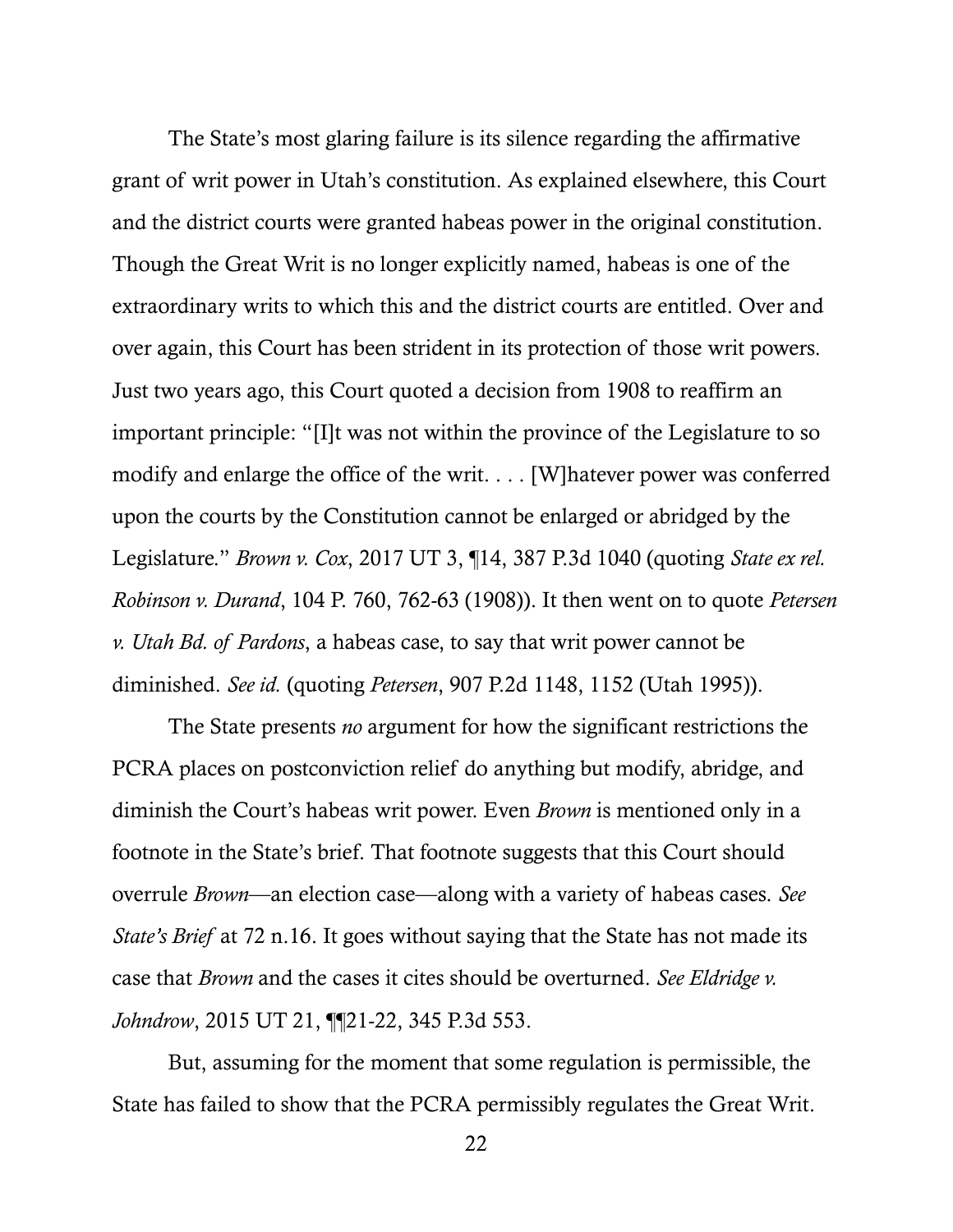The State acknowledges that *Julian* requires flexibility in habeas matters, but it then uses that word as if it is talismanic, claiming that "flexible accrual dates and tolling provisions" automatically satisfy *Julian*'s demands. *State's Brief* at 78-79. That ignores a plain reading of *Julian*.

<span id="page-30-0"></span>In *Julian*, the petitioner was seeking relief on a set of claims more than six years after this Court had affirmed his convictions on direct appeal. *See Julian v. State*, 966 P.2d 249, 250 (Utah 1998) (citing *State v. Julian*, 771 P.2d 1061 (Utah 1989)). The petitioner's claims did not hinge on new evidence but were focused on an evidentiary question central to his trial. This issue could have been addressed on direct appeal. Indeed, one of his habeas claims faulted his appellate counsel for failing to raise it. *See id.* Nowhere is it suggested that the petitioner had any obstacle that prevented him from bringing the claims sooner.

Despite these facts, this Court still held that it could not be barred by a statute of limitations. While this Court focused on flexibility, it was not with an eye to accommodate petitioners struggling with procedural barriers. Instead, this Court focused on its own flexibility to grant relief in appropriate cases. This Court disapproved of the four-year statute of limitations because it "remove[d] flexibility and discretion from state judicial procedure, thereby diminishing the *court's* ability to guarantee fairness and equity in particular cases." *Julian*, 966 P.2d at 253 (quoting *Currier v. Holden*, 862 P.2d 1357, 1368 n.18 (Utah App. 1993)) (emphasis added). And it approved of a one-year statute of limitations only because it included an interests-of-justice exception, as "proper consideration of meritorious claims raised in a habeas corpus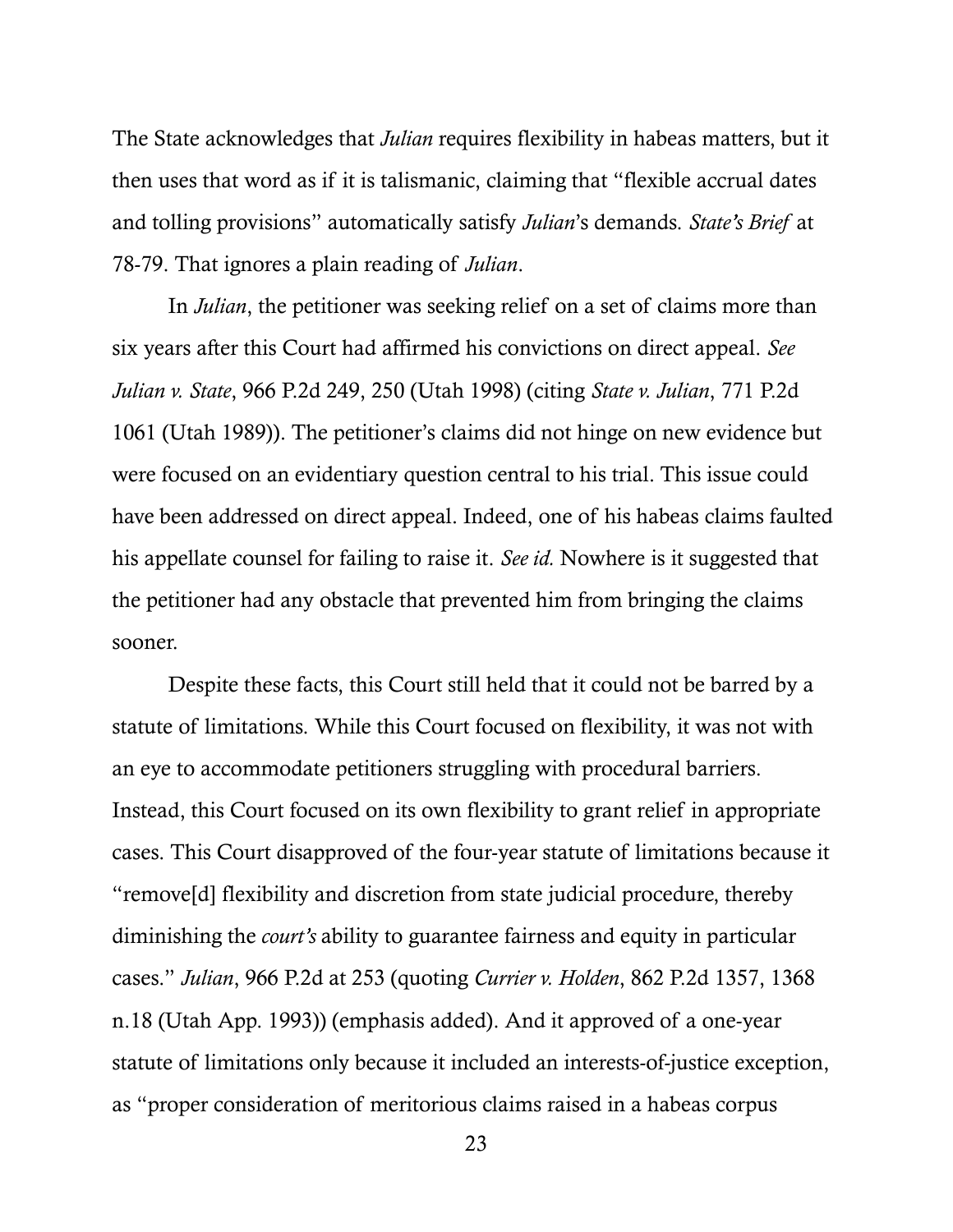<span id="page-31-0"></span>petition will *always* be in the interests of justice." *Id.* at 254. It was in this context that this Court concluded "that *no* statute of limitations may be constitutionally applied to bar a habeas petition." *Id.* "[I]f the proper showing is made, the mere passage of time can *never* justify continued imprisonment of one who has been deprived of fundamental rights." *Id.*

Contrary to the State's assertions, the PCRA does not provide courts the flexibility that the Great Writ requires. Under the PCRA, the mere passage of time *can* justify continued imprisonment of one who has been deprived of fundamental rights. Under the PCRA, the merits of a claim are irrelevant; all that matters are the deadlines—which usually cut off relief after one year. Even if a dead-bang winner claim is filed one day late, the PCRA consigns it to the trash-heap. In this way, the PCRA impermissibly restricts power that has been constitutionally granted to the judicial branch. *See Julian*, 966 P.2d at 253. For these reasons, the PCRA is not a "reasonable" regulation of the Great Writ.

<span id="page-31-1"></span>For the same reasons, it is irrelevant that Rule 65C—this Court's own rule—"embraces" the PCRA as the law governing postconviction. *See State's Brief* at 50-51. This Court has declared that "the Writ belongs to the judicial branch of government" and that the separation of powers provision of the Utah Constitution requires it to have a potent habeas writ. *Hurst v. Cook*, 777 P.2d 1029, 1033-34 (1989). It follows that the Court itself would violate the separation of powers if it ceded to any other branch of government control over how it can employ the Great Writ. *Cf. State v. Gallion*, 572 P.2d 683, 687 (Utah 1977) ("The Legislature is not permitted to abdicate or transfer to others the essential legislative function with which it is thus vested."). Exercise of the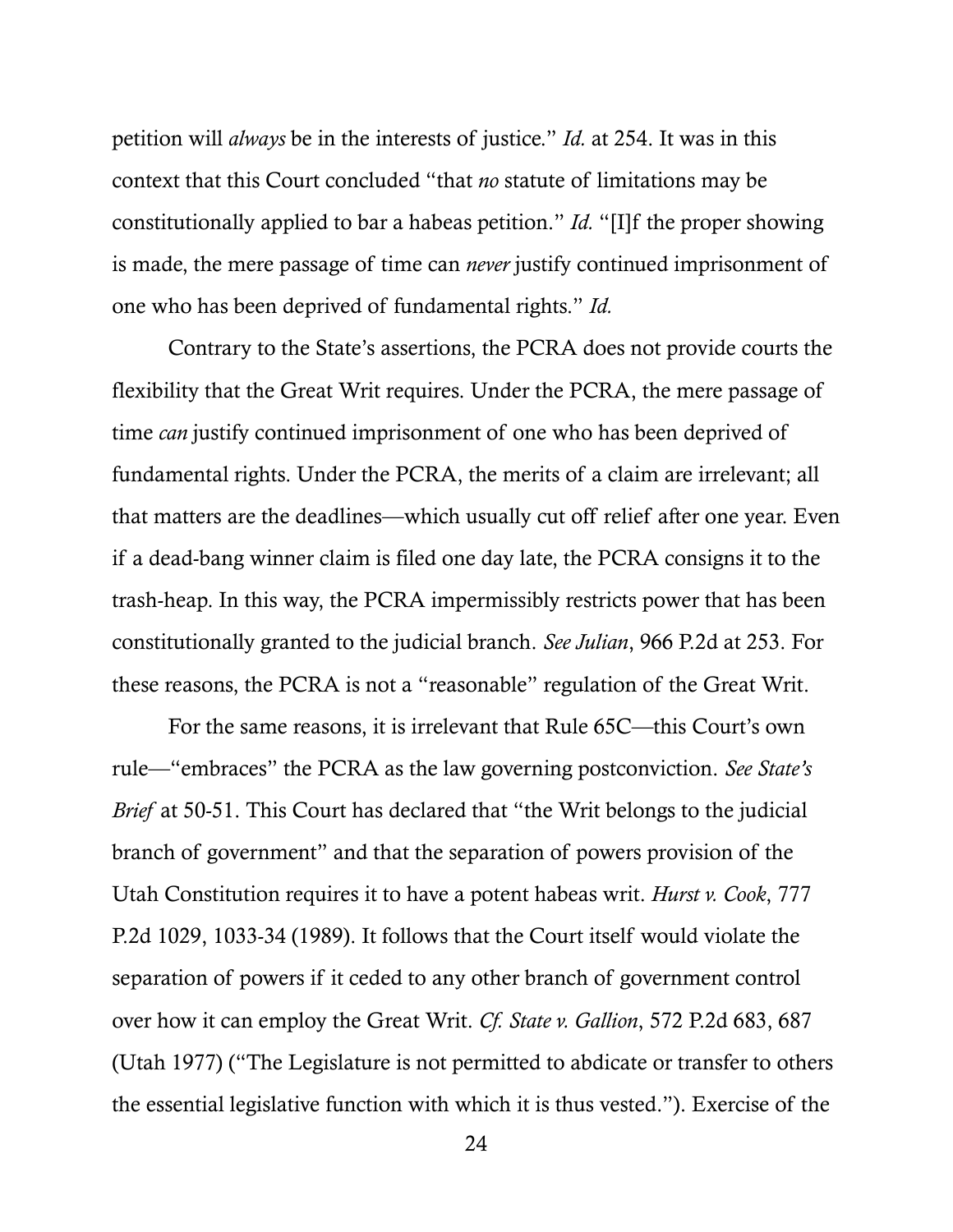<span id="page-32-0"></span>Great Writ is one of the core powers of the courts, reserved to it in the text of the constitution, so it is nondelegable. *See Salt Lake City v. Ohms*, 881 P. 2d 844, 848 (Utah 1994).

Because this Court's writ authority is granted to it by the Utah Constitution, this Court—not the Legislature—must decide how that power can be used. Under this Court's previous case law, Mr. Patterson's diligent effort should allow his claims to be heard. If review is otherwise unavailable, his claims should be considered under the courts' writ power.

#### C. Mr. Patterson was improperly advised to go directly to federal court.

Against this constitutional backdrop, one factual dispute animates this appeal. It concerns the advice that Mr. Patterson received as his direct appeal was concluding. Because appellate counsel Ed Wall's advice included some correct information about state postconviction, the State argues that Mr. Patterson was correctly advised and his failure to file on time should not be excused under any legal theory.

In reality, the advice was incorrect on its face because Mr. Patterson had not exhausted even the claims Mr. Wall identified because he had not included them in his appeal to this court.

<span id="page-32-1"></span>More importantly, the State fails to acknowledge that Mr. Wall specifically advised Mr. Patterson *twice* to go directly to federal court. PCR88- 89, 207. And one of these times was in an in-person meeting that the State completely ignores in its briefing. By omitting that point, the State undermines its whole argument. *Cf. State v. Nielsen*, 2014 UT 10, ¶¶40-44, 326 P.3d 645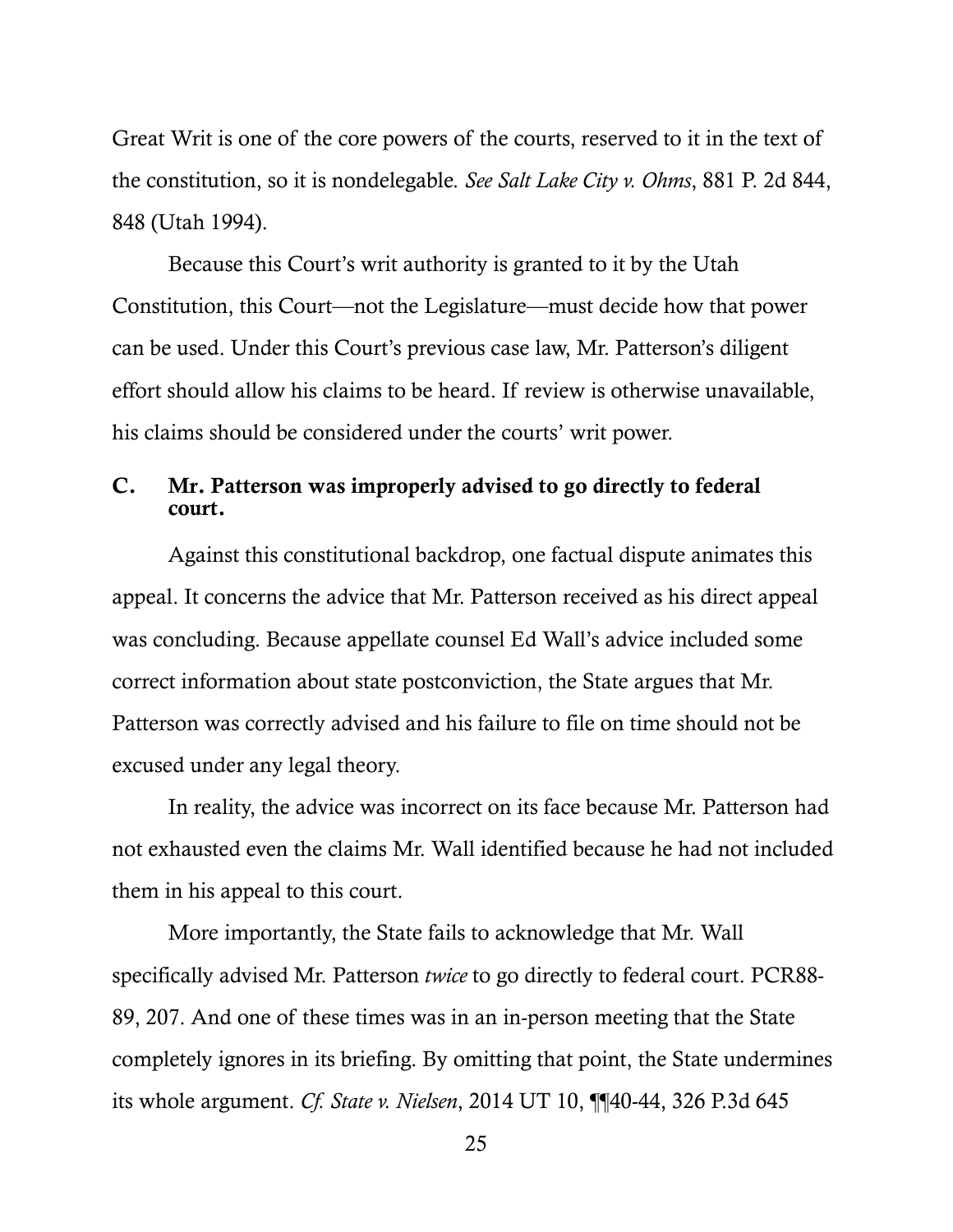(recognizing that factual arguments are undermined by failure to address key evidence).

From the point-of-view of a layperson like Mr. Patterson, Mr. Wall's specific advice to go directly to federal court puts everything else into perspective. While it is true Mr. Patterson was informed about the possibility of state postconviction, to him it was always presented as an irrelevant option. He had no reason to dwell on it when Mr. Wall, the person who informed him of its existence, told him to ignore it.

Besides the explicit advice, two other points further signaled to Mr. Patterson that state postconviction was irrelevant to him. The first is Mr. Wall's statement that he could not think of any potential claims that he would raise in state postconviction. PCR201. To Mr. Patterson, this statement would further persuade him that he should disregard state postconviction. Why worry about it as an option when your attorney, with his experience, tells you he cannot think of any claims you could pursue there?

Similarly dissuasive were Mr. Wall's statements that Mr. Patterson's state remedies were exhausted. PCR88-89, 202. To a layperson unfamiliar with federal habeas law, the statement that remedies were "exhausted" would be interpreted according to its everyday meaning: a layperson would understand that state remedies have been "completely used up." *See* "exhaust", p. 499, Concise Oxford English Dictionary, 12th ed. (Oxford University Press 2011). Mr. Patterson had no reason to think that "exhausted" was a specialized term that meant something technical about one of his claims in his direct appeal. *Cf. State Brief* at 26-27.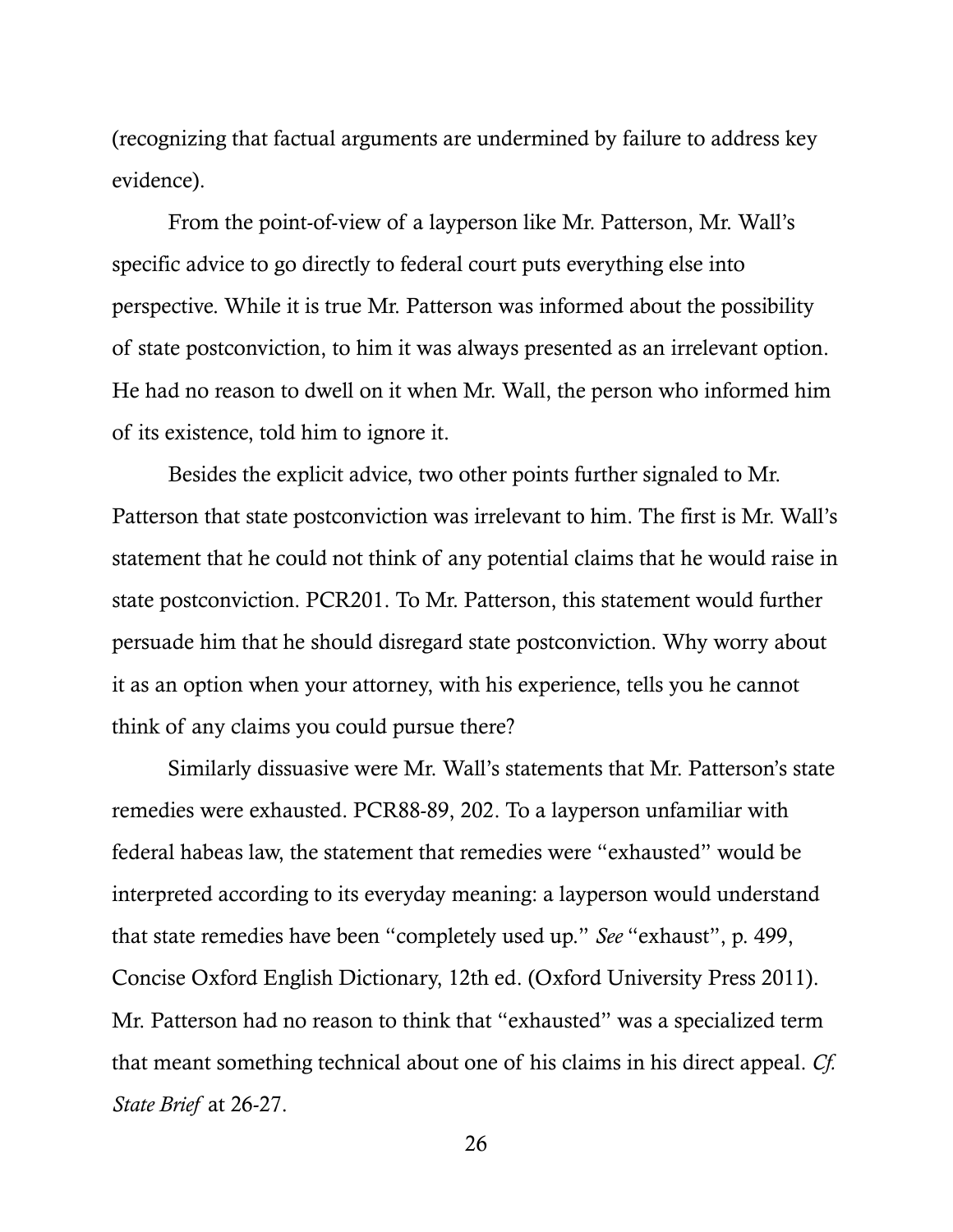Sure, had Mr. Patterson consulted another attorney, he might have been set straight on why state postconviction was important to him. But that misses the point. We don't expect laypeople to question their attorney's advice—or any professional's advice—when circumstances give them no reason to. It should be beyond debate that a reasonable person is not blameworthy for following the advice of lawyer, doctor, or accountant, especially when there is no indication the advice is suspect. And that's precisely what Mr. Patterson did: he followed Mr. Wall's advice and gave no thought to state postconviction. Although that was a mistake, it should not be counted against him.

Mr. Wall's advice also undercuts the notion that Mr. Patterson was not diligent in pursuing relief. He was told he had a year to file, and he filed within a year. He just followed his attorney's advice. And, having watched his criminal case take four years to get from charge to the end of direct appeal, Mr. Patterson had no reason to believe filing sooner would somehow speed up the process. More significantly, Mr. Patterson had no reason to believe he would be prejudiced if he filed later in the year-long period. In light of how he was advised, there is no basis to hold Mr. Patterson at fault for filing when he did.

In sum, Mr. Patterson was reasonably following his attorney's advice when he skipped state postconviction and instead filed a *timely* federal petition near the end of filing period. The postconviction court's determination to the contrary were unreasonable, and under the facts of this case, improper on motion for summary judgment. At this stage in the proceedings, the Court must accept Mr. Patterson's claim that Mr. Wall told him to proceed directly to federal court. The only real question is whether, under these circumstances, a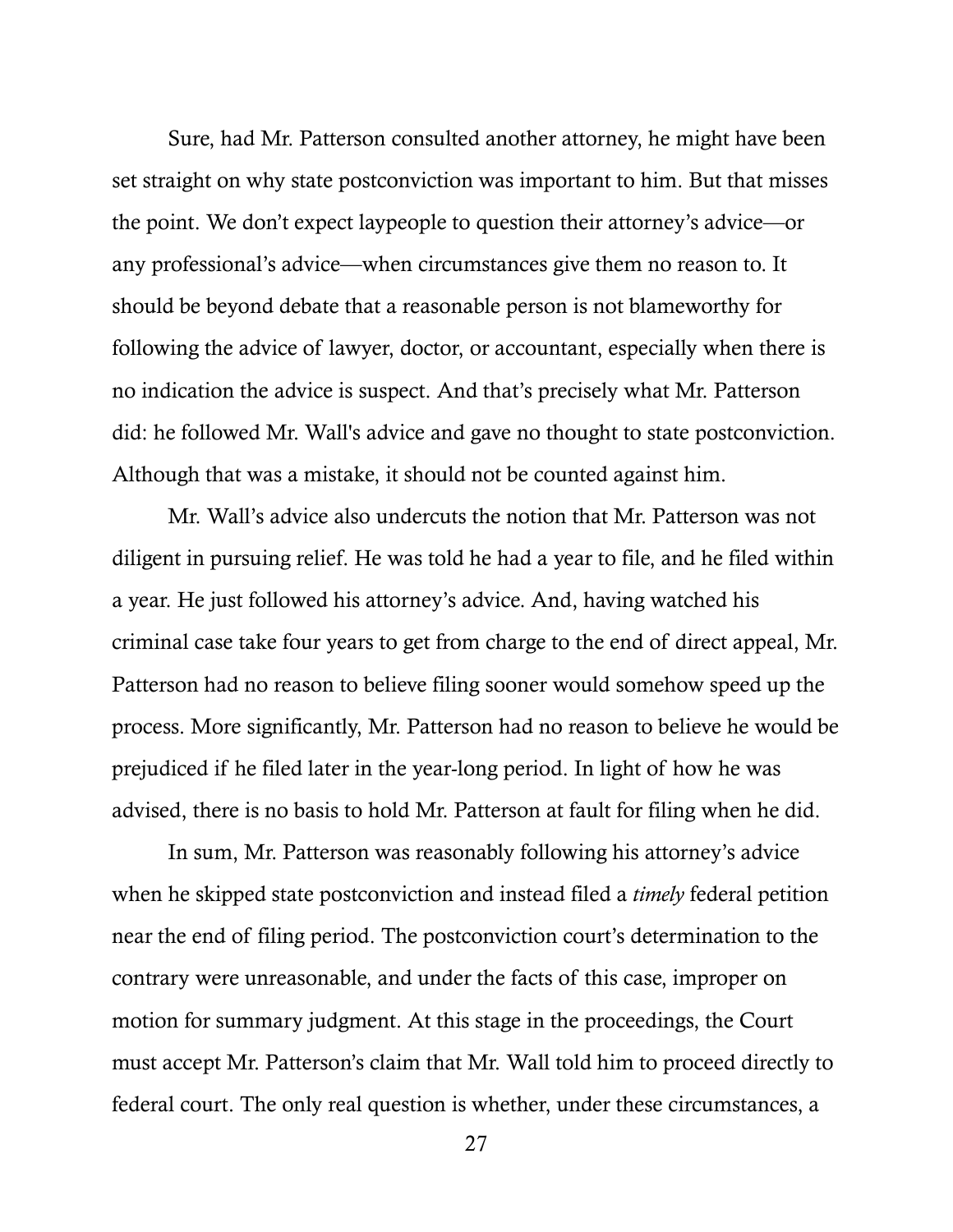remedy short of declaring the PCRA unconstitutional will allow his claims to be heard.

#### D. Mr. Patterson's claims were statutorily tolled.

There are two statutory bases for tolling. The first focuses on a state impediment to filing, whether by Mr. Wall's affirmative misadvice or the unavailability of contract counsel to assist with filing. The second focuses on new evidence that supports the tolling for only a few claims. Each is addressed in turn.

### <span id="page-35-0"></span>*1. For purposes of the tolling provision, Mr. Wall's misadvice must be imputed to the state.*

Mr. Patterson is entitled to statutory tolling under Utah Code §78B-9- 106(3) because Mr. Wall, as direct appeal counsel, he had an obligation to correctly advise on postconviction matters that would follow the end of direct review. The State seeks to avoid that conclusion for several reasons. The first argument is that Mr. Patterson was correctly advised. That contention is rebutted above. In short, a correct description of the state postconviction process is meaningless when it is accompanied by specific advice to ignore that state process.

Beyond this point, the State argues that any misadvice should not be imputed to the state because the advice was not constitutionally defective. This argument has several aspects. For one thing, the State focuses on when the advice was offered. Pointing out that Mr. Wall did not advise Mr. Patterson until after this Court denied review on direct appeal, the State relies on the fact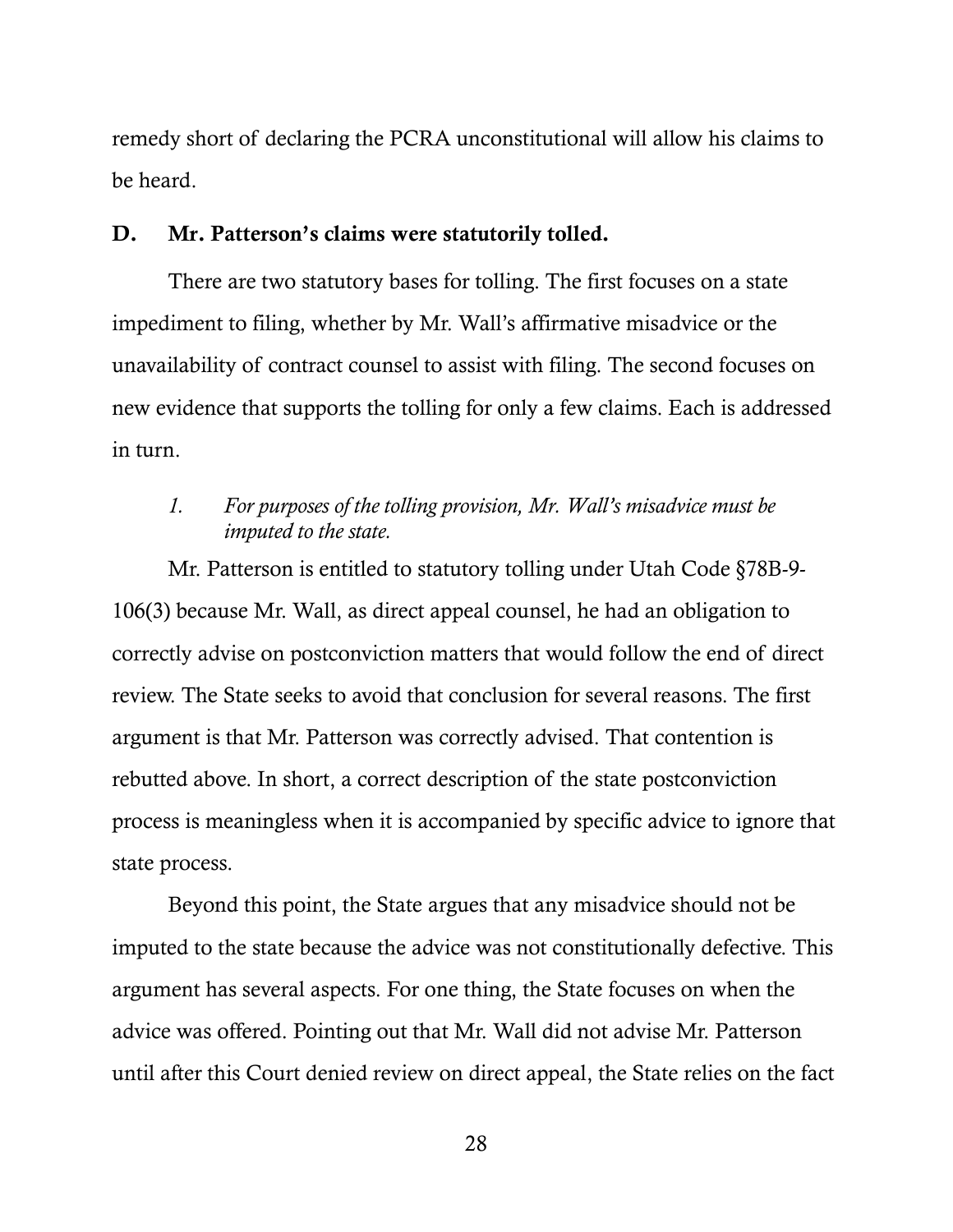that by that time, Mr. Patterson had no right to counsel, let alone effective counsel. *State's Brief* at 28-34. But that misses the point.

While Mr. Patterson had no right to counsel for discretionary review to this Court or for postconviction, he did have the right to effective counsel in his first appeal of right. And the State offers no counterargument to Mr. Patterson's contention that such appellate counsel must adequately and accurately advise clients on what corrective processes are available to them once the direct appeal has concluded. The authorities are consistent in that view. *See Opening Brief* at 13-14.

The only wrinkle is that Mr. Wall gave this required advice after discretionary review had been completed. But the timing of the advice does not change the duty to offer it. The exact timing of the advice is irrelevant, as long as it comes early enough to be useful. The duty to provide is what matters.

The State correctly observes that attorney misadvice is not typically imputed to the state in some contexts, like civil rights litigation, even when the attorney is a court-appointed public defender. But in postconviction matters, error is imputed to the state when the attorney provides ineffective assistance of counsel, even when counsel is retained. *See Cuyler v. Sullivan*, 446 U.S. 335, 342-45 (1980).

<span id="page-36-1"></span><span id="page-36-0"></span>It is irrelevant that *Murray v. Carrier*, 477 U.S. 478 (1986), dealt with the federal "cause and prejudice" standard. The point is that when a petitioner's claim is procedurally barred as a result of constitutionally defective representation, that procedural bar should not keep the petitioner out of court because *the state* was supposed to have provided effective assistance at that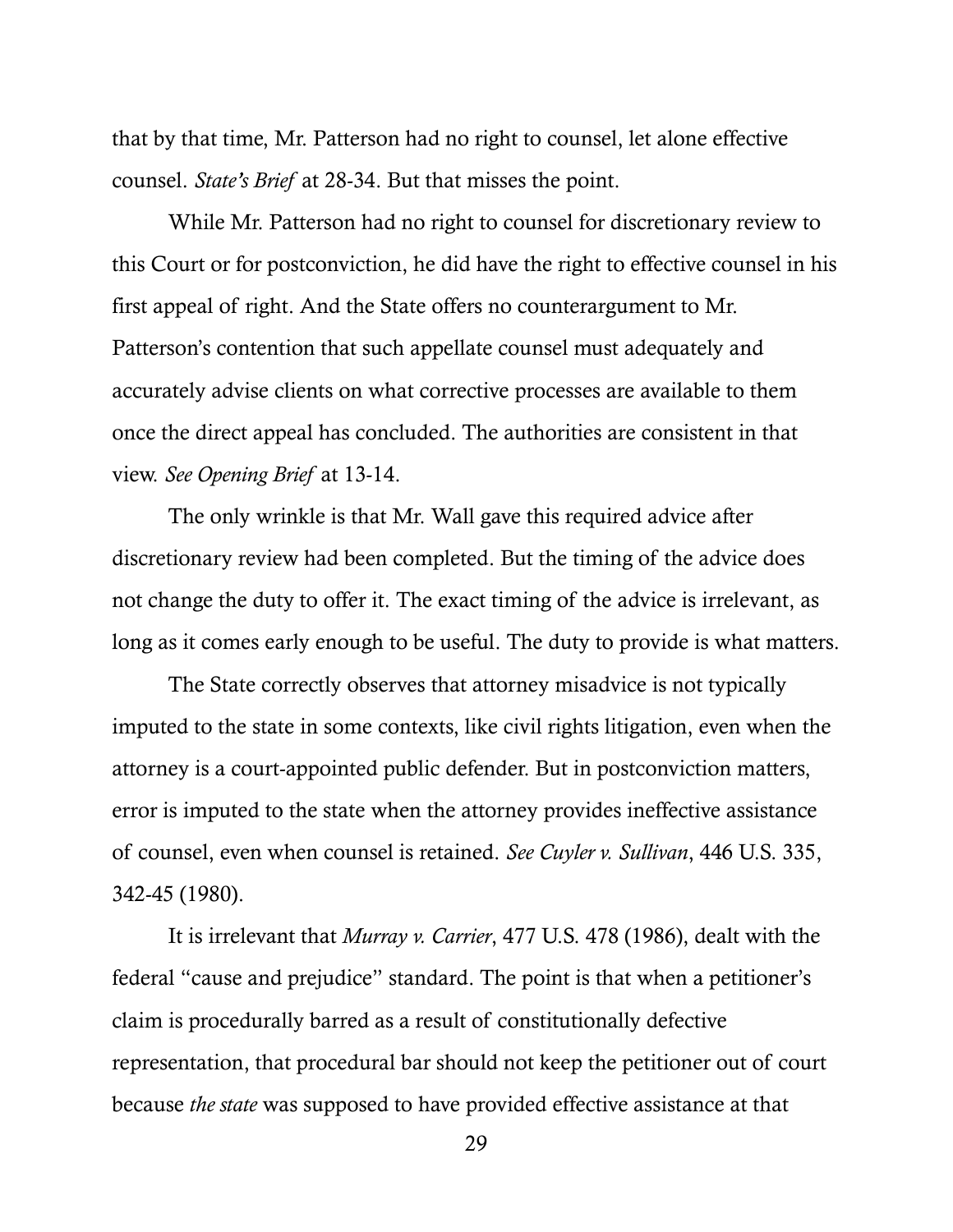stage of the proceeding. Through this argument, Mr. Patterson does not assert he was entitled to counsel throughout his postconviction litigation. His claim is only that Mr. Wall, at the conclusion of his first appeal of right, was obligated to adequately advise him about what he could do next.

<span id="page-37-1"></span><span id="page-37-0"></span>Even if correct advice was not constitutionally required at the conclusion of a direct appeal, Mr. Wall's decision to volunteer the information obligated him to provide correct advice. The State tries to avoid this conclusion by suggesting that *State v. Rojas-Martinez*, 2005 UT 86, was abrogated by *Padilla v. Kentucky*, 559 U.S. 356 (2010). *State's Brief* at 34 n.7. However, *Padilla* abrogated only this Court's holding that the Sixth Amendment does not require an attorney to correctly advise a defendant about deportation consequences of a plea. *Rojas-Martinez* remains good law about what rules apply when an attorney volunteers advice he is not constitutionally required to provide. By choosing to dispense such advice, counsel was obligated to dispense correct advice under *Rojas-Martinez*.

Because counsel has both a legal and ethical duty to correctly advise a client of other corrective processes available to the client, Mr. Wall's incorrect advice to Mr. Patterson was ineffective assistance that can be imputed to the state, thus triggering the tolling provision in Utah Code §78B-9-107(3).

#### <span id="page-37-2"></span>*2. The State's failure to provide adequate contract counsel prevented Mr. Patterson from filing a timely PCRA petition.*

The State does not quarrel with Mr. Patterson's claim that failure to provide adequate contract attorneys could violate his right of access and, therefore, establish a state impediment to filing a PCRA petition. Instead it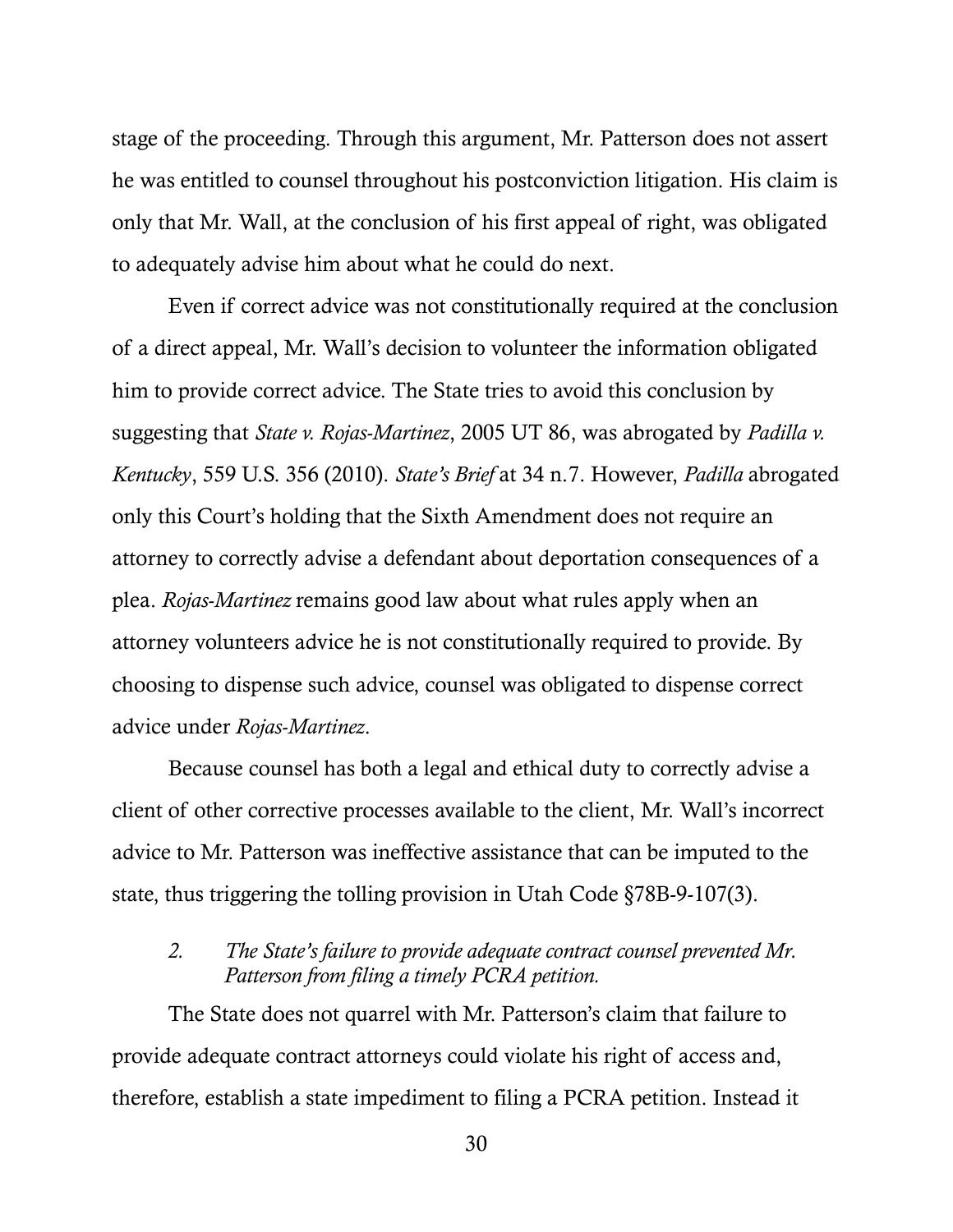argues that the contract attorneys were adequate, absent a showing of actual prejudice.

However, the prejudice is manifest in the dismissal of *all* of Mr. Patterson's claims. It was and is his desire to seek relief under any legal theory available to him. He filed a timely pro se petition in federal court, and he would have filed one in state court had Mr. Wall not advised him otherwise. Had contract counsel been available when he was preparing his federal petition, they surely would have advised him to consider claims beyond what Mr. Wall identified and would have made clear that he could pursue those claims in federal court only after presenting them in state court.

The fact that the Department of Correction's system has been found adequate in other circumstances does not guarantee that it would still survive scrutiny. Discovery is needed to fully develop this claim, but at this stage, the court should accept Mr. Patterson's statements that he was unable to access the contract counsel prior to filing his petition.

The State argues that Mr. Patterson's failure to seek out their help is like a "healthy inmate claiming constitutional violation because of the inadequacy of the prison infirmary." *State's Brief* at 39. This metaphor fails for two reasons. First, Mr. Patterson stands in this metaphor as a sick individual. He needed help and wanted help; he just didn't know where to get it. Second, it is inconceivable that the U.S. Supreme Court would approve of a prison that had an infirmary but did not publicize to inmates how to get help there. The flip side of the state's analogy is a prison that has the best infirmary in the country but does not inform inmates how to see a doctor. In this case, the State's failure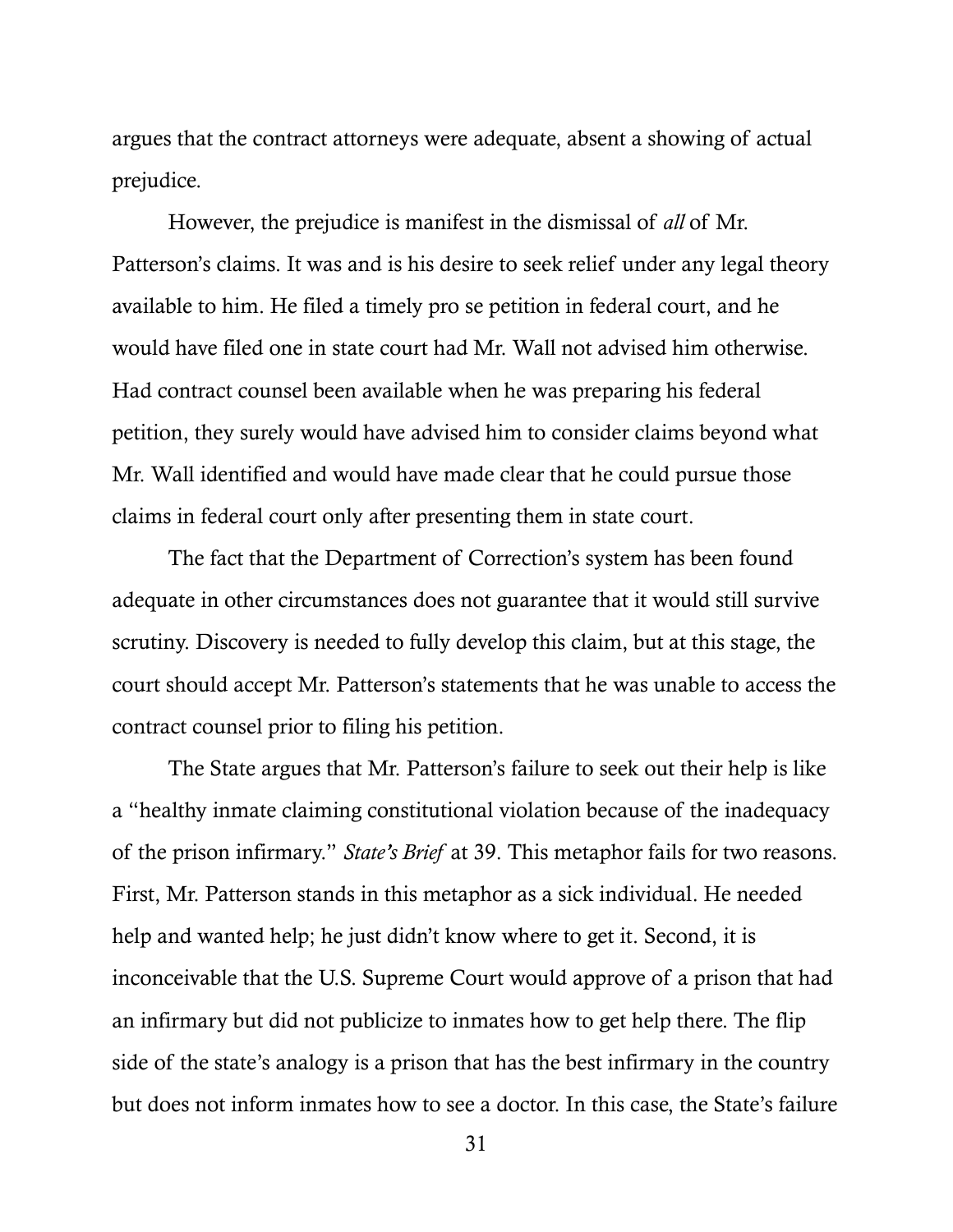to tell inmates how to obtain those services undermines their effectiveness and made them effectively unavailable to Mr. Patterson, violating his right of access to the courts, and tolling the statute of limitations under §78B-9-107(3).

In the end, this claim turns on a factual dispute that was unreasonably resolved against Mr. Patterson. The Court should remand to allow further discovery and factfinding on this claim.

#### *3. Tolling of individual claims.*

In addition to these tolling arguments that apply to all of Mr. Patterson's claims, at least two claims are timely because they rely on new evidence that he could not collect as an indigent prisoner. *Opening Brief* at 39-41. The State objects, claiming that Mr. Patterson has not shown that his indigency and incarceration prevented him from getting that evidence earlier. *State's Brief* at 41. But the State's arguments do not make sense under the circumstances.

<span id="page-39-1"></span><span id="page-39-0"></span>The statute at issue requires "reasonable diligence," *see* Utah Code §78B-9-107(2)(e), not "'extreme diligence' or 'exceptional diligence.'" *See Baldayaque v. United States*, 338 F.3d 145, 153 (2d Cir. 2003). With that in mind, Mr. Patterson's conduct is perfectly appropriate.

During his direct appeal, Mr. Patterson had no reason to be gathering evidence. He was relying on counsel, and counsel's failure to gather it then was itself ineffective assistance. By the time his direct appeal had concluded, Mr. Patterson had already been incarcerated for more than three years. R:113-14, 806. In prison, he had no money and could gather evidence only by sending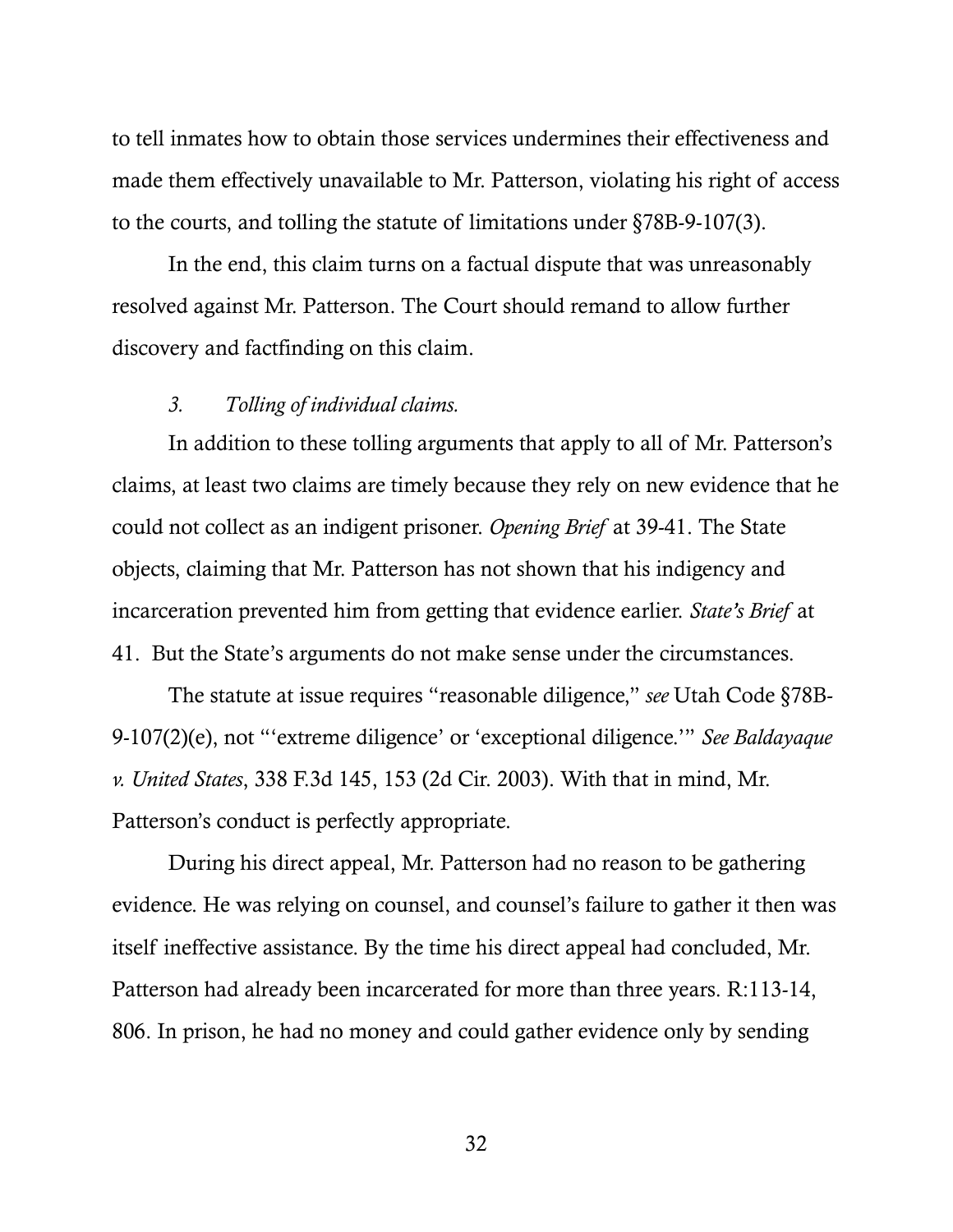<span id="page-40-0"></span>requests through the mail. His diligence must be judged in light of these conditions. *See Easterwood v. Champion*, 213 F.3d 1321, 1323 (10th Cir. 2000).

As an indigent prisoner, there was no feasible way for Mr. Patterson to get the expert opinion that is the foundation of one of his claims. Reasonable diligence can't require a petitioner to beg for free expert services from an expert he does not even know about.

The DCFS report was practically out of reach as well. In theory, Mr. Patterson could have eventually received it. But that conclusion requires the consideration of many other factors that the district court did not address. As a prisoner, did Mr. Patterson have the ability to learn of the report's existence? Did he have the ability to learn how to request it under GRAMA, including what requirements he had to fulfill to even have access to a restricted juvenile record? Did DCFS provides records without cost to prisoners? Did DCFS provide juvenile records to prisoners at all? Even assuming the answer to all of these questions is yes, how quickly could he have accomplished everything necessary to get the report?

In light of the hurdles he would have to overcome to get it himself, it was reasonable that he only received once he had the aid of counsel. Because the consequences of a late filing are so severe, this court should construe this provision liberally to allow inmates who lack the means to conduct independent factual research to benefit from information that is discovered much later by others who take an interest in the case. However, without factual findings, it would be improper for this Court to conclude that he could have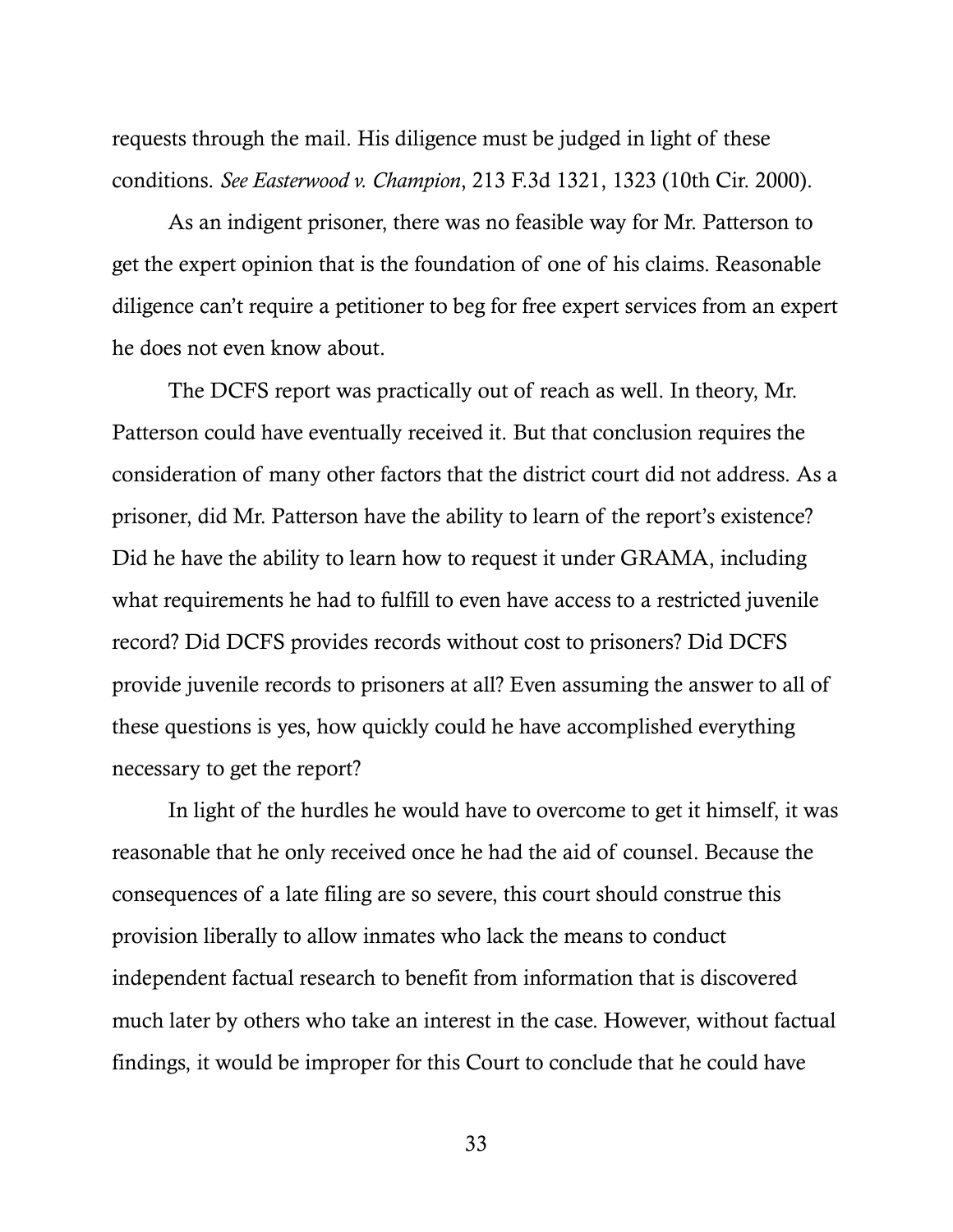obtained it sooner. And for that reason, if this Court doesn't allow that claim to proceed, it should remand for the district court to resolve the matter.

#### E. Mr. Patterson's claims are entitled to equitable tolling.

Besides statutory tolling, Mr. Patterson should also benefit from equitable tolling does despite the State's various arguments against it.

One argument that State presents is that Mr. Patterson was correctly advised. The fault with this argument is addressed above.

At another point, the State focuses on this Court's rejection of common law exceptions to the PCRA's procedural bars. *State's Brief* at 42-44. From that, the State claims that this Court has already rejected equitable tolling. But that conclusion only follows if you conflate the various procedural bars with the statute of limitations. None of the common law exceptions to the procedural bars addressed when it was proper to hear an untimely claim, *see Hurst*, 777 P.2d at 1037, so this Court's rejection of those exceptions is irrelevant.

The State also argues against equitable tolling by asserting that the PCRA enacted comprehensive set of limitations statutes and thus "occupied the field," while Congress did not. Based on that distinction, the State claims that Congress "has not abolished [federal courts'] equitable powers" as the PCRA has for state courts. *State's Brief* at 44. But a comparison of statutes shows that the premise of the State's argument is wrong: the federal statutes are just as comprehensive as the PCRA.

<span id="page-41-0"></span>Like the PCRA, the federal statute of limitations begins to run from the latest of several different events. 28 U.S.C. §2244(d)(1) (state habeas); §2255(f)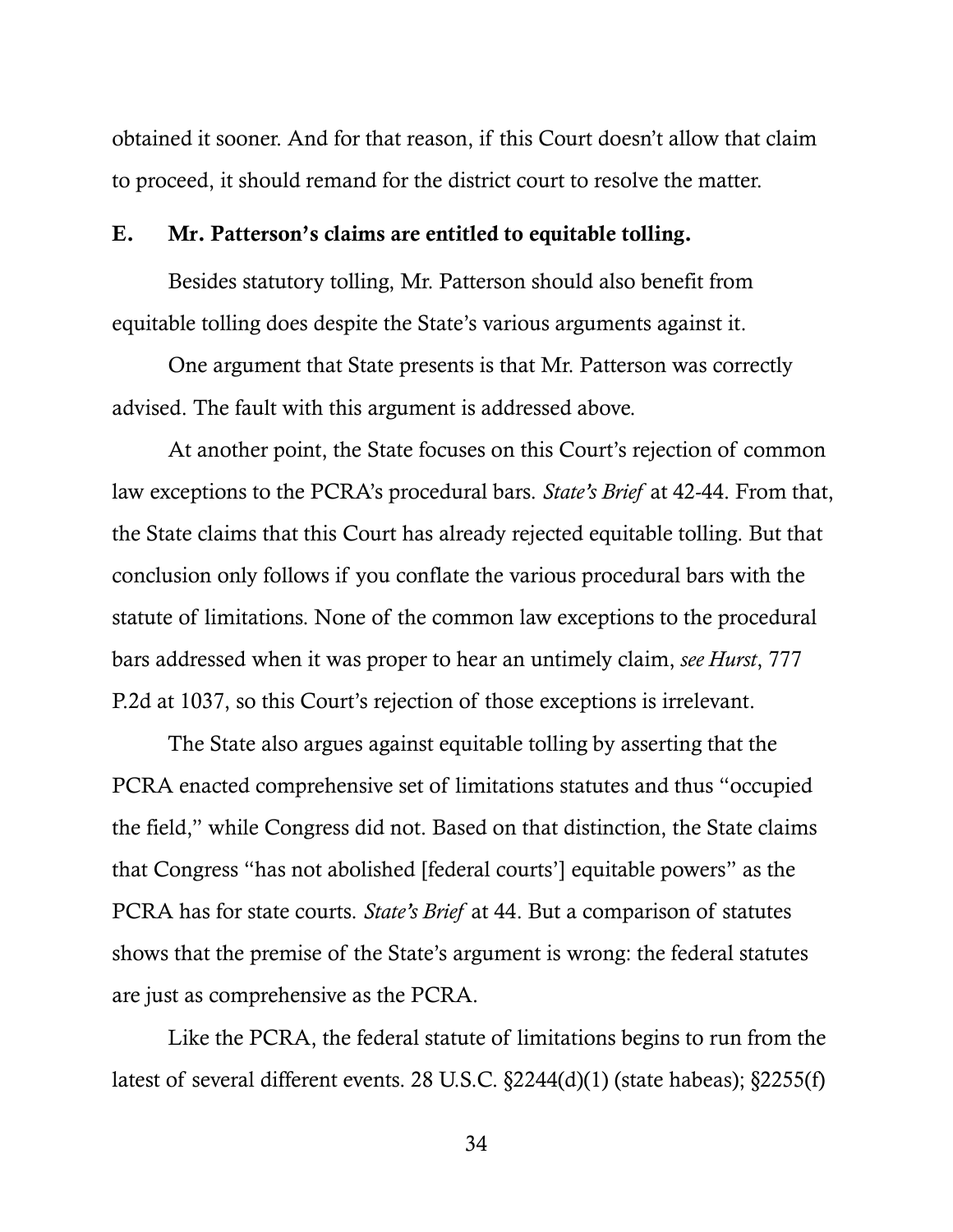<span id="page-42-2"></span><span id="page-42-1"></span>(federal postconviction); Utah Code §78B-9-107(2). One of those events is when a conviction becomes final. 28 U.S.C.  $\S2244(d)(1)(A)$ ;  $\S2255(f)(1)$ . The PCRA has a similar limitation, except that the PCRA is much more verbose in spelling out when a conviction is final. *See* Utah Code §78B-9-107(2)(a)-(d). Another event recognized in federal statutes is the recognition of a new right by the U.S. Supreme Court. 28 U.S.C. §2244(d)(1)(C); §2255(f)(3). The PCRA is the same. Utah Code §78B-9-107(2)(f). The federal statutes also recognize the discovery of new evidence as a possible event. 28 U.S.C. §2244(d)(1)(D);  $\S2255(f)(4)$ . The PCRA is the same. Utah Code  $\S78B-9-107(2)(E)$ .

<span id="page-42-0"></span>While the PCRA tolls the statute of limitations when state action prevents a filing, Utah Code §78B-9-107(3), the federal statutes just list that as another event from which the statute of limitations begins to run. 28 U.S.C.  $\S2244(d)(1)(B)$ ;  $\S2255(f)(2)$ . In the end, the only generally applicable provision that isn't shared is PCRA's tolling for physical or mental incapacity. Utah Code §78B-9-107(3). But such incapacity would generally form the basis for equitable tolling under federal law. *See, e.g.*, *Laws v. Lamarque*, 351 F.3d 919, 923 (9th Cir. 2003). In short, the PCRA's statute of limitations differ only slightly from those in federal law. If the State's theory were correct, the complex federal statutes of limitations would "occupy the field" and preclude equitable tolling. But federal courts allow equitable tolling. For the same reasons it is available there, it should be available here.

A decision from this Court also implies the existence of numerous tolling provisions is irrelevant to the determination of whether equitable tolling should be applied. In *Garza v. Burnett*, the Court was asked to determine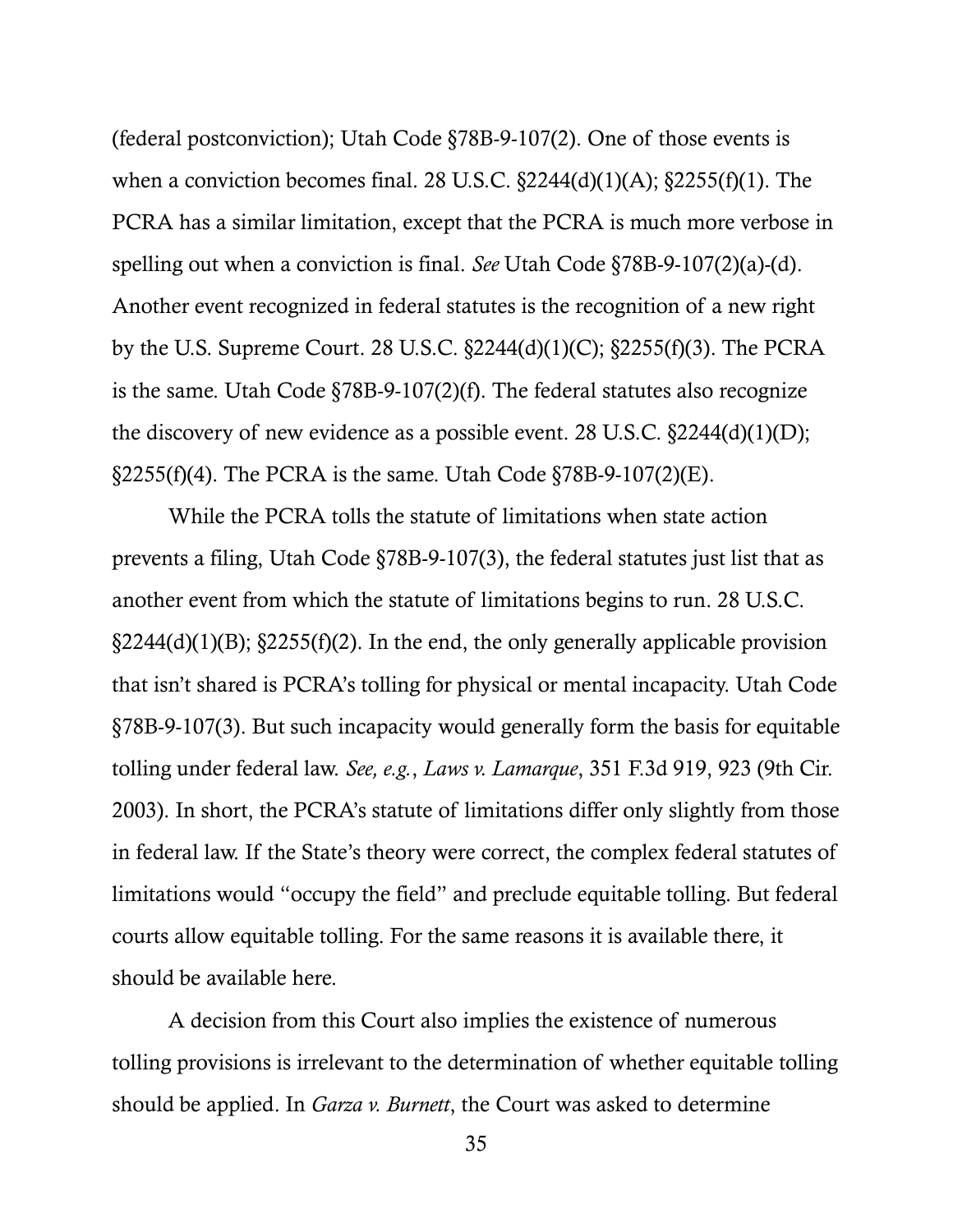<span id="page-43-1"></span>whether an unforeseen change in the law could provide a basis for equitable tolling. 2013 UT 66, ¶1, 321 P.3d 1104. Under federal law, the statute of limitations for a civil rights claim is the same as that for a state personal injury claim. *Id.* at ¶5 & n.7. This Court concluded that a change in the law could provide a basis for equitable tolling. *Id.* at ¶14. This decision is notable because Utah has numerous statutory grounds for tolling a personal injury claim. *See*  Utah Code §§78B-2-104 through -114. However, there was no suggestion that these various statutory grounds "occupied the field." Clearly, equitable tolling is available despite the availability of specified, statutory grounds.

<span id="page-43-2"></span>The State's last focus is *Martinez v. Ryan*. Mr. Patterson discussed that case to show "how equitable principles can be used to excuse a procedural defect in a first habeas petition." *Opening Brief* at 22. After comparing the facts in *Martinez* to those in this case, Mr. Patterson suggested that the similarity justified equitable tolling. *Id.* at 23.

<span id="page-43-0"></span>The State's response misses the mark. The brunt of its argument centers on the State's assertion that *Martinez* is not applicable to state prisoners seeking review of their Utah convictions in federal court. *State's Brief* at 46-48. The validity of that argument is questionable. *See, e.g. Lafferty v. Crowther*, 2:07-CV-322, 2016 WL 5848000, at \*1 (D. Utah Oct. 5, 2016) ("The equitable rule announced in *Martinez* is applicable in Utah pursuant to *Trevino v. Thaler.*"). Regardless, Mr. Patterson was not asking this Court to implement *Martinez*, but just to recognize that its reasoning justifies the application of equitable tolling in this case, *i.e.* incorrect advice of counsel caused the petitioner to forfeit a chance at state court review.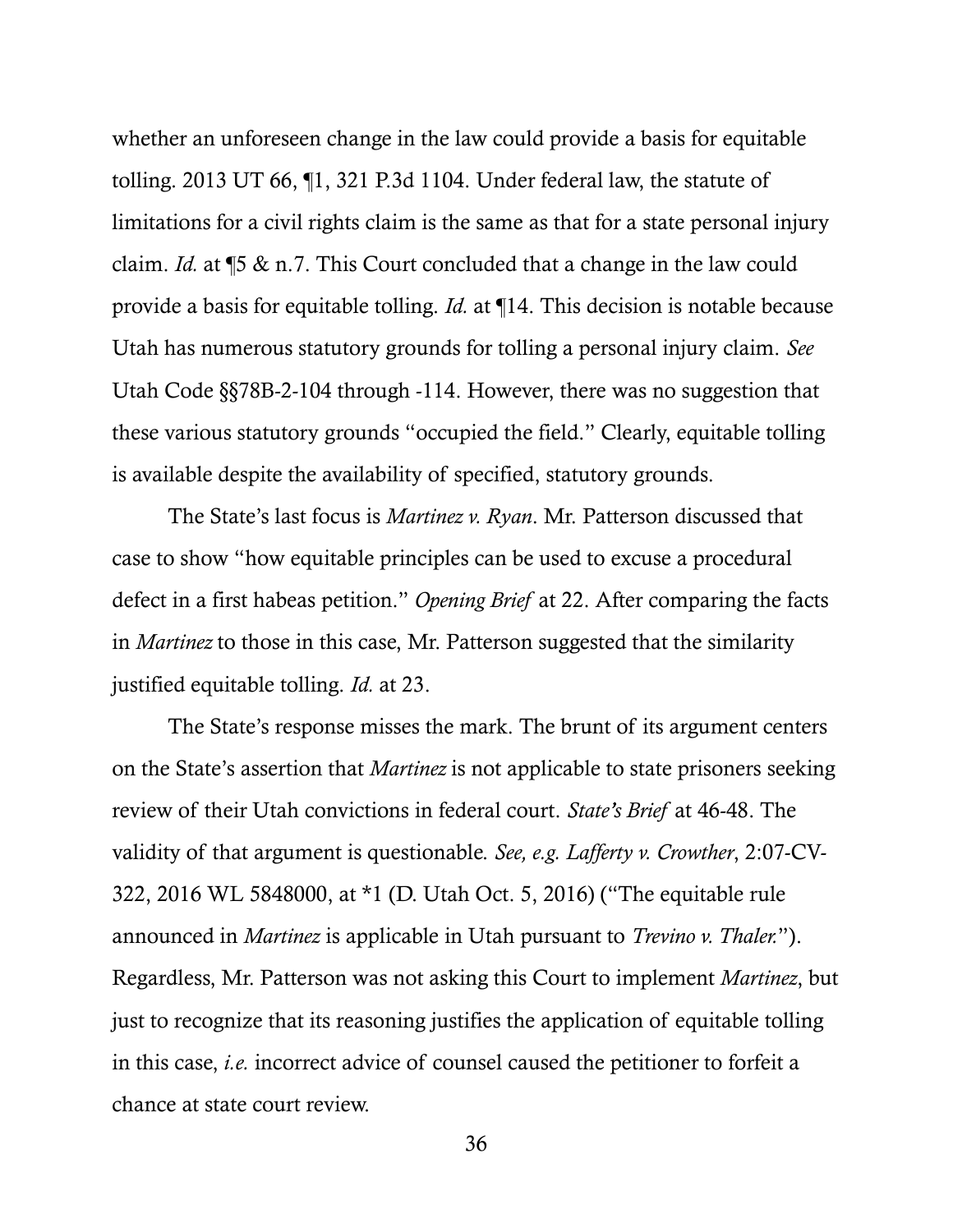Because equitable tolling is not statutorily prohibited, it should be considered as an alternative to Mr. Patterson's constitutional arguments. Like the federal courts, this Court should hold that the PCRA's statute of limitations may be equitably tolled.

#### F. Enforcing the statute of limitations would be an egregious injustice.

If equitable tolling is not available, Mr. Patterson's claims should proceed under the egregious injustice exception. Yet, the State's brief shows its discontent with *Winward* and *Gardner*. It wants those case overruled, claiming this Court was wrong to suggest there was some space between what relief the PCRA permits and what relief courts can grant with their habeas power. Nevertheless, while it wants those cases overruled, the State still criticizes Mr. Patterson for failing to meet their strictures in his attempt to take advantage of the egregious injustice exception.

The State's first argument is that Mr. Patterson was properly advised and thus has no reasonable excuse for delay. That has been addressed before, and so the argument need no repetition.

The State's next complaint is that Mr. Patterson's suggested factors are "cobbled together" from factors suggested by *Winward* and not independently divined from some unspecified constitutional principle. *State's Brief* at 55. It is true that Mr. Patterson relied on factors that have been used previously. But that is due to the nature of the egregious injustice exception. Prior to the PCRA, this Court focused on the factors Mr. Patterson has suggested, like the reason and length of the delay, and a petitioner's diligence, to determine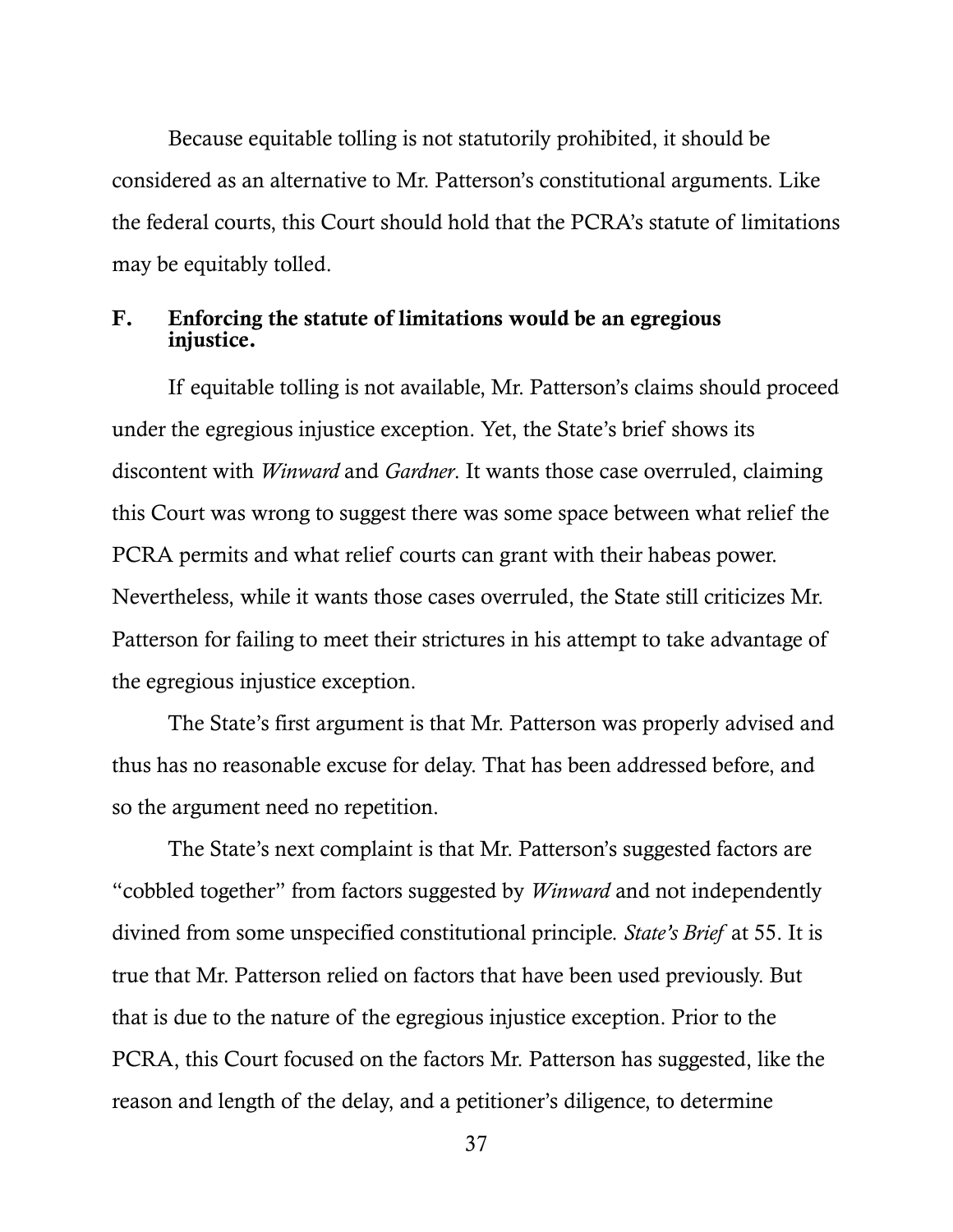whether to excuse untimely filings. Beyond these pre-PCRA cases, there are no relevant authorities to consult. There is certainly no case that says, "Here are the factors that *really* matter if the Legislature ever takes over postconviction." Significantly, the State does not suggest that some essential factor has been overlooked. It merely faults only the provenance of the factors cited. But what mattered before still matters now, so if delay and diligence and other factors Mr. Patterson cited were what this Court weighed in a pre-PCRA framework, they are what this Court should consider again.

If Mr. Patterson's proposed frameworks are inadequate, the State's brief suggests another one under which Mr. Patterson still would qualify. The State writes that it would be an "egregious injustice" if "a convicted person [were allowed] to go free because of technical noncompliance with the timeframes set out for sentencing." *State's Brief* at 62. But this standard yields a corollary more fitting in this context: it would be an egregious injustice for an innocent petitioner to have his claims dismissed because of inadvertant noncompliance with the timeframes set out for filing.

Mr. Patterson claims he is innocent, and a cascade of errors in his original trial bury his innocence beneath a defective and unconstitutional conviction. He has alleged numerous ways in which his attorneys failed to expose defects in the case against him or present his defense. He was dissuaded from taking the stand only because his attorneys bungled their response to a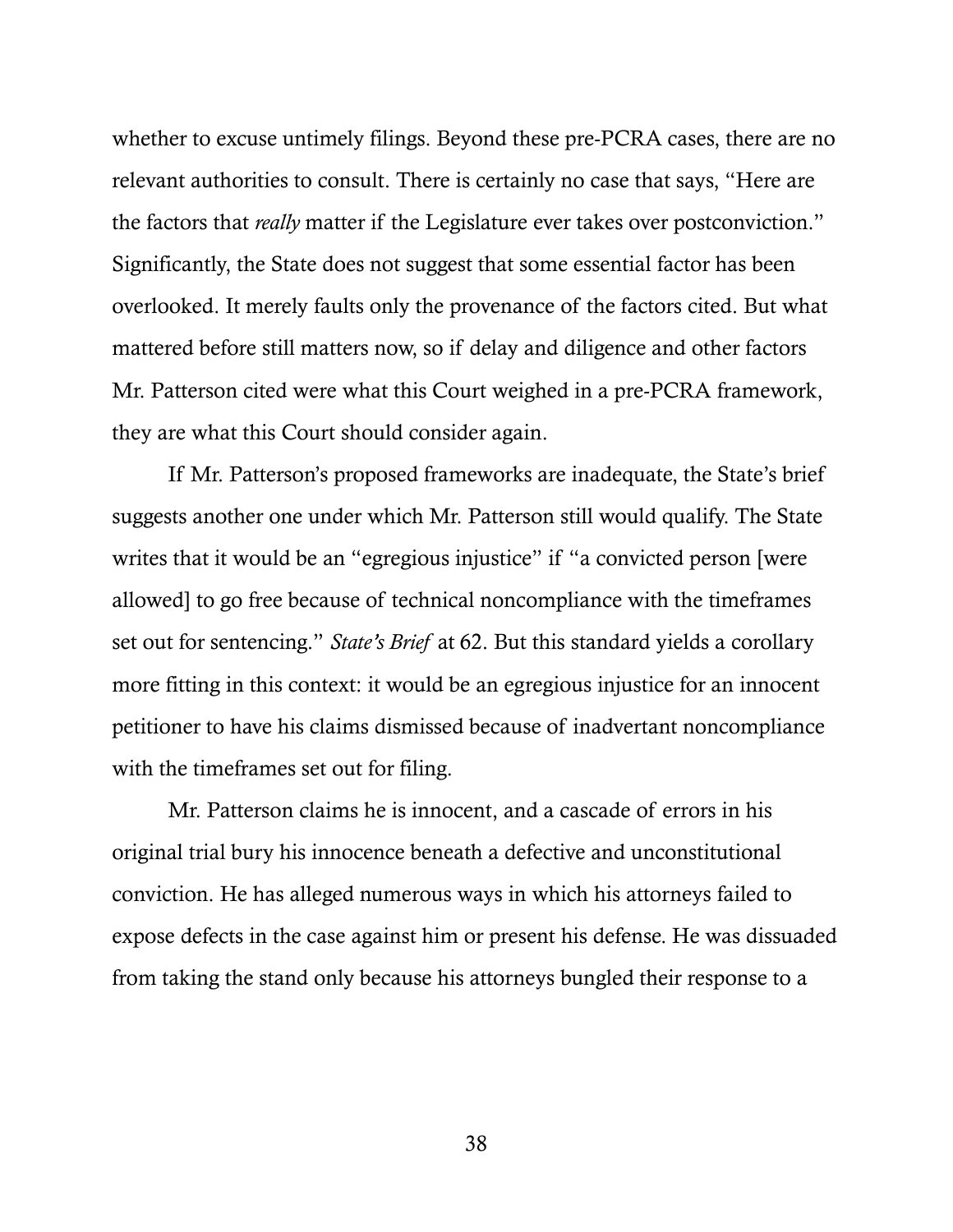prosecutor's improper and heavy-handed threat.<sup>[26](#page-46-0)</sup> Mr. Patterson has now obtained evidence that squarely contradicts a central point of his ex-wife's testimony by showing that *he* was the one who requested a divorce. And he has now obtained expert evidence that would demonstrate why his step-daughter's highly-inconsistent testimony was most likely the result of undue influence and post-hoc fabrication. And while he wanted to keep fighting his case, and did everything he thought he needed to do, he was misled by his attorney. Enforcing the statute of limitations would result in an egregious injustice.

#### G. If there remains any doubt, *Winward* must yield to the Constitution.

 $\overline{a}$ 

The State's argument against the egregious injustice exception gets at the internal contradiction in *Winward*. That case, like *Gardner*, recognized the possibility that the PCRA infringed upon this Court's habeas power. However, it suggested that infringement was problematic only if a petitioner met some yet-unspecified, but heightened, standard. Put another way, *Winward* suggests that although the PCRA is unconstitutional, a petitioner can still gain relief if

<span id="page-46-0"></span><sup>&</sup>lt;sup>26</sup> The State criticizes Mr. Patterson's suggestion that the prosecutor misled trial counsel by threatening to use the Bishop to impeach him when he knew he could not be called as a witness. State's Brief 13-14 n.4. However, the prosecutor admitted he talked to the Bishop just once, on the Saturday before trial. The Bishop refused to talk without first consulting Church attorneys, and the prosecutor made no effort to contact them. Then, on Monday, around the time he rested his case, the prosecutor made his threat. R:656-59, 664-65. It is highly improbable that he could have subpoenaed the Bishop to testify the next day. Whether this threat was prosecutorial misconduct is a merits question the district court should be allowed to reach.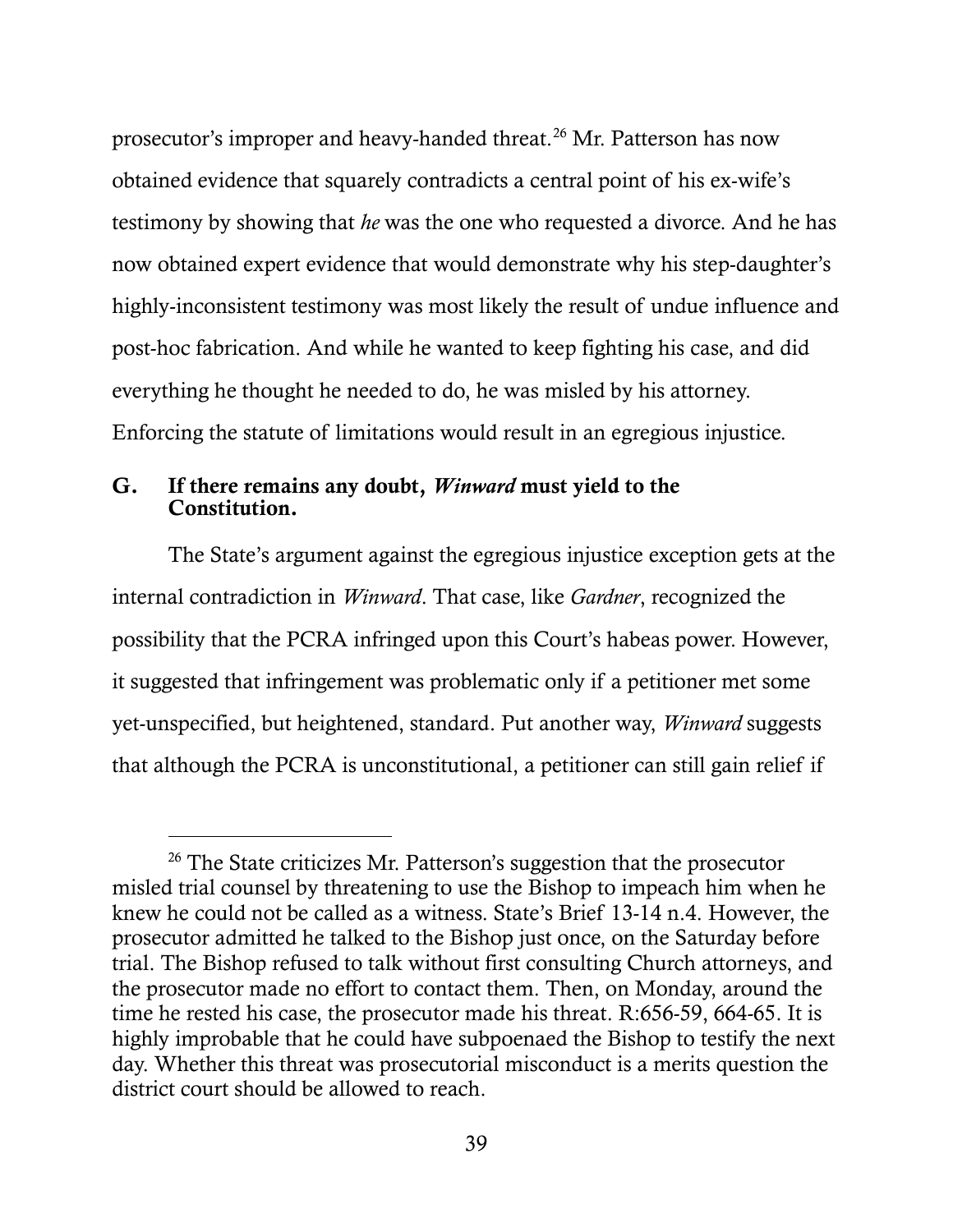the petitioner is willing to meet the violation halfway by showing that, at least in his case, the unconstitutionality will cause some egregious injustice to occur.

<span id="page-47-4"></span><span id="page-47-0"></span>This contradiction is not tenable. To the extent the PCRA violates the constitution, it is void. *See, e.g.*, *Egbert v. Nissan Motor Co., Ltd.*, 2010 UT 8, ¶12, 228 P.3d 737 (Utah 2010). The PCRA can be saved, of course, if it can be interpreted in a way that avoid the unconstitutionality, *Utah Dep't of Transp. v. Carlson*, 2014 UT 24, ¶23, 332 P.3d 900, or if its unconstitutional features can be severed from the remainder of the Act, *State v. Briggs*, 2008 UT 83, ¶47, 199 P.3d 935.

<span id="page-47-5"></span><span id="page-47-3"></span>The problem lies in two different parts of the PCRA. The first is in §78B-9-102(1)(a), which proclaims that the PCRA is the "sole remedy" that "replaces all prior remedies for review, including extraordinary or common law writs." The second is the bar in §78B-9-106(1)(e), which prohibits relief under the PCRA for any claim that it deems untimely. Neither provision is ambiguous, so the avoidance canon is irrelevant. *See Carlson*, 2014 UT 24, ¶24. That means one of the two provisions must be severed. Looking at the PCRA as a whole and its history, it seems most likely that the legislative preference would be to sever the "sole remedy" provision—and return the statute to its pre-2008 form—rather than remove the effect of the statute of limitations completely. *Cf. State v. Lopes*, 1999 UT 24, ¶¶18-20, 980 P.2d 191 (Utah 1999).

<span id="page-47-2"></span><span id="page-47-1"></span>One option not open to this Court, however, is that of rewriting the PCRA to have it say something it does not. *See State v. Garcia,* 2017 UT 53, ¶29, 424 P.3d 171. So *Winward*'s strictures cannot come from that. And the Court's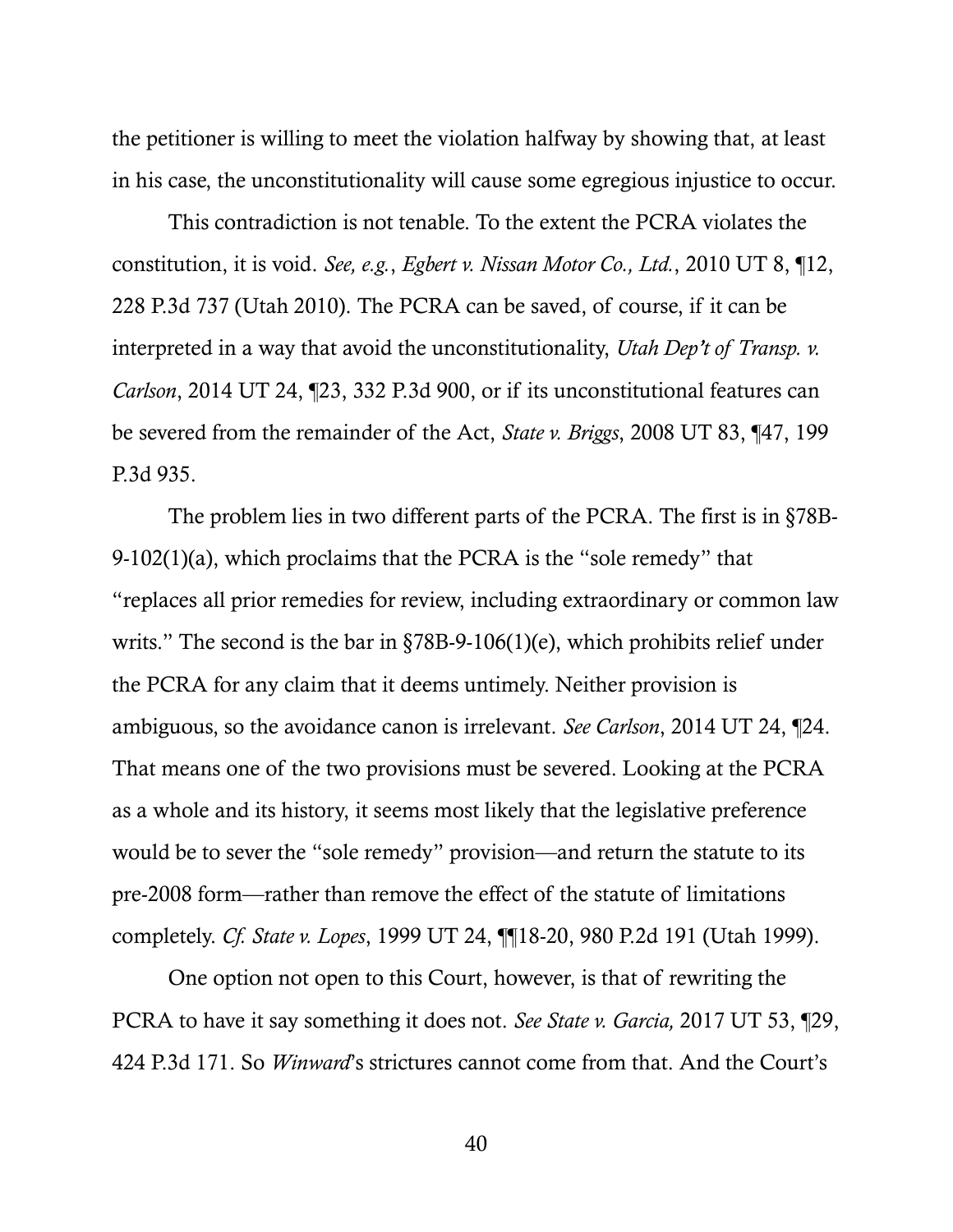pre-PCRA case law regarding practice under the habeas clause is still intact. None of it required what *Winward* requires.

In short, if none of Mr. Patterson's proposed frameworks meets *Winward*'s requirements, it is *Winward* that should yield. It may well be that *Winward* presents a sui generis burden that has no basis in the law.

#### H. The State misapplies the bar on previously litigated claims.

<span id="page-48-0"></span>The last part of the State's brief urges that several claims are also procedurally barred under Utah Code §78B-9-106(1)(b). That provision precludes relief on claims that were raised in prior proceedings. Relying on that section, the State argues that several claims were properly dismissed regardless of the time bar. *State's Brief* at 80-88. Though the Court *may* reach these arguments, it is not obligated to do so, and it may appropriately remand without ruling on this issue.

The State is correct that the PCRA does not permit a petitioner to relitigate claims that were presented before. The PCRA essentially implements the principles of issue preclusion and collateral estoppel, legal principles that were applied in postconviction proceedings even before the PCRA was adopted. *See Hurst v. Cook*, 777 P.2d at 1036; U.R.C.P. 65B(i)(2) (1988).

Nevertheless, the State's argument overreaches. It labels claims as identical even though they rest on logically distinct grounds. And while the State cites several cases to support its position, those cases do not illustrate the contours of the bar.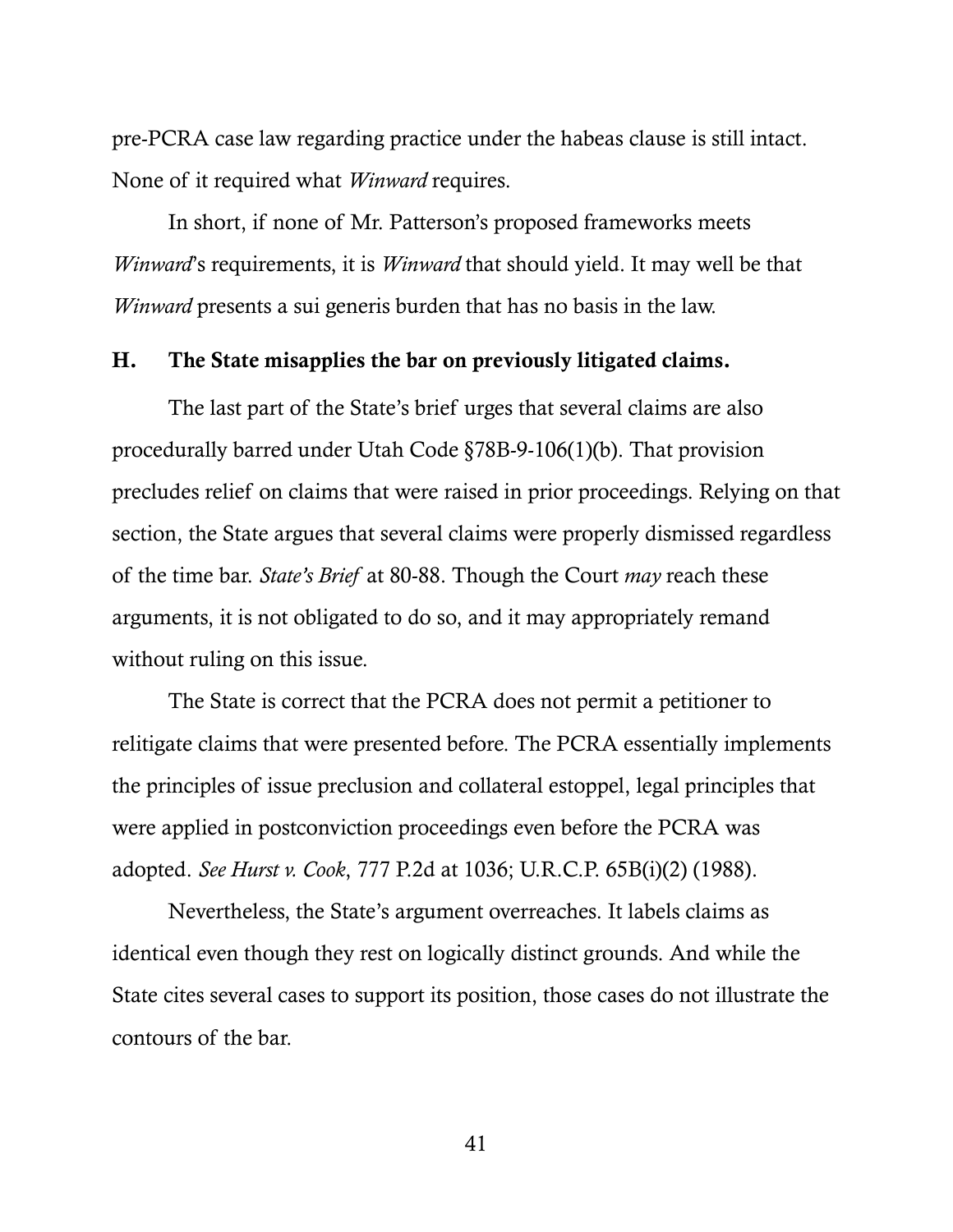<span id="page-49-0"></span>It appears only one appellate decision demonstrates how close claims can be reached without triggering the bar: *Lynch v. State*, 2017 UT App 86, 400 P.3d 1047. *Lynch* involved a defendant convicted of using a truck to murder his wife. *Id.* at  $\P$ 2-9. In a post-trial motion, Lynch unsuccessfully argued that his trial attorneys were ineffective for failing to determine whether his truck was drivable. *Id.* at ¶26. In his subsequent PCRA petition, Lynch again alleged faulted his trial attorneys for failing to determine whether his truck was drivable, and also for failing to determine whether his truck had certain features the truck involved in his wife's death had (a damaged grille, a "tow hook," and other features). *Id.* at ¶¶25-29. When the district court denied his PCRA petition in its entirety, Lynch appealed. *Id.* at ¶16-17.

On appeal, the State argued that all Lynch's claims regarding the truck, including those claims about specific features of the truck, were precluded. The State argued the bar applied because Lynch "thoroughly covered this in his new trial motion in the criminal case where he argued that his trial counsel were ineffective for fail[ing] to have important evidence examined and/or challenged." *Id.* at ¶25 (internal quotation marks omitted).

The Court of Appeals disagreed. "To the extent that Lynch's failure-toinvestigate claim was based on the mechanical or operational capabilities of his truck," his claims were precluded under section §78B-9-106(1)(b). *Id.* at ¶29. However, the claims regarding the existence of specific features of the truck were not barred. Instead, the Court of Appeals examined those claims on their merits. *Id. at* ¶¶29, 47-52.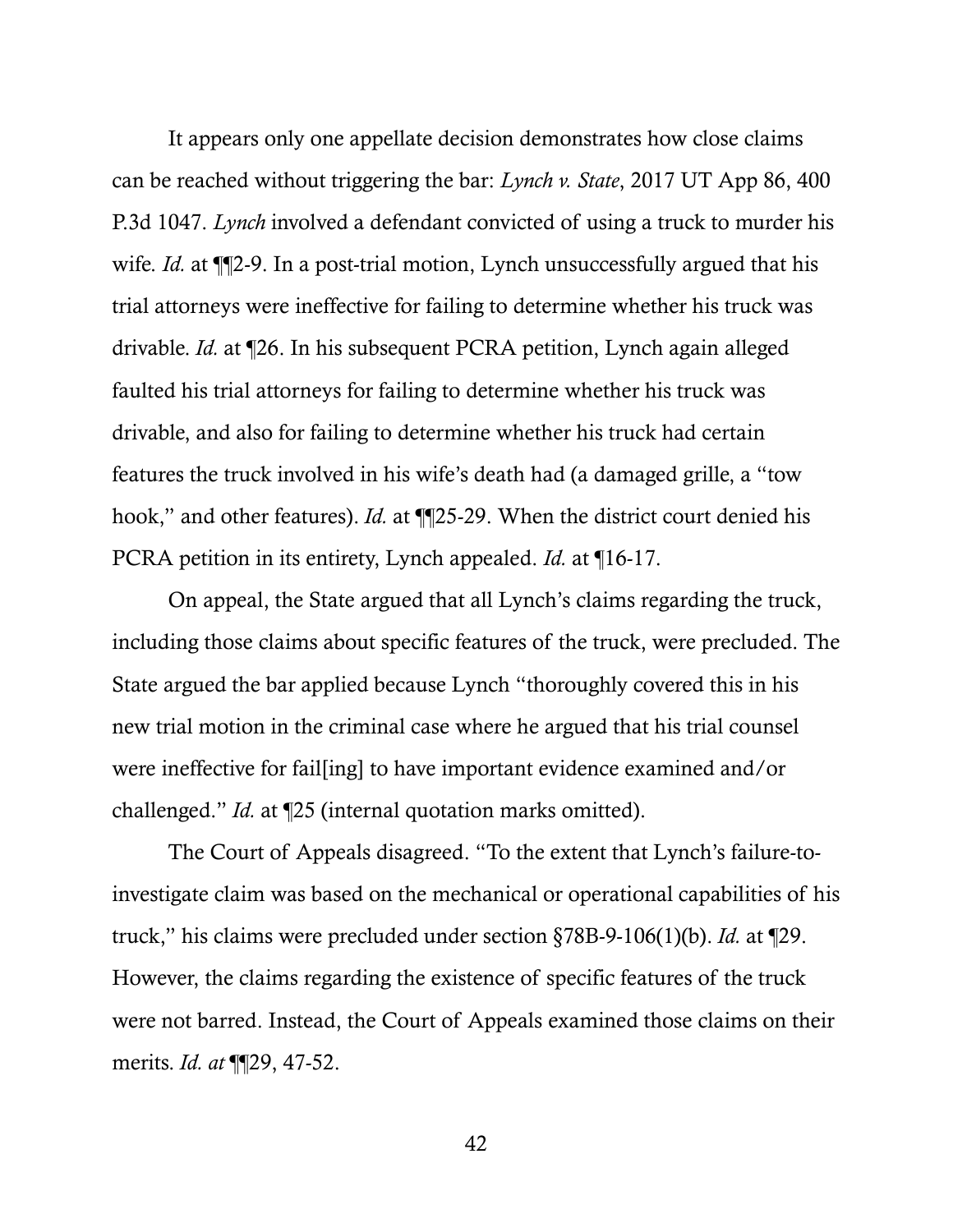*Lynch* is instructive because it shows that two claims can be related yet distinct, such that the previous presentation of one does not necessarily bar the other under the PCRA. At a minimum, as long as the later claim does not depend on a factual or legal theory that was presented and rejected, a claim is not identical for purposes of Utah Code §78B-9-106(1)(b).

<span id="page-50-2"></span><span id="page-50-1"></span>This is consistent with another relevant area of law that this bar is based on: that of issue preclusion. Under the doctrine of issue preclusion, "the issue decided in the prior adjudication" must be "identical to the one presented in the instant action" for there to be a preclusive effect. *Moss v. Parr Waddoups Brown Gee & Loveless*, 2012 UT 42, ¶23, 285 P.3d 1157. Issue preclusion will still apply even if a claim is framed differently, as long as the underlying issue is identical. And "issues are identical for res judicata purposes when a party attempts to relitigate the factual question of why something occurred and the newly alleged cause for the occurrence was rejected as a defense in a prior action." *Fowler v. Teynor*, 2014 UT App 66, ¶21, 323 P. 3d 594 (citing *Harline v. Barker,* 912 P.2d 433 (Utah 1996)).

<span id="page-50-0"></span>With this law in mind, the State's arguments against Mr. Patterson's claims under §78B-9-106(1) (b) must fail. In Ground 1, Part 1 of his petition, Mr. Patterson alleges that his trial counsel were ineffective because of how Mr. Bushell, one his trial attorneys, handled his psychosexual evaluation. PCR492. Specifically, it argues that Mr. Bushell should not have let Mr. Patterson's bishop talk with the doctor performing the psychosexual evaluation, and that to the extent the bishop provided privileged material to the doctor, Mr. Bushell was ineffective for allowing that material to be passed to the prosecutor.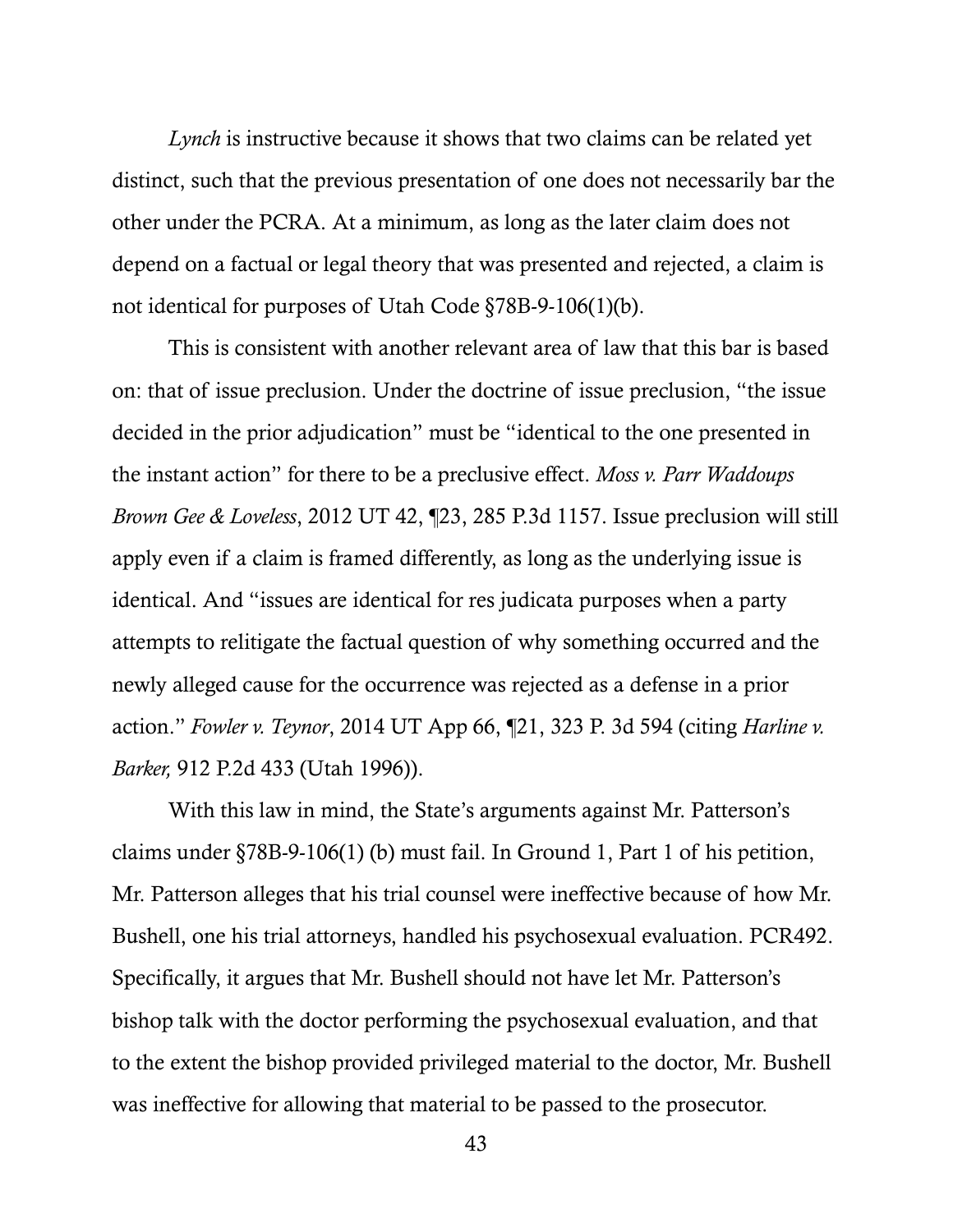PCR492-93. Ground 2, Part 1 argues that appellate counsel was ineffective for failing to raise this same issue on appeal. PCR498. In contrast, on Mr. Patterson's direct appeal, appellate counsel simply argued that trial counsel were ineffective *at trial* for failing to raise the clergy-penitent privilege, and that the privilege had not actually been waived. PCR681-98 Appellate counsel did not address these pre-trial errors. These are distinct claims.

In Ground 1, Part 3 of his petition, Mr. Patterson alleges that his trial counsel were ineffective for failing to verify that his bishop would actually testify at the prosecution's request. PCR495. In Ground 2, Part 3 of his petition, he alleges that appellate counsel was ineffective for failing to raise this same issue on appeal. PCR499. In contrast, in the course of arguing that trial counsel were ineffective for failing to raise the clergy-penitent privilege at trial, appellate counsel asserted that the prosecutor's legal conclusion that the privilege had been waived was false. PCR690. To the extent this can even be considered as "raising" the issue, appellate counsel was focused on a different factual predicate: whether the privilege was legally waived, not whether the bishop would testify. These are distinct claims.

In Ground 2, Part 4 of his petition, Mr. Patterson alleges appellate counsel was ineffective for failing to challenge the district court's findings in the 23B proceedings that Mr. Patterson waived the clergy-penitent privilege. PCR499. In Mr. Patterson's reply brief, appellate counsel simply asserted that the district court was wrong in the 23B proceedings to conclude that "Mr. Patterson waived the clergy-penitent privilege by consenting to the having the psychologist communicate with the Bishop." PCR730. In other words,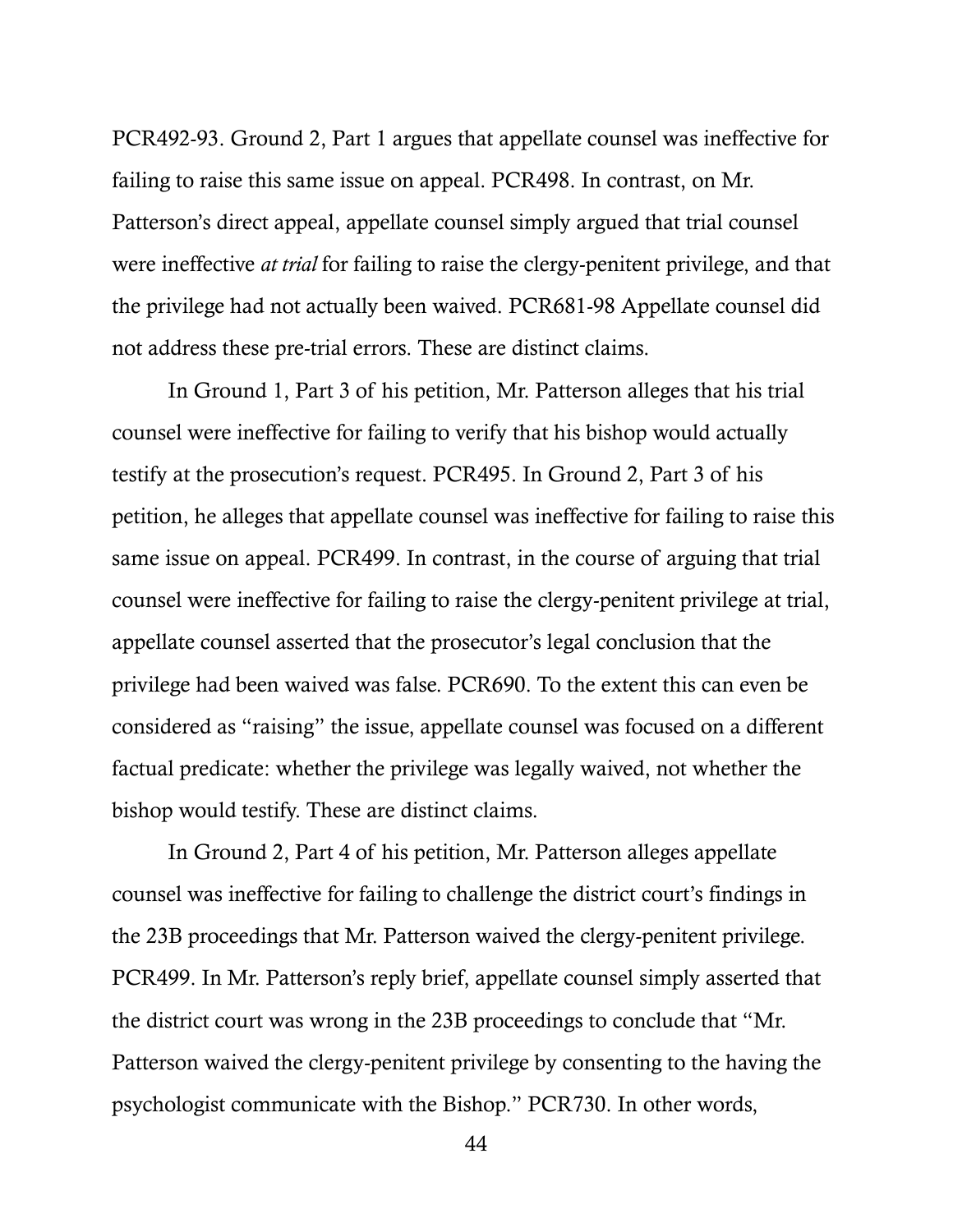<span id="page-52-1"></span>appellate counsel challenged the legal conclusion, not the factual finding that led to the legal conclusion. Moreover, appellate counsel could not "raise" the issue in the reply brief. To challenge the factual finding, appellate counsel had to raise the issue in the opening brief. *State v. Weaver*, 2005 UT 49, ¶19, 122 P.3d 566; *see also* U.R.A.P. 24(c) ("Reply briefs shall be limited to answering any new matter set forth in the opposing brief."). Again, these are distinct claims.

With respect to Ground 3, the State's briefing mischaracterizes Mr. Patterson's claim. The claim is not that the prosecutor committed misconduct by threatening to call Mr. Patterson's bishop "without knowing what Patterson had actually said to the bishop." *State's Brief* at 87. Instead, the claim in Mr. Patterson's petition is that it was prosecutorial misconduct to make the threat while knowing the bishop "would not speak to [the prosecutor] or testify unless [the prosecutor] first contacted the Church's attorneys." PCR502. Again, it is a distinct claim.

<span id="page-52-0"></span>On Ground 3, the State also argues that it should be barred because it could have been raised on Mr. Patterson's direct appeal. But that ignores how the issue came up. It was not until 23B proceedings on direct appeal that the factual predicate for the claim was even established in the record. When Mr. Patterson's direct appeal counsel tried to raise the different prosecutorial misconduct claim, the Utah Court of Appeals rejected it, stating that "rule 23B hearings are not the proper forum to preserve such claims." *State v. Patterson*, 2013 UT App 11, ¶10 n.4, 294 P.3d 662 (2013). However, the claim can now be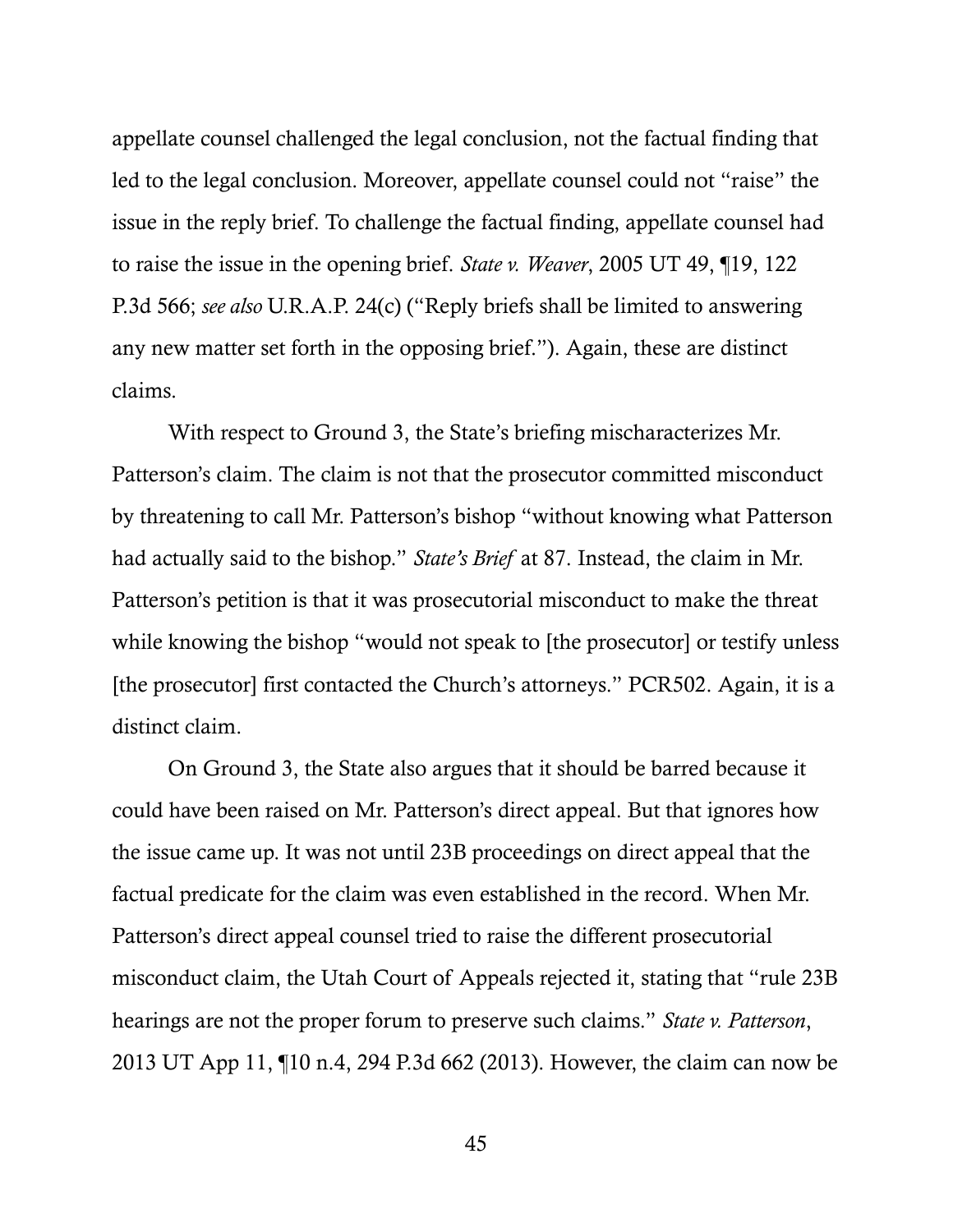raised because the bar does not apply when "the failure to raise that ground was due to ineffective assistance of counsel." Utah Code §78B-9-106(3) (a).

### <span id="page-53-0"></span>III. CONCLUSION

Despite the State's arguments, Mr. Patterson has shown that his claims should be heard based on several different theories. This Court should therefore rule in his favor and remand this case to the district court so that his claims can be considered on the merits.

DATED: February 8, 2019.

*/s/ Benjamin C. McMurray Counsel for Scott Patterson*